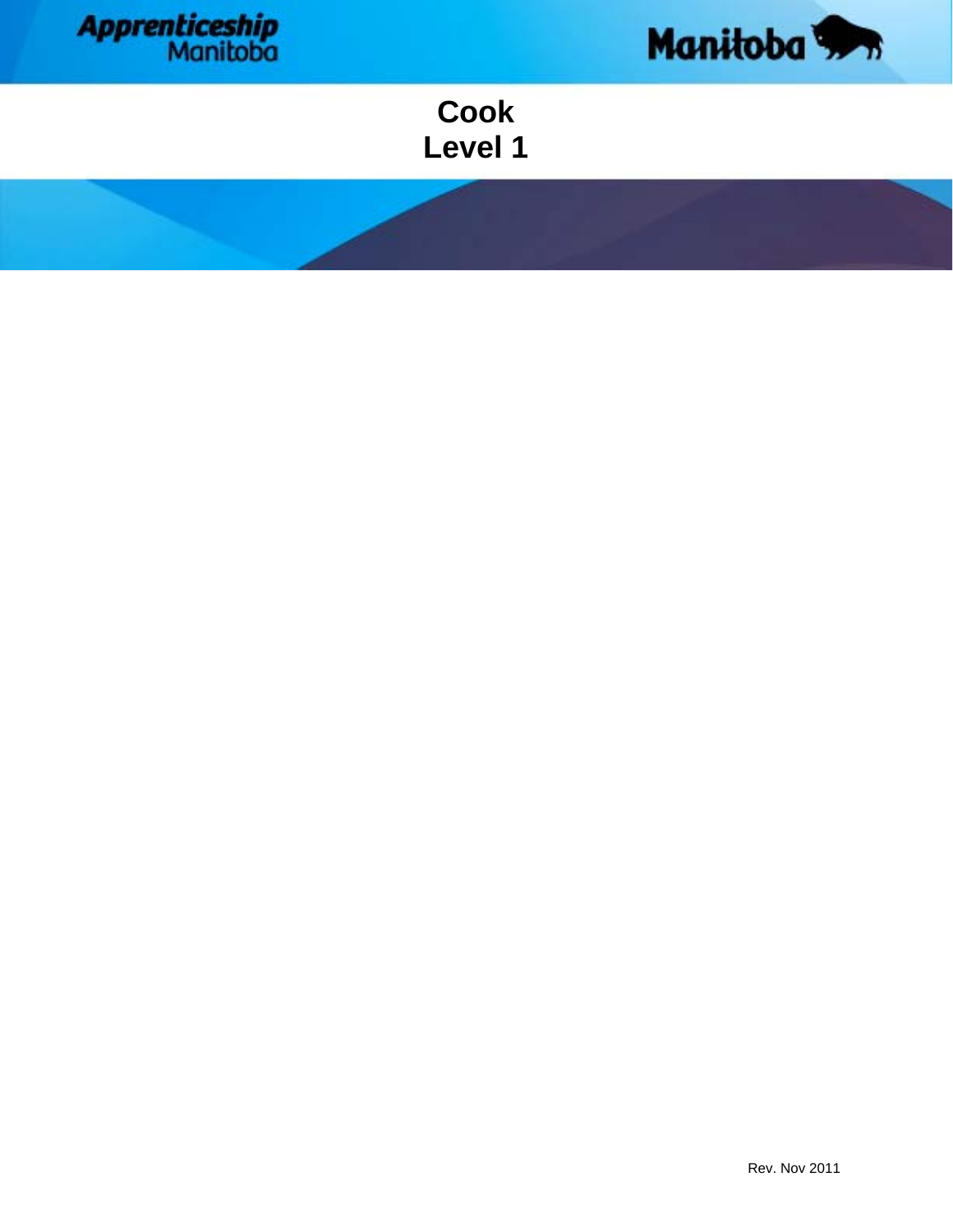### **Cook**

**Unit: A1 Orientation I: Structure and Scope of Cook**

| <b>Level:</b>            | One        |         |
|--------------------------|------------|---------|
| <b>Duration: 7 hours</b> |            |         |
|                          | Theory:    | 7 hours |
|                          | Practical: | 0 hours |

### **Overview:**

This unit profiles the trade's historical and modern significance, core tasks and skill requirements, as well as its job-ladders and long-term career options. It includes information about learning styles/strategies, stressing their application to apprenticeship and journey-level trade education. The unit also introduces the concept of skills stewardship, stressing the obligation that apprentices incur to help convey what their own journeypersons teach them to those who in turn follow them into the trade. **There is no testing prescribed for this instructional unit. Instead, a "Pass/Fail" grade must be awarded upon completion of the unit. Instructors must still submit a 70% mark for this unit to Apprenticeship Manitoba for units passed.** 

|    | <b>Objectives and Content:</b>                                                                                                                                                                                                                                                                                                                                                                                                                                                                                               | <b>Percent of</b><br>Unit Mark (%) |
|----|------------------------------------------------------------------------------------------------------------------------------------------------------------------------------------------------------------------------------------------------------------------------------------------------------------------------------------------------------------------------------------------------------------------------------------------------------------------------------------------------------------------------------|------------------------------------|
| 1. | Describe the structure and scope of the trade.<br>Historical background, including trainee experiences<br>a.<br>Structure/scope of the trade<br>b.<br>• International and national characteristics<br>Important features of practicing the trade in Manitoba<br>• Trade and construction industry organizations<br>Historical background, including trainee experiences<br>c.<br>• Generalists and specialists<br>• Lead hands and other immediate supervisors<br>• Geographic mobility<br>• Job hierarchies and innovations | 34%                                |
| 2. | Describe the Manitoba Cook Apprenticeship Program.<br>Concept and significance of skills stewardship<br>a.<br>• To the trade<br>• To trainees<br>• To journeypersons<br>• To employers<br>Practical training: on-site component of program<br>b.<br>• Roles/responsibilities of employer and journeyperson(s)<br>• Roles/responsibilities of Apprenticeship Training Coordinator<br>Roles/responsibilities of trainee, including record-keeping re: job experience                                                           | 33%                                |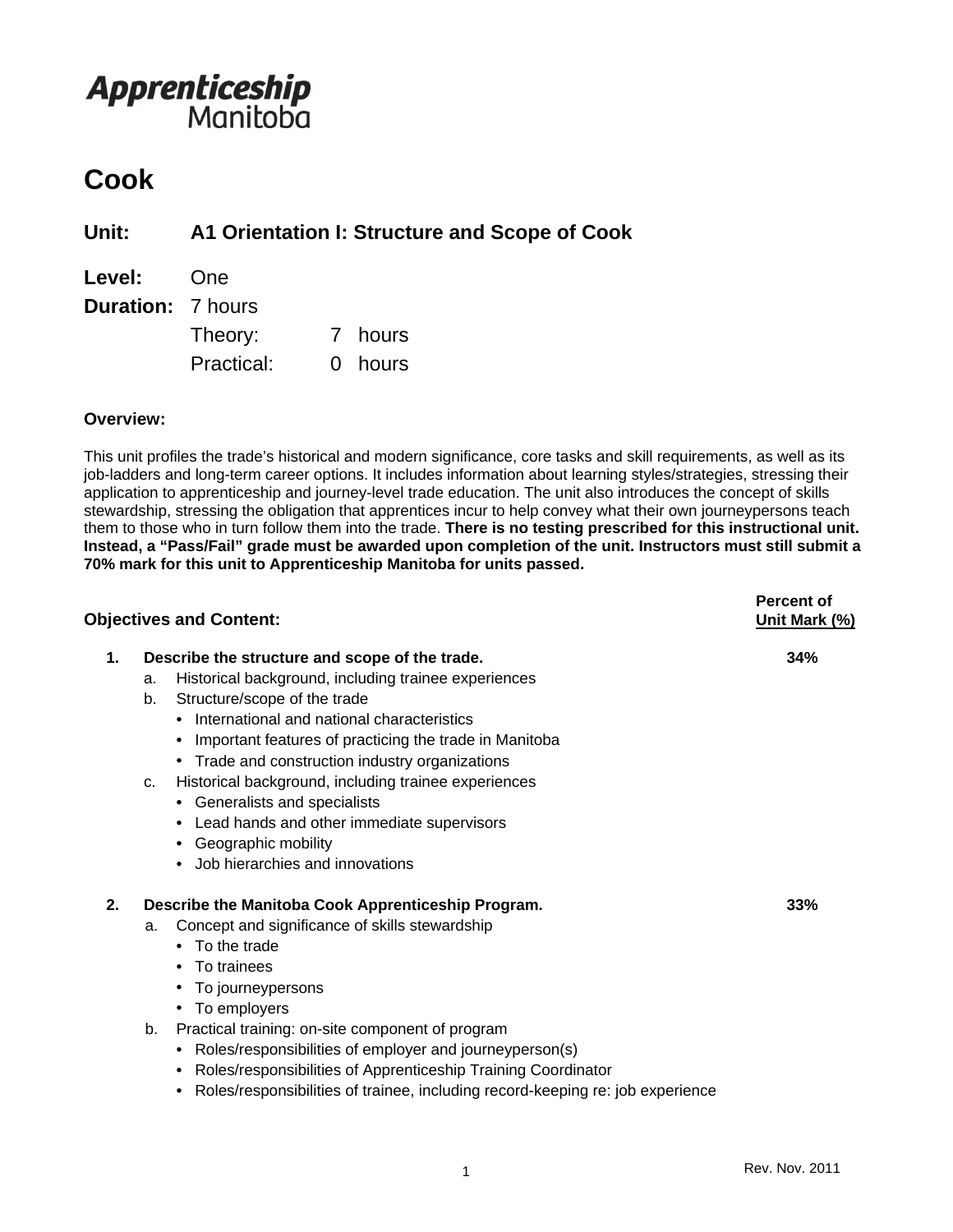- c. Technical training: off-site component of program
	- Roles/responsibilities of instructors (including Related'-area faculty)
	- Roles/responsibilities of trainees
- d. Attendance requirements
- e. Progression requirements
- f. Reporting of grades
- g. Other (as may be specified by instructor and by Employment Manitoba)

#### **3. Describe special opportunities and challenges re: Skilled Labourer training. 33%**

- a. Adapting personal learning goals to program contexts
	- Principles of adult learning (including importance of self-direction)
	- Description/recognition of learning and teaching styles
	- Significance of work culture and interpersonal skills re: trade-learning
	- Integrating Technical training and practical training content
	- Possibilities and perils of peer learning
	- Budgeting and other necessary personal arrangements
	- Identifying sources of support (e.g. upgrading trade-related math skills)
- b. On-site learning challenges and opportunities
	- Significance of jobsite supervision roles and teaching styles (e.g. journey-level skills-coach vs. mentor)
	- Communication with journeypersons and employers
	- Coverage of prescribed tasks/subtasks that define the scope of trade, and the content of the certification exam administered to apprentices who are completing their program
	- Getting help and fixing mistakes
	- Maintaining personal record of trade-learning challenges/achievements (e.g. a learning journal, and/or a personal training plan, if possible, discussed with employers and others supporting the apprenticeship journey to certification)
	- Significance of jobsite supervision roles and teaching styles (e.g. journey-level skills-coach vs. mentor)
	- Communication with journeypersons and employers
- c. In-school opportunities/challenges
	- Personal arrangements that support progress in technical training
	- "Baggage-handling" self-assessing potential impacts of previous experiences (favourable/unfavourable) on current learning; availability of supports
	- Techniques for note-taking, record-keeping, and review
	- Relations with instructors (including 'related'-area faculty)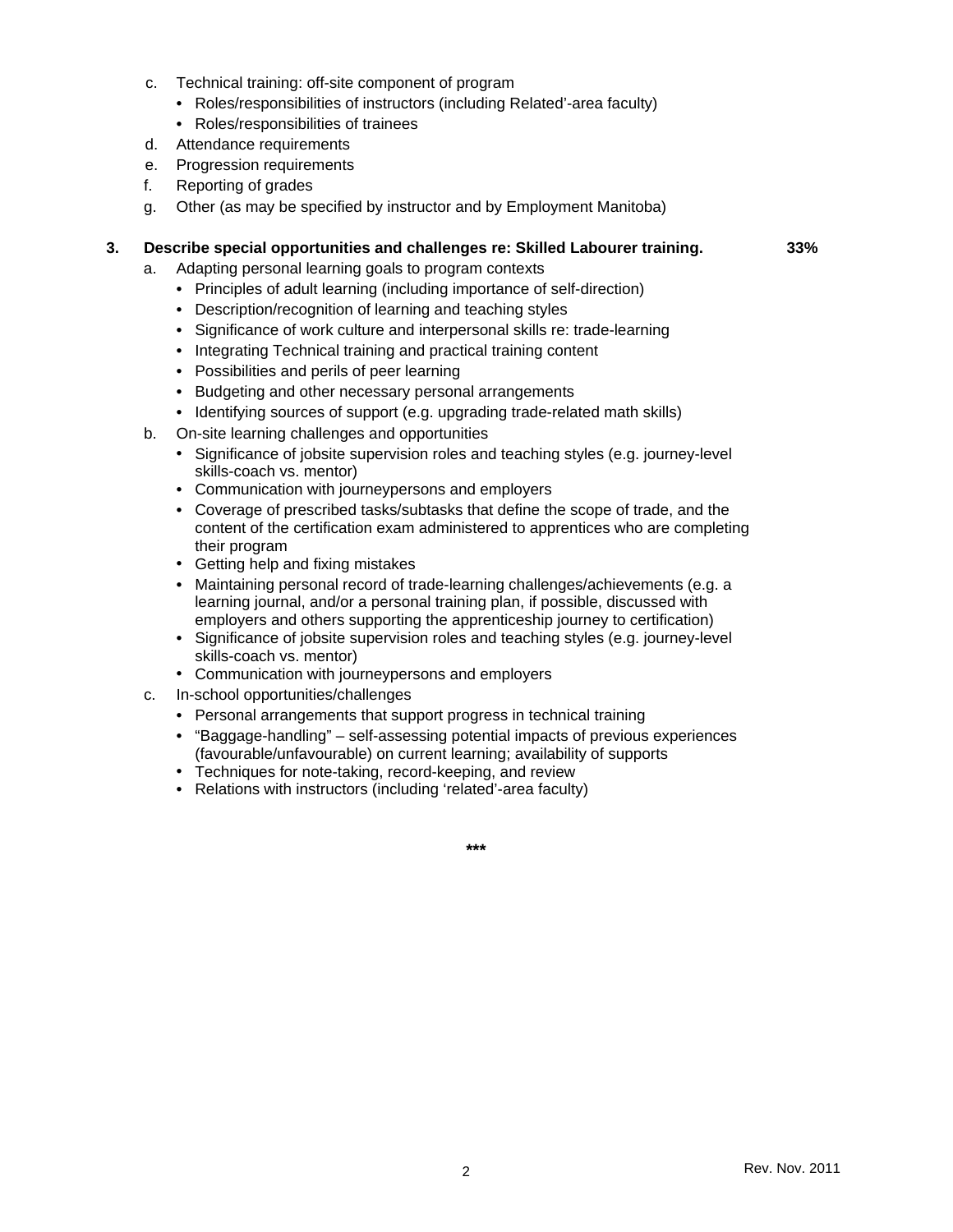### **Cook**

**Unit: A3 Trade Safety Awareness**

| Level:                    | One        |          |
|---------------------------|------------|----------|
| <b>Duration: 10 hours</b> |            |          |
|                           | Theory:    | 10 hours |
|                           | Practical: | 0 hours  |

### **Overview:**

Safe working procedures and conditions, injury prevention, and the preservation of health are of primary importance to industry in Canada. These responsibilities are shared and require the joint efforts of government, employers, and employees. It is imperative that all parties become aware of circumstances that may lead to injury or harm. Safe learning experiences and environments can be created by controlling the variables and behaviours that may contribute to incidents or injury. It is generally recognized that safety-conscious attitudes and work practices contribute to a healthy, safe, and accident-free working environment. It is imperative to apply and be familiar with the Workplace Safety and Health Act and Regulations. As well, it's essential to determine workplace hazards and take measures to protect oneself, co-workers, the public, and the environment. Safety education is an integral part of Cook apprenticeship training both in school and on-the-job. Unit content is supplemented throughout technical training by trade-specific information about Cook safety hazards and precautions presented in the appropriate contexts of discussion and study. **There is no testing prescribed for this instructional unit per se. Instead, a Pass/Fail" grade must be awarded upon completion of the unit. Instructors must still submit a 70% mark for this unit to Apprenticeship Manitoba for units passed.**

#### **Objectives and Content:** Unit Mark (%)

#### **1. Identify safety and health requirements. n/a**

- a. Overview of The Workplace Safety and Health Act
	- Rights and responsibilities of employees under the Act
	- Rights and responsibilities of employers under the Act
	- Rights and responsibilities of supervisors under the Act
- b. Fourteen (14) regulations
- c. Codes of practice
- d. Guidelines
- e. Right to refuse
	- Explanation of right to refuse process
	- Rights and responsibilities of employees
	- Rights and responsibilities of employers
	- Rights and responsibilities of supervisors under the Act

#### **2. Identify personal protective equipment (PPE) and procedures. n/a**

- a. Employer and employee responsibilities as related to personal protective equipment.
- b. Standards: ANSI (U.S.A. standards), etc.
- c. Work protective clothing and danger if it fits poorly.

**Percent of**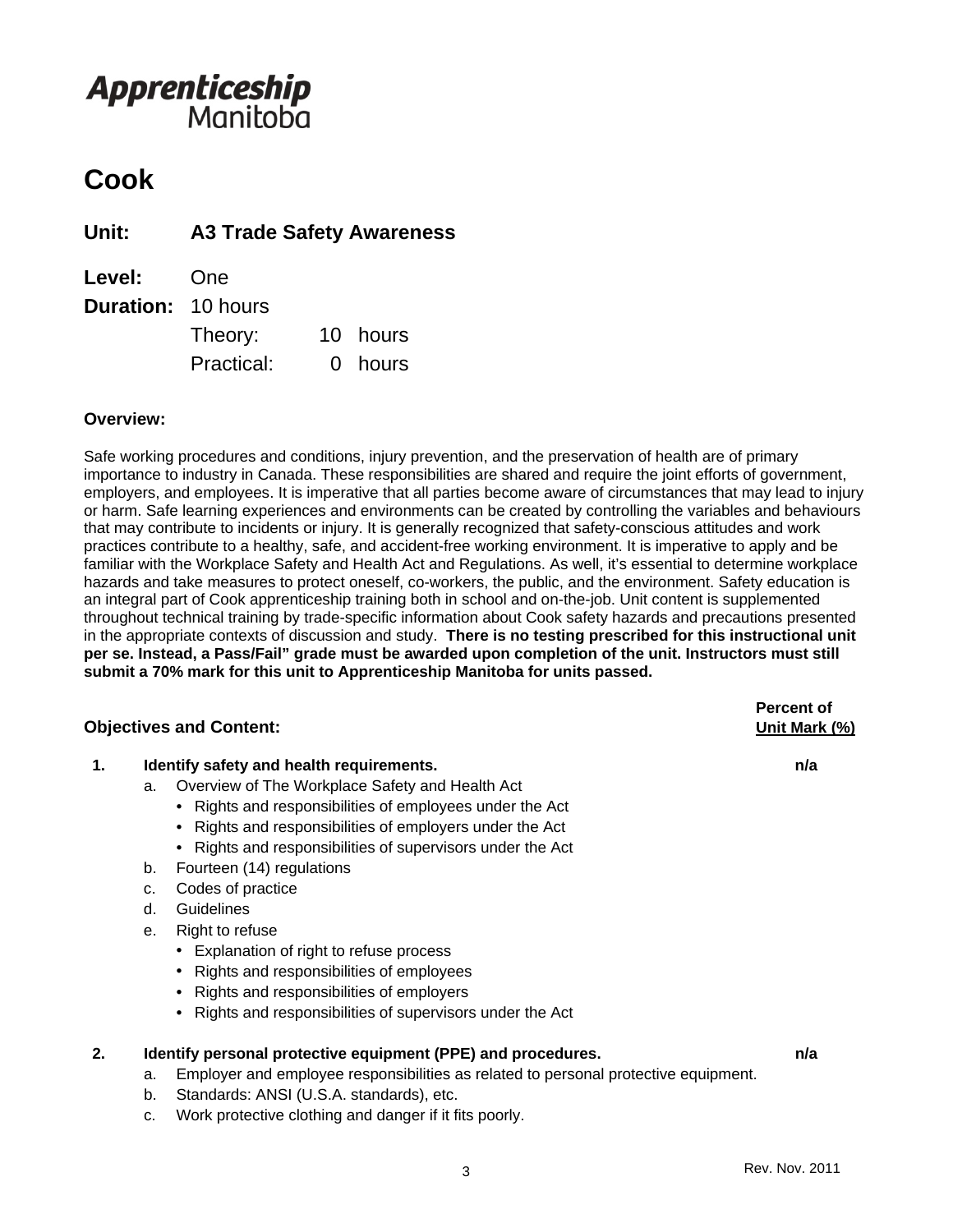|    | d. | Gloves – Importance of proper glove selection (when handling chemicals, cold items,                                 |     |
|----|----|---------------------------------------------------------------------------------------------------------------------|-----|
|    | е. | slivers, etc.)<br>Headwear – appropriate protective headwear when required and the approved type                    |     |
|    |    | of headwear.                                                                                                        |     |
|    | f. | Eye protection - comparison and distinction of everyday eyeglasses, industrial safety<br>glasses and safety goggles |     |
|    | g. | Foot protection – when required according to safety standards                                                       |     |
|    | h. | Hearing protection                                                                                                  |     |
|    |    | • Hazards of various noise levels (hearing protection must be worn)                                                 |     |
|    |    | • Laws<br>• Types of hearing protection                                                                             |     |
|    | i. | Respiratory protection - types, overview of proper selection                                                        |     |
|    | j. | Fall protection - Manitoba requirements standards guidelines                                                        |     |
|    |    | • ANSI (U.S.A. standards), etc.                                                                                     |     |
| 3. |    | Identify regulations pertinent to care and cleanliness in the working area.                                         | n/a |
| 4. |    | Identify the regulations relevant to the safe use of chemicals.                                                     | n/a |
|    |    |                                                                                                                     |     |
| 5. |    | Identify ergonomics.                                                                                                | n/a |
|    | a. | Definition of ergonomics and conditions that may affect the body<br>• Working postures                              |     |
|    |    | • Repetition                                                                                                        |     |
|    |    | • Force                                                                                                             |     |
|    |    | • Lifting                                                                                                           |     |
|    |    | • Tools                                                                                                             |     |
|    |    | • Identify tool and safety equipment                                                                                |     |
|    |    | • Causes of hand tool accidents                                                                                     |     |
|    |    | • equipment                                                                                                         |     |
| 6. |    | Hazard recognition and control.                                                                                     | n/a |
|    | a. | Safe work practices                                                                                                 |     |
|    | b. | Basic risk assessment                                                                                               |     |
|    | c. | Injury prevention and control measures                                                                              |     |
|    | d. | Identification of hazards involved in pneumatic tool use and explanation of how to<br>guard against them            |     |
|    | е. | Refrigerants                                                                                                        |     |
|    | f. | Toxic chemical (non-refrigerant)                                                                                    |     |
|    | g. | High pressure fluids                                                                                                |     |
| 7. |    | Hazard of confined space entry.                                                                                     | n/a |
|    | a. | Identification of a confined space                                                                                  |     |
|    | b. | Hazards of a confined space                                                                                         |     |
|    |    | • physical                                                                                                          |     |
|    |    | • biological                                                                                                        |     |
|    | c. | Working in a confined space                                                                                         |     |
|    | d. | Emergency response plan                                                                                             |     |
|    | е. | Self-contained breathing apparatus (SCBA)                                                                           |     |
| 8. |    | Identify first aid/CPR.                                                                                             | n/a |
|    | a. | Overview of first aid regulation                                                                                    |     |
|    | b. | Obligations of employers regarding first aid                                                                        |     |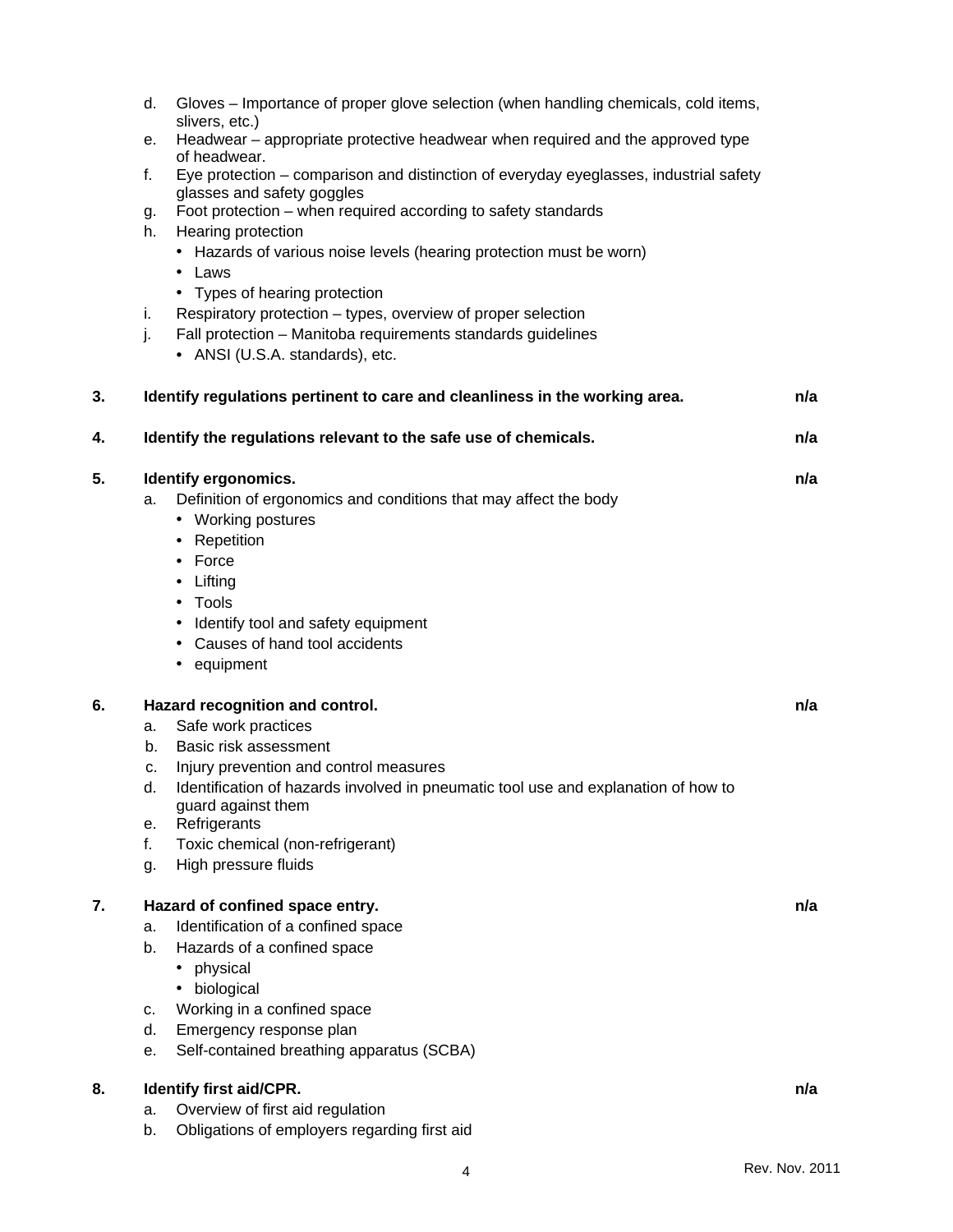- Who is certified to provide first aid?
- What to do while waiting for help?
- Where is first aid kit?
- c. Describe basic first aid requirements and techniques
	- Scope and limits of first aid intervention
	- Specific interventions (cuts, burns, abrasions, fractures, suffocation, shock, electrical shock, etc.)
	- What is it?
	- Interface with other services and agencies (e.g., Workers Compensation claims)
- d. Describe basic CPR requirements and techniques
	- How do you get certified?
	- Scope and limits of CPR intervention (include varieties of CPR certification)

#### **9. Identify the safety requirements as they apply to WHMIS with emphasis on: n/a**

- a. WHMIS is a system
- b. Provincial regulation under the Safety and Health Act
	- Each province has a WHMIS regulation
- c. Federal Hazardous Products Act
- d. WHMIS generic training:
	- WHMIS defined and the format used to convey information about hazardous materials in the workplace
	- Information found on supplier and workplace labeling using WHMIS
	- Hazardous materials in accordance with WHMIS
	- Compliance with government safety standards and regulations
- e. Description of WHMIS (include varieties of WHMIS Certification)
	- Typology of WHMIS labels, symbols, and classifications
	- Scope and use of Materials Safety Data Sheets (MSDS)

#### **10. Identifying and controlling hazards. n/a**

- a. Basic control measures (injury prevention)
- b. Safe work procedures
- c. Explanation on the importance of industrial housekeeping
- d. Employer responsibilities
- e. How and where to store materials
- f. Safety measures related to walkways, stairs and floor openings
- g. Explanation of how to protect the worker and others when working in traffic paths

#### **11. Describe the safe storage of stock equipment in service vehicles. n/a**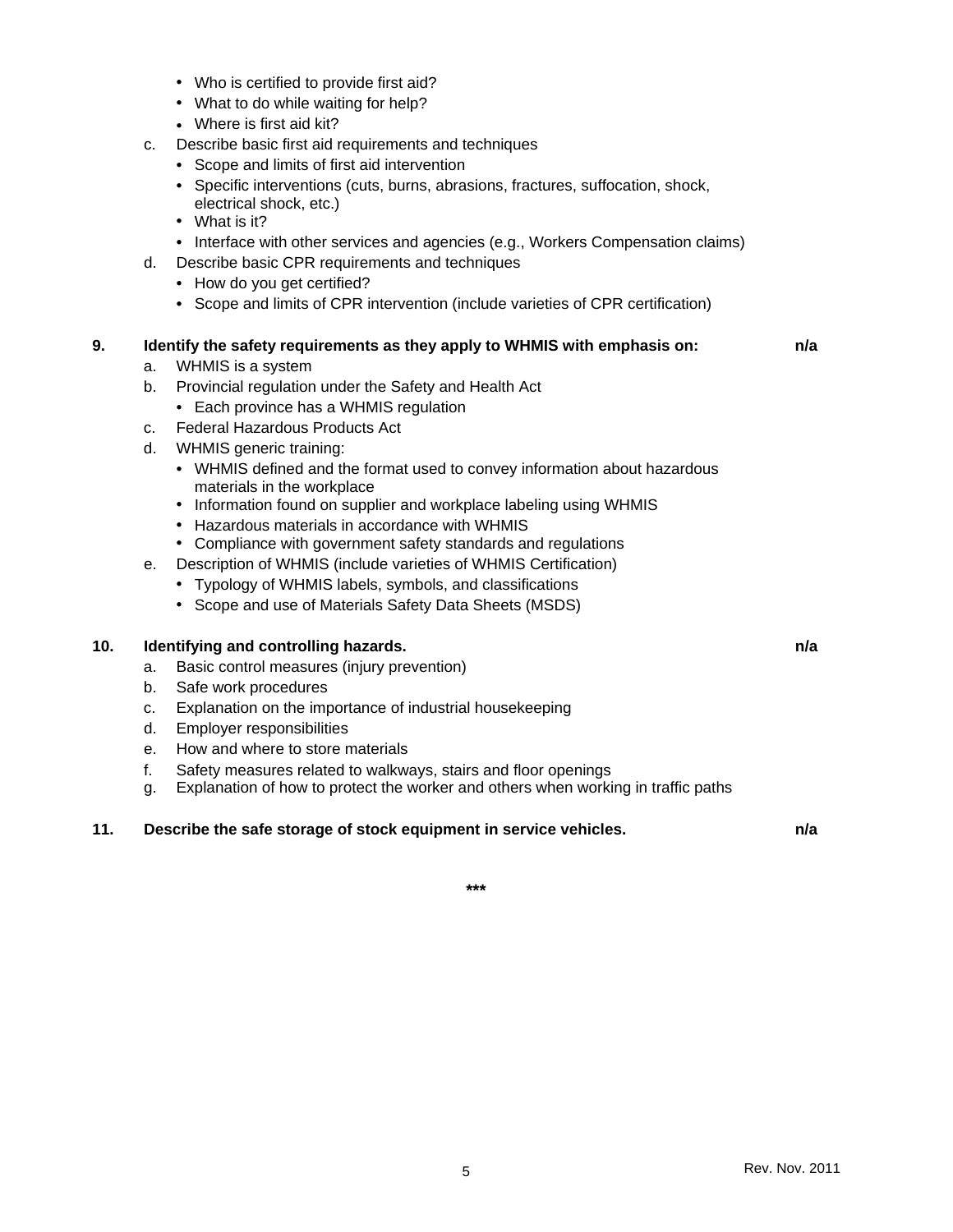## **Cook**

| <b>A4 Communication</b><br>Unit: |            |  |         |
|----------------------------------|------------|--|---------|
| Level:                           | <b>One</b> |  |         |
| <b>Duration: 7 hours</b>         |            |  |         |
|                                  | Theory:    |  | 5 hours |
|                                  | Practical: |  | 2 hours |

#### **Overview:**

Upon completion of this unit of instruction the apprentice will demonstrate knowledge of effective communication practices and of communication equipment and their applications.

|    | <b>Objectives and Content:</b>                                                                                                | Percent of<br>Unit Mark (%) |
|----|-------------------------------------------------------------------------------------------------------------------------------|-----------------------------|
| 1. | Identify effective communication practices.                                                                                   | 20%                         |
| 2. | Identify the types of communication methods and equipment and describe their<br>applications.                                 | 20%                         |
| 3. | Describe the importance of effective verbal, non-verbal and written communication<br>with customers, suppliers and employees. | <b>20%</b>                  |
| 4. | Communicate effectively using verbal and non-verbal techniques.                                                               | 20%                         |
| 5. | Demonstrate effective communication principles.                                                                               | 20%                         |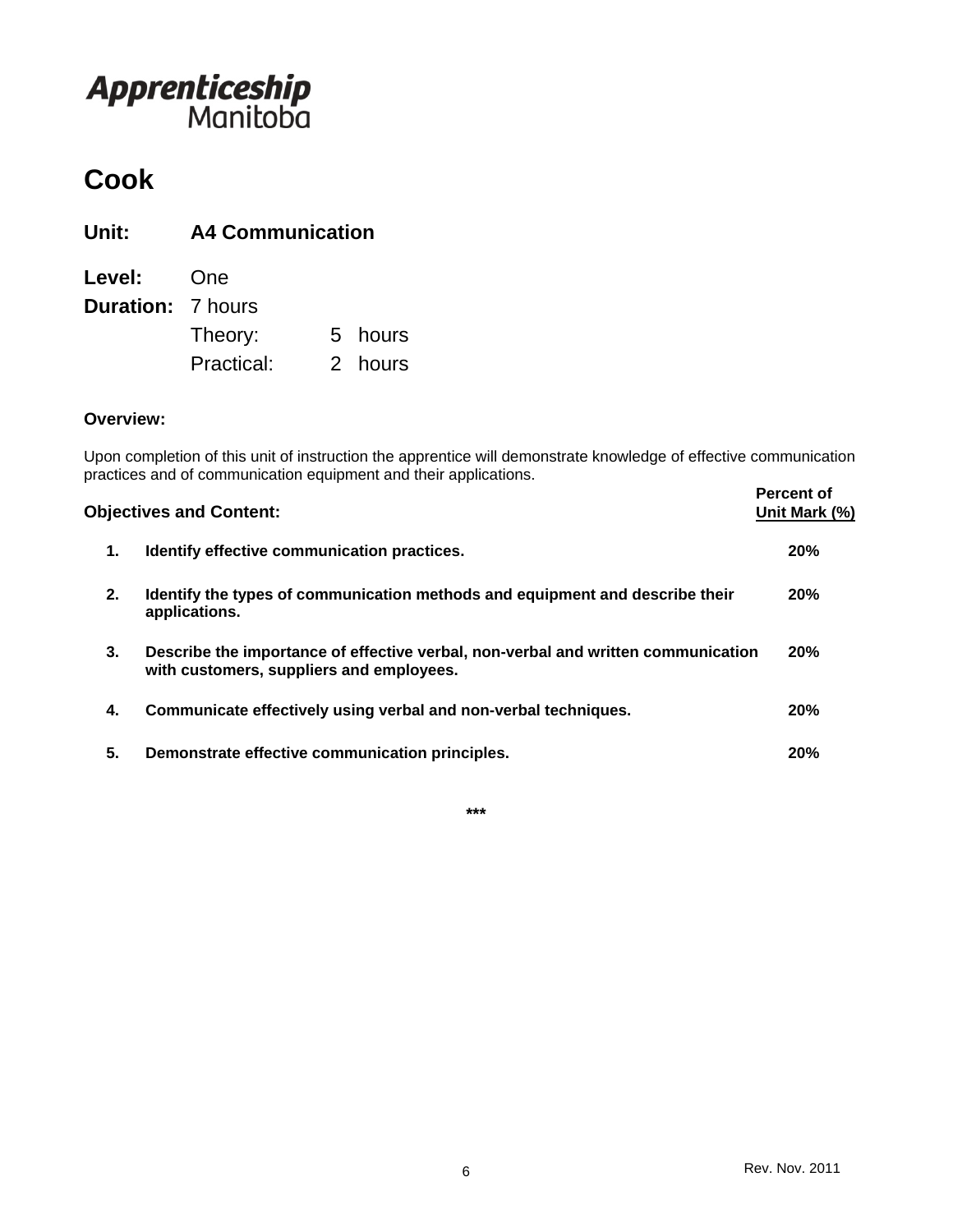## **Cook**

**Unit: A5 Trade-Related Documents**

| Level:                   | One        |         |
|--------------------------|------------|---------|
| <b>Duration: 7 hours</b> |            |         |
|                          | Theory:    | 5 hours |
|                          | Practical: | 2 hours |

### **Overview:**

Upon completion of this unit of instruction the apprentice will demonstrate knowledge of trade-related documents and their use, and of the procedures used to prepare documentation.

| <b>Objectives and Content:</b> |                                                                                      | <b>Percent of</b><br>Unit Mark (%) |
|--------------------------------|--------------------------------------------------------------------------------------|------------------------------------|
| 1.                             | Identify types of trade-related documents and describe their applications.           | 34%                                |
|                                | Cost analysis sheets<br>a.<br>Recipe forms<br>b.                                     |                                    |
|                                | Requisitions<br>c.                                                                   |                                    |
|                                | Work schedules<br>d.                                                                 |                                    |
| 2.                             | Identify types of documentation and describe the procedures used to prepare<br>them. | 33%                                |
| 3.                             | Prepare and complete trade-related forms and documents.                              | 33%                                |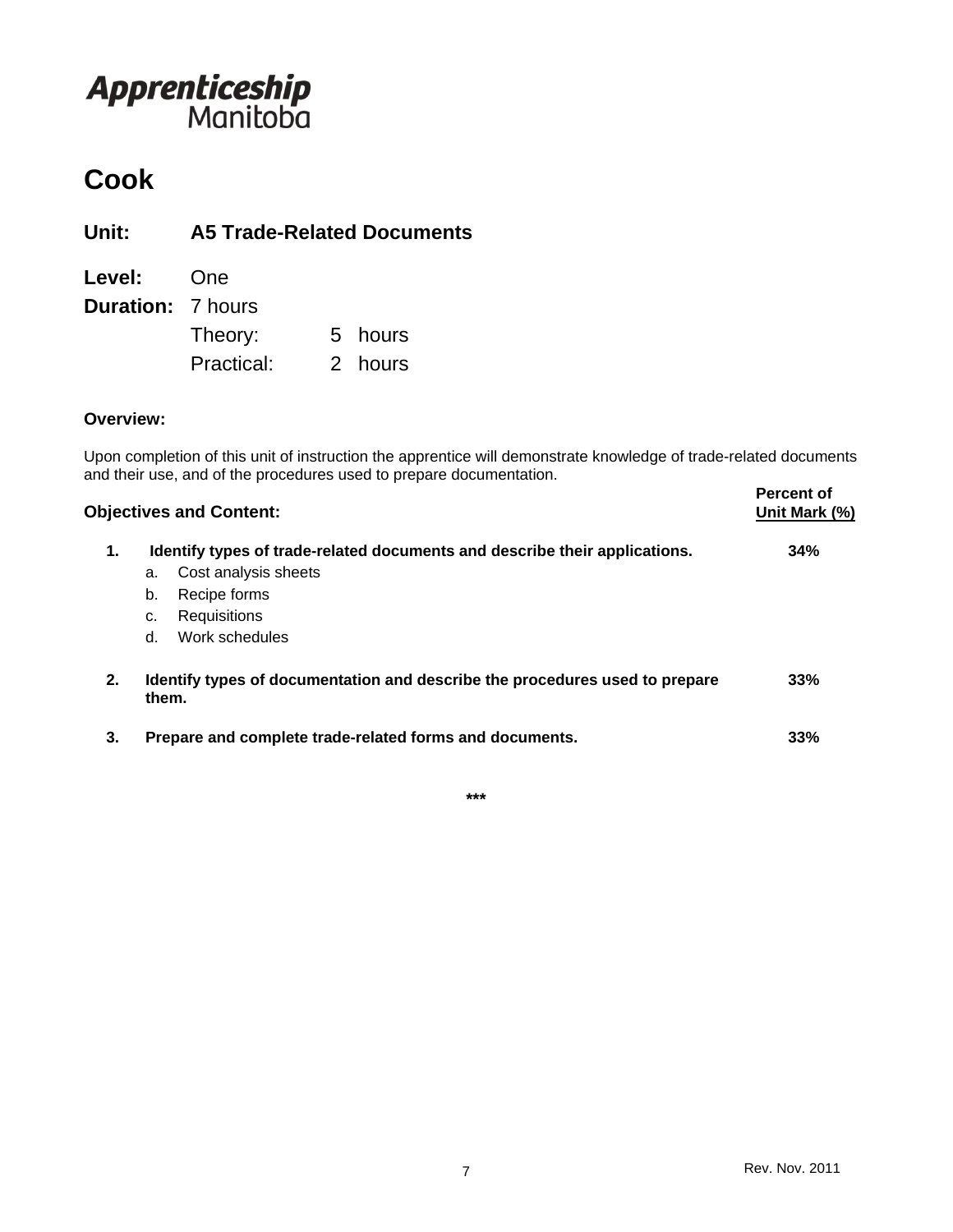## **Cook**

### **Unit: A6 Tools and Equipment**

| Level:                    | One        |         |
|---------------------------|------------|---------|
| <b>Duration: 13 hours</b> |            |         |
|                           | Theory:    | 5 hours |
|                           | Practical: | 8 hours |

### **Overview:**

Upon completion of this unit of instruction the apprentice will demonstrate knowledge of kitchen tools and equipment, their applications, basic maintenance and procedures for use.

|     | <b>Objectives and Content:</b>                                                                                     | <b>Percent of</b><br>Unit Mark (%) |
|-----|--------------------------------------------------------------------------------------------------------------------|------------------------------------|
| 1.  | Define terminology associated with kitchen tools and equipment.                                                    | 4%                                 |
| 2.  | Describe safety practices and precautions related to the use of kitchen tools and<br>equipment.                    | 4%                                 |
| 3.  | Identify types of knives and describe their characteristics, applications and<br>procedures for use.               | 4%                                 |
| 4.  | Identify the tools used to sharpen and hone knives and describe their applications<br>and procedures for use.      | 4%                                 |
| 5.  | Describe the procedures used to inspect and store knives.                                                          | 4%                                 |
| 6.  | Identify types of pots and pans and describe their characteristics, applications and<br>procedures for use.        | 4%                                 |
| 7.  | Describe the procedures used to inspect and store pots and pans.                                                   | 4%                                 |
| 8.  | Identify types of utensils and describe their characteristics, applications and<br>procedures for use.             | 4%                                 |
| 9.  | Describe the procedures used to inspect and store utensils.                                                        | 4%                                 |
| 10. | Identify types of equipment and appliances and describe their accessories,<br>applications and procedures for use. | 4%                                 |
| 11. | Describe the procedures used to inspect, maintain, and store equipment and<br>appliances.                          | 4%                                 |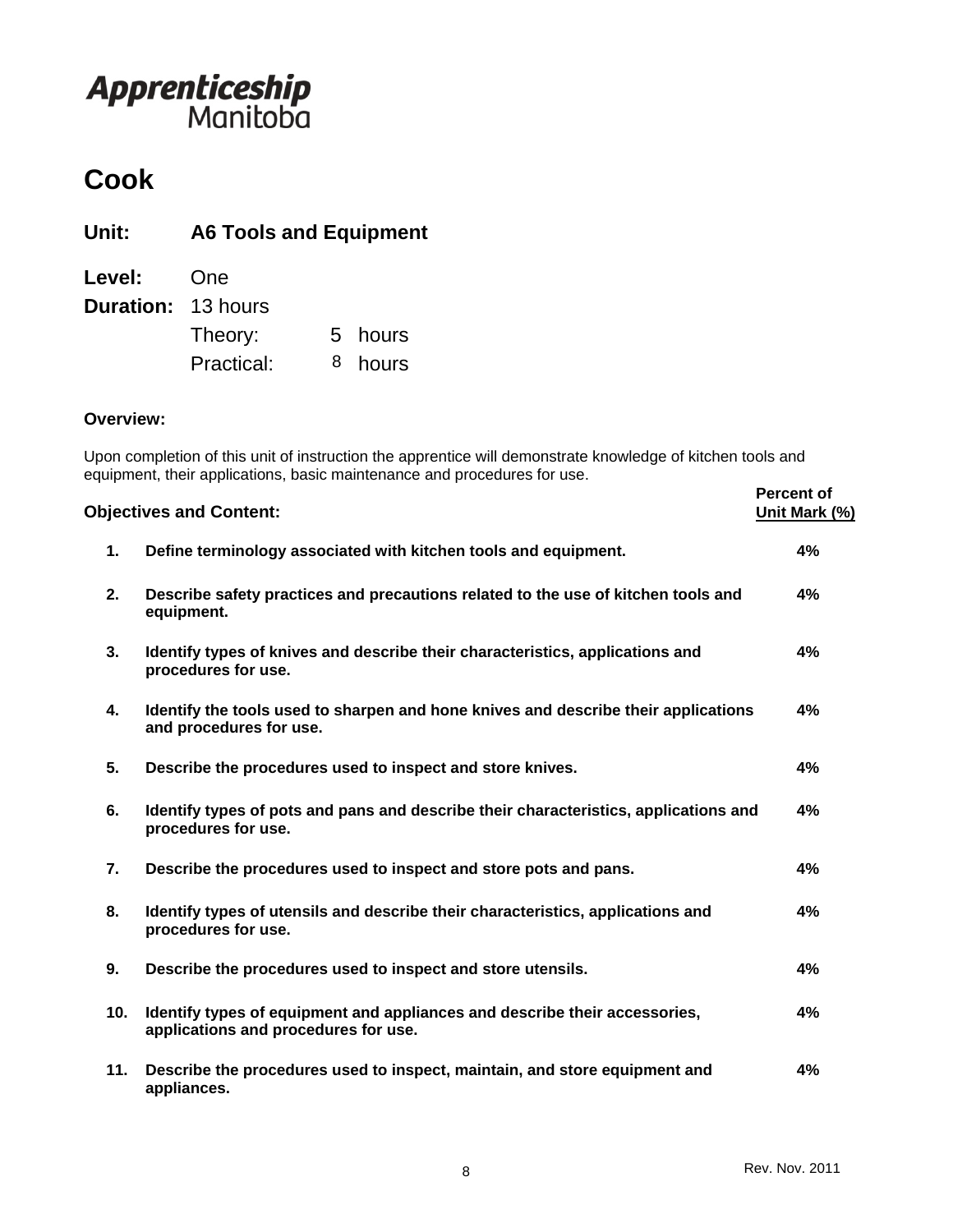**12. Demonstrate proper use of kitchen tools and equipment and their maintenance and procedures for use. 56%**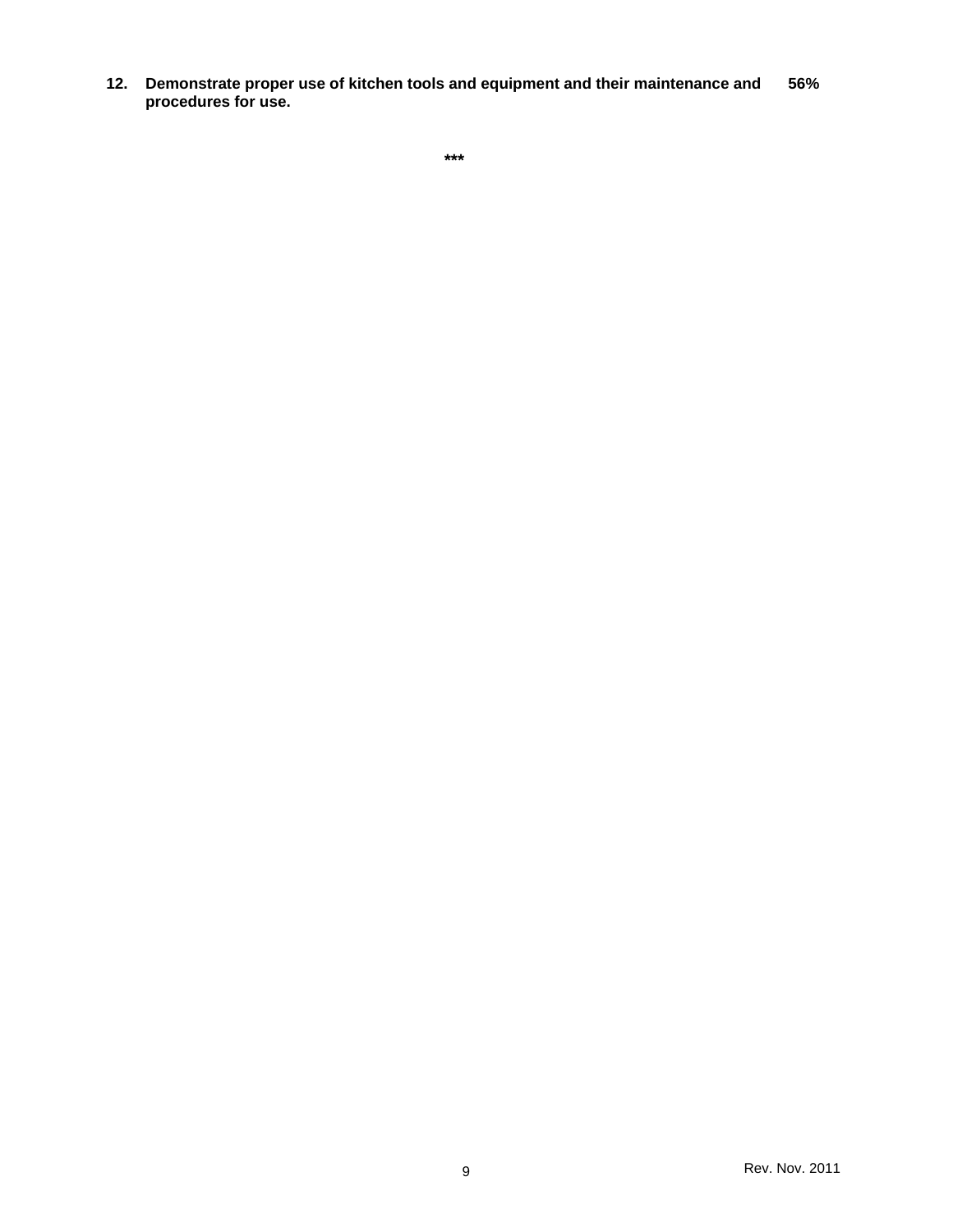## **Cook**

### **Unit: A7 Personal Hygiene and Kitchen Sanitation**

| Level:                   | One        |         |
|--------------------------|------------|---------|
| <b>Duration: 8 hours</b> |            |         |
|                          | Theory:    | 6 hours |
|                          | Practical: | 2 hours |

#### **Overview:**

Upon completion of this unit of instruction the apprentice will demonstrate knowledge of kitchen sanitation standards, personal hygiene principles and practices, and food handling and storage practices.

|    | <b>Objectives and Content:</b>                                                                                                                                                 | <b>Percent of</b><br>Unit Mark (%) |
|----|--------------------------------------------------------------------------------------------------------------------------------------------------------------------------------|------------------------------------|
| 1. | Define terminology associated with personal hygiene and hygienic practices.                                                                                                    | 6%                                 |
| 2. | Identify and interpret codes, regulations and federal, provincial/territorial,<br>municipal requirements pertaining to kitchen sanitation and safe food handling<br>practices. | 10%                                |
| 3. | Identify sanitizing products and describe their applications and procedures for use.                                                                                           | 6%                                 |
| 4. | Describe the three sink method of sanitization.                                                                                                                                | 4%                                 |
| 5. | Describe the procedures used to disassemble and assemble kitchen tools and<br>equipment and their accessories for sanitizing purposes.                                         | 6%                                 |
| 6. | Describe the procedures used to maintain a sanitary food service operation.                                                                                                    | 6%                                 |
|    | Clean, sanitize and sterilize<br>a.                                                                                                                                            |                                    |
|    | Manage waste and recycle<br>b.                                                                                                                                                 |                                    |
|    | Control pests and rodents<br>c.                                                                                                                                                |                                    |
|    | Prevent cross contamination<br>d.                                                                                                                                              |                                    |
| 7. | Identify and interpret food health regulations and guidelines associated with<br>practice of personal hygiene.                                                                 | 4%                                 |
| 8. | Identify and interpret regulations and guidelines associated with wearing personal<br>items.                                                                                   | 4%                                 |
|    | Fragrances<br>a.                                                                                                                                                               |                                    |
|    | Hair restraints<br>b.                                                                                                                                                          |                                    |
|    | Jewelry<br>C.                                                                                                                                                                  |                                    |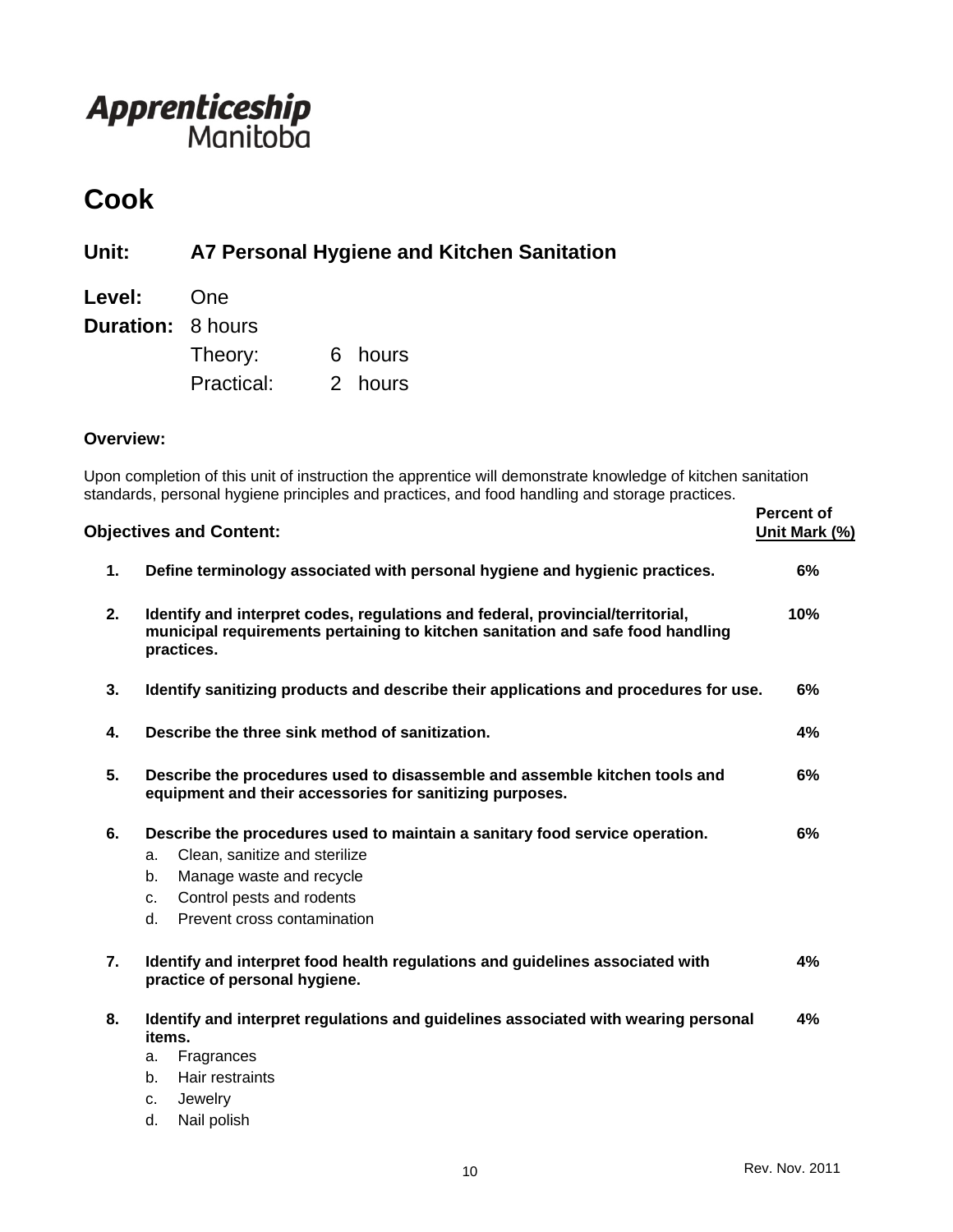| 9.  | Describe the procedures used to ensure personal hygiene and clean apparel.                                                                                                                                                                  | 4%    |
|-----|---------------------------------------------------------------------------------------------------------------------------------------------------------------------------------------------------------------------------------------------|-------|
| 10. | Describe the procedures used for hand washing.                                                                                                                                                                                              | 6%    |
| 11. | Identify types of food-borne illnesses, their causes and prevention.                                                                                                                                                                        | 10%   |
| 12. | Identify types of food contamination, their causes and prevention.<br>Chemical<br>a.<br><b>Biological</b><br>b.<br>Physical<br>C.                                                                                                           | $6\%$ |
| 13. | Identify proper food handling and storage techniques.<br><b>Cleanliness</b><br>a.<br>b.<br>Preventing cross-contamination<br>Maintaining foods at safe temperatures<br>C.<br>Receiving and storing foods (first in, first out – FIFO)<br>d. | $6\%$ |
| 14. | Describe the Hazard Analysis Critical Control Points (HACCP) system and its use<br>in food service operations.                                                                                                                              | 10%   |
| 15. | Demonstrate proper kitchen sanitation, personal hygiene and food handling and<br>storage practices.                                                                                                                                         | 12%   |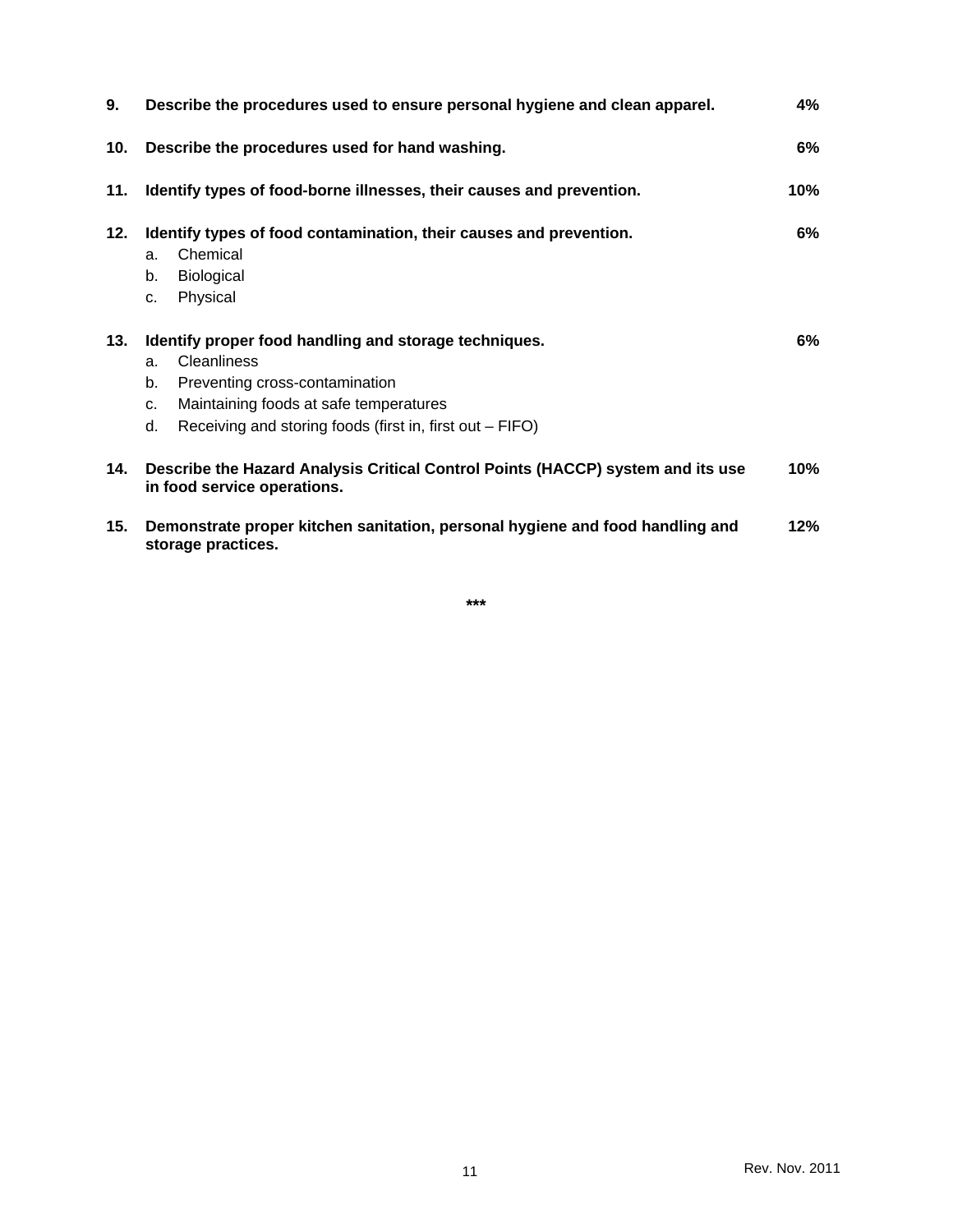## **Cook**

**Unit: A8 Weights and Measures**

| Level:                   | One        |         |
|--------------------------|------------|---------|
| <b>Duration: 7 hours</b> |            |         |
|                          | Theory:    | 5 hours |
|                          | Practical: | 2 hours |

### **Overview:**

Upon completion of this unit of instruction the apprentice will demonstrate knowledge of systems of measurement and their conversions and of cost controls.

|    | <b>Objectives and Content:</b>                                                                                              | <b>Percent of</b><br>Unit Mark (%) |
|----|-----------------------------------------------------------------------------------------------------------------------------|------------------------------------|
| 1. | Define terminology associated with systems of measurement.                                                                  | 20%                                |
| 2. | Identify measuring systems and their abbreviations.                                                                         | 20%                                |
| 3. | Describe the procedures used to read and follow recipes.                                                                    | 20%                                |
| 4. | Describe the procedures used to adjust recipe yields and perform conversions.<br>Basic math calculations/formulations<br>a. | 20%                                |
| 5. | Demonstrate knowledge of systems of measurement and their conversions and of<br>cost controls.                              | 20%                                |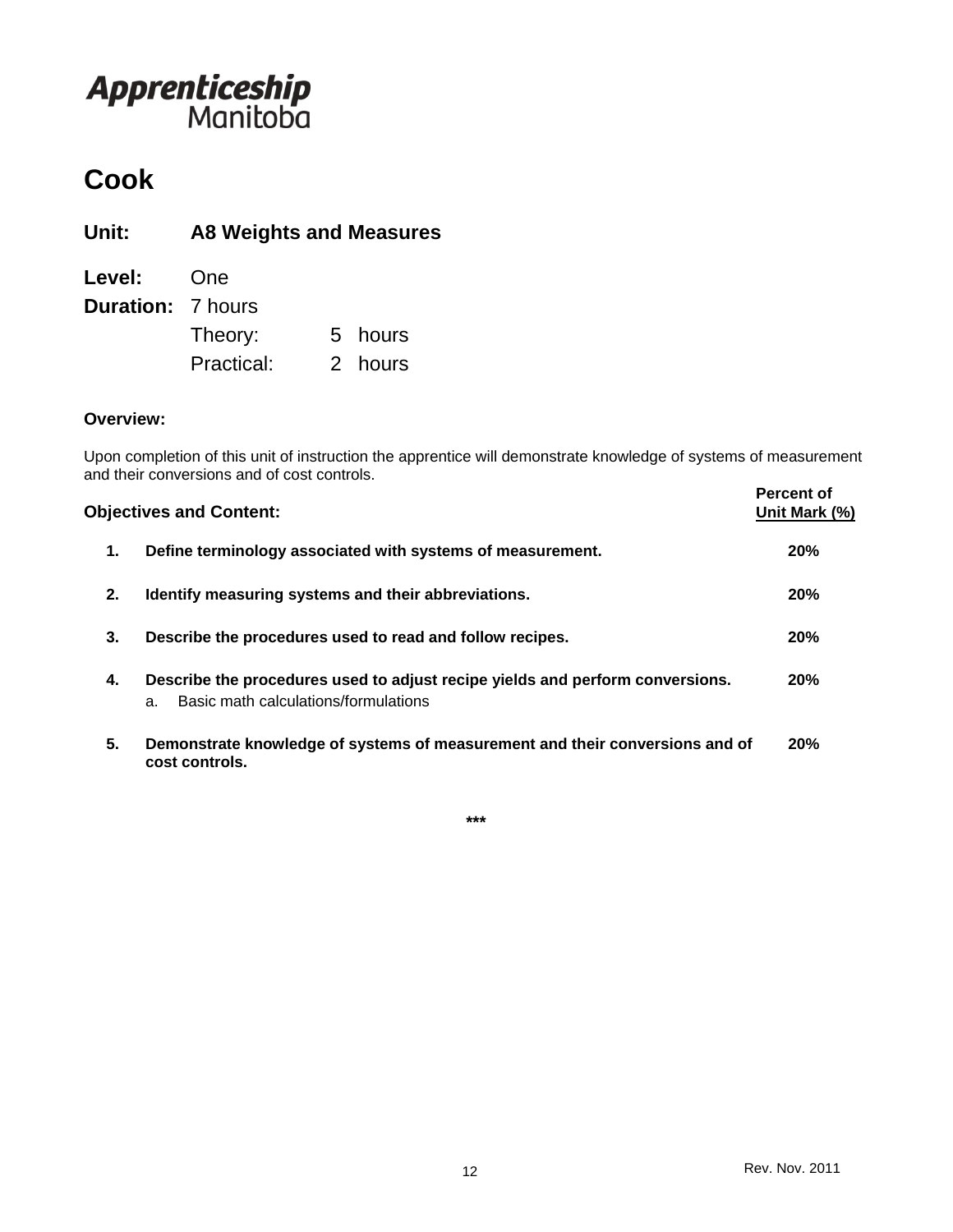## **Cook**

### **Unit: A9 Cooking Principles I**

| Level:                    | One        |          |
|---------------------------|------------|----------|
| <b>Duration: 35 hours</b> |            |          |
|                           | Theory:    | 10 hours |
|                           | Practical: | 25 hours |

### **Overview:**

Upon completion of this unit of instruction the apprentice will demonstrate knowledge of basic food preparation and service procedures.

|    | <b>Objectives and Content:</b>                                                                                                                | <b>Percent of</b><br>Unit Mark (%) |
|----|-----------------------------------------------------------------------------------------------------------------------------------------------|------------------------------------|
| 1. | Define terminology associated with basic cooking principles.                                                                                  | 3%                                 |
| 2. | Describe the chemical process of cooking.                                                                                                     | 5%                                 |
| 3. | Explain the principles of heat transfer.<br>Conduction<br>a.<br>Convection<br>b.<br>Radiation<br>C.<br>Induction<br>d.                        | 3%                                 |
| 4. | Identify methods used to cook foods and describe their associated procedures.<br>Dry<br>a.<br><b>Moist</b><br>b.<br>Combination<br>C.         | 3%                                 |
| 5. | Identify methods used to check for doneness of foods and describe their<br>associated procedures.                                             | 3%                                 |
| 6. | Identify types of seasonings and flavorings used to enhance foods and describe<br>their characteristics, applications and procedures for use. | 3%                                 |
| 7. | Identify methods used to take temperatures of food products and describe their<br>associated procedures.                                      | 3%                                 |
| 8. | Identify food quality indicators and testing techniques and describe their<br>associated procedures.                                          | 3%                                 |
| 9. | Identify basic kitchen practices and describe their applications.<br>Finishing techniques<br>a.<br>Holding foods<br>b.                        | 3%                                 |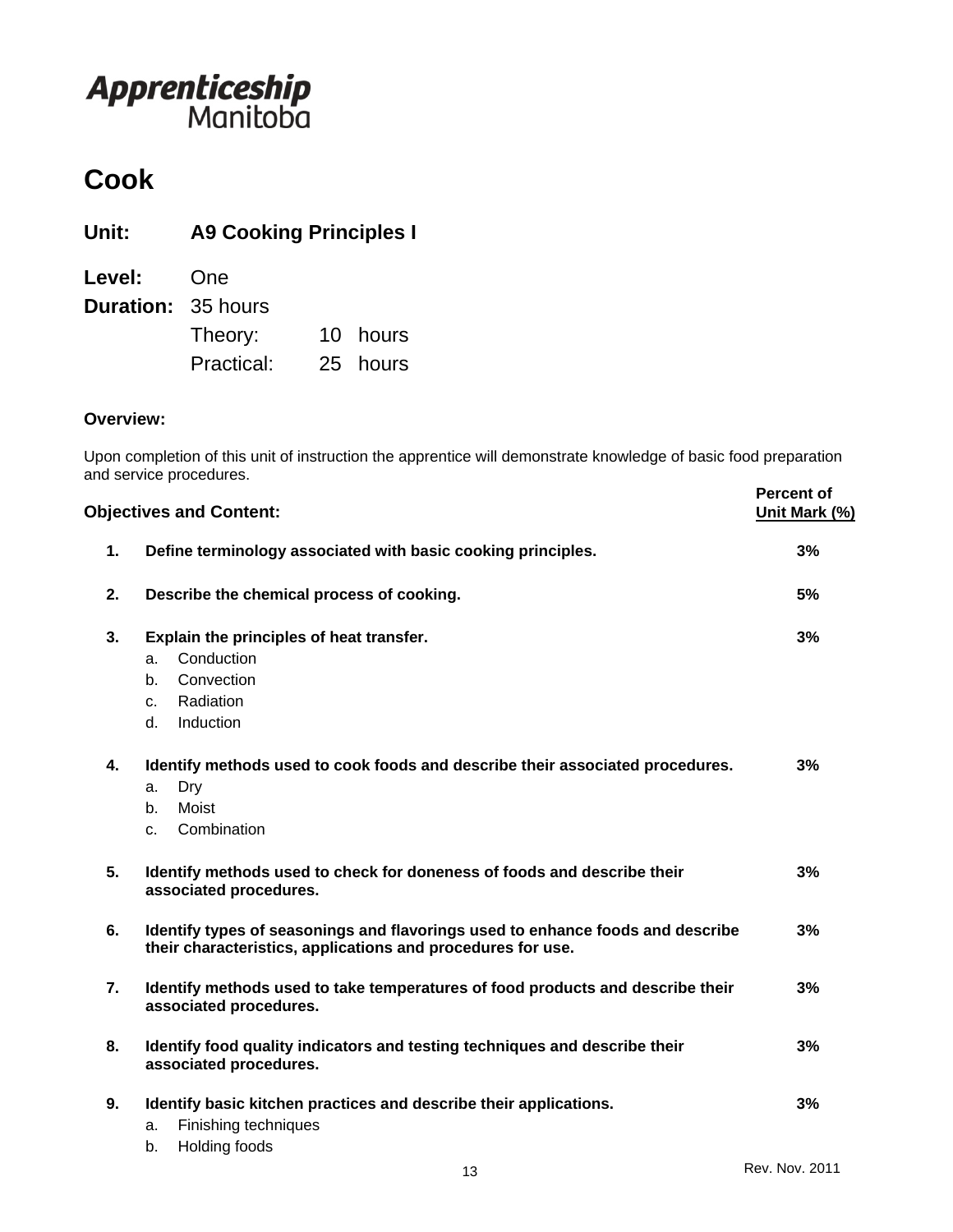|     | c. | Plating techniques                                                                                                                                    |     |
|-----|----|-------------------------------------------------------------------------------------------------------------------------------------------------------|-----|
|     | d. | Re-thermalization                                                                                                                                     |     |
| 10. |    | Identify the styles of menus and describe their characteristics and applications.                                                                     | 3%  |
| 11. |    | Describe the procedures used to plan workspace and mise en place.                                                                                     | 3%  |
| 12. |    | Prepare a three-course meal for two people.                                                                                                           | 65% |
|     | a. | Menu composition (10 marks)<br>• Black box ingredients and inventory of basic ingredients available<br>• Compose menu from ingredients<br>• Costing   |     |
|     | b. | Work plan/Efficiency (10 marks)<br>• Steps<br>• Organization<br>• Wastage of food<br>• Size of servings<br>• Cooking only the required amount of food |     |
|     | C. | Use of equipment and tools (10 marks)<br>• Techniques                                                                                                 |     |
|     | d. | Sanitation (5 marks)<br>• Handling of food and equipment                                                                                              |     |
|     | е. | Attitude and composure (10 marks)<br>• In control at all times<br>• Using the work plan<br>• Mise en place                                            |     |
|     | f. | Personal appearance (5 marks)<br>• Clean uniform: jacket, pants, kerchief, head covering, apron<br>• Grooming (short nails, hair neat and tidy, etc.) |     |
|     | g. | Food presentation (50 marks)<br>• Timing<br>• Presentation at specified time<br>• Temperature appropriate for dish<br>• Texture/colour<br>• Flavour   |     |
|     |    | ***                                                                                                                                                   |     |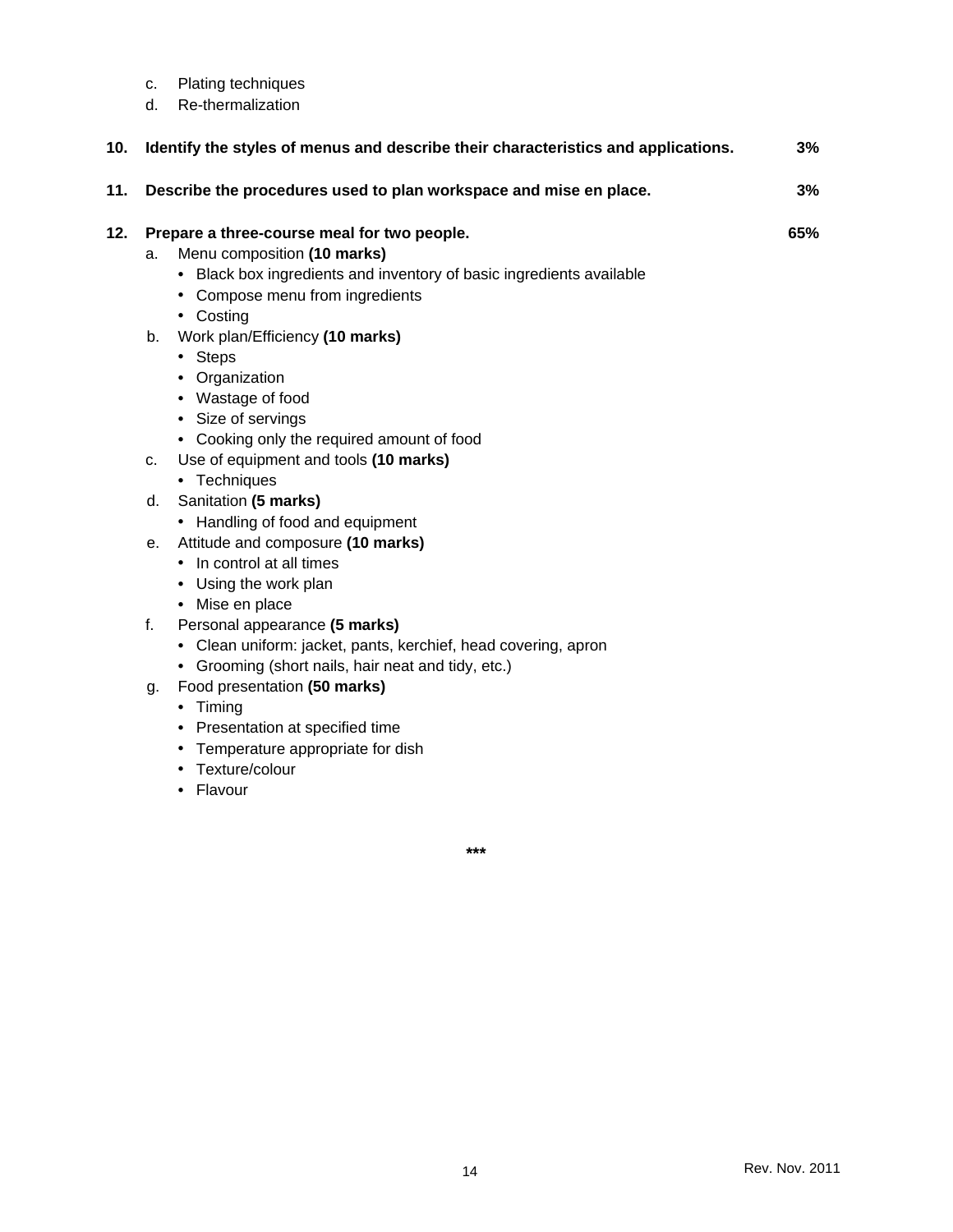## **Cook**

**Unit: A11 Receiving and Storage**

| Level:                   | One        |         |
|--------------------------|------------|---------|
| <b>Duration: 7 hours</b> |            |         |
|                          | Theory:    | 5 hours |
|                          | Practical: | 2 hours |

### **Overview:**

Upon completion of this unit of instruction the apprentice will demonstrate knowledge of the procedures used to receive, inspect and store goods.

|    | <b>Objectives and Content:</b>                                                                                                                                                                                                   | <b>Percent of</b><br>Unit Mark (%) |
|----|----------------------------------------------------------------------------------------------------------------------------------------------------------------------------------------------------------------------------------|------------------------------------|
| 1. | Define terminology associated with receipt, inspection and storage of goods.                                                                                                                                                     | 10%                                |
| 2. | Describe the procedures used to confirm information contained on invoices.                                                                                                                                                       | 10%                                |
| 3. | Identify types of goods and describe the procedures used to receive, inspect and<br>store them.<br>Dairy<br>a.<br>Produce<br>b.<br>Meats<br>C <sub>1</sub><br>Poultry<br>d.                                                      | 10%                                |
|    | Seafood<br>e.<br>Dry goods<br>f.<br>Non-food items<br>g.<br>Chemicals<br>h.                                                                                                                                                      |                                    |
| 4. | Identify types of food storage and describe their applications.<br>Frozen<br>a.<br>Refrigerated<br>b.<br>Dry storage<br>C <sub>1</sub>                                                                                           | 10%                                |
| 5. | Describe the procedures used to label, date, initial and rotate stock.                                                                                                                                                           | 10%                                |
| 6. | Identify forms and reports relating to receiving, inspecting and storing goods and<br>describe the procedures used to interpret and complete them.<br>Requisitions<br>a.<br>Inventory forms<br>b.<br>Credit notes/refusals<br>c. | 10%                                |

d. Product tracking slips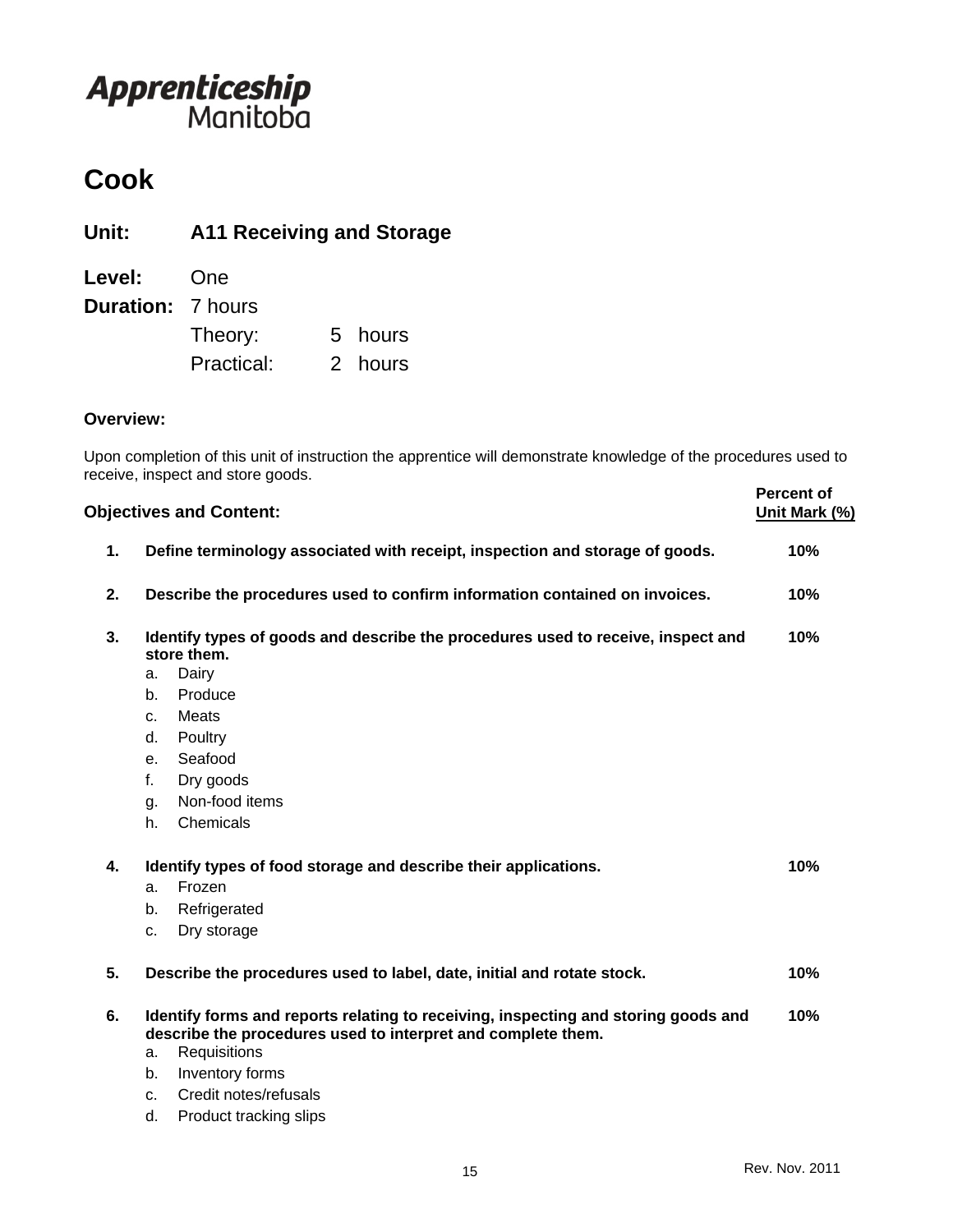**7. Demonstrate the procedures used to receive, inspect and store goods. 40%**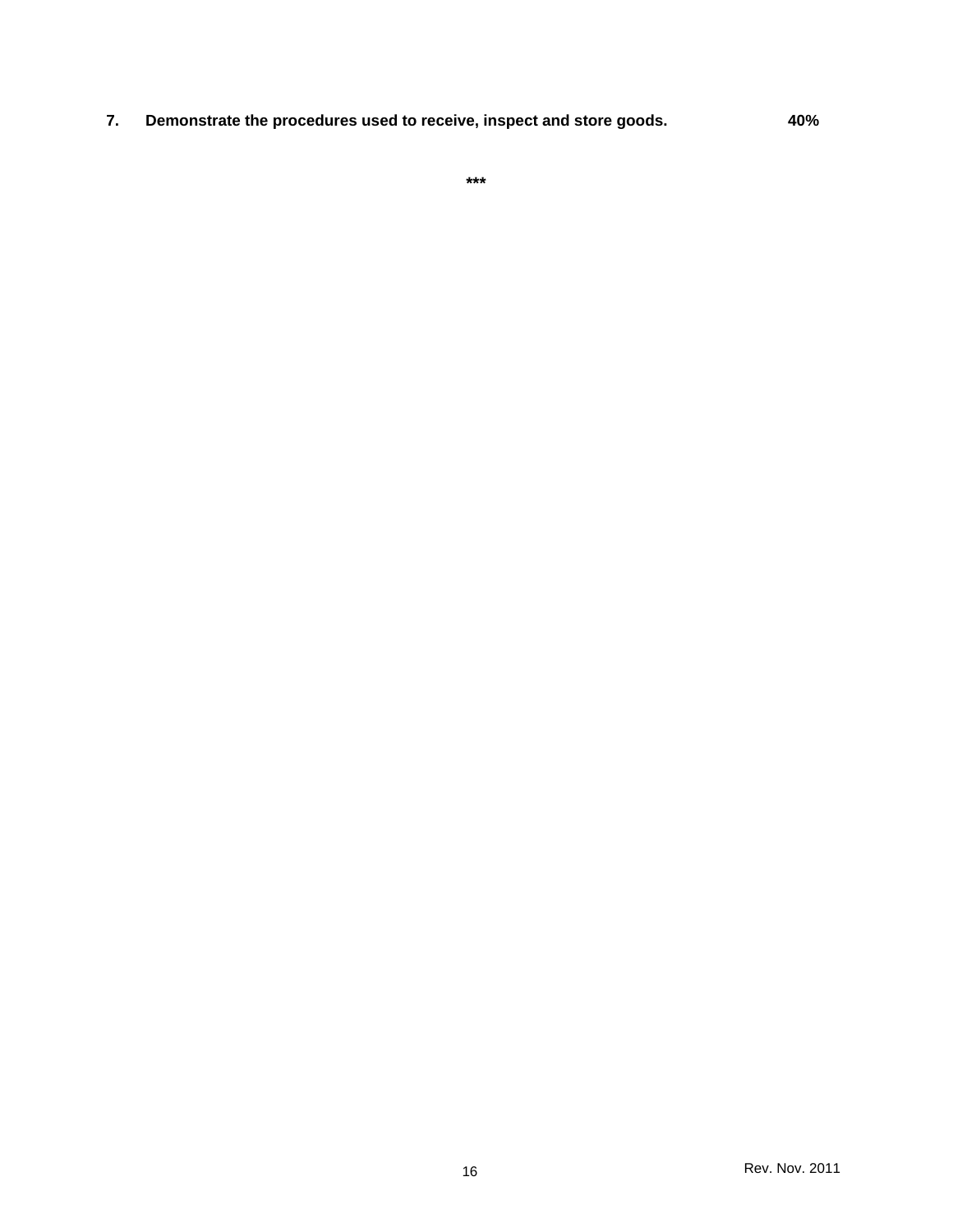## **Cook**

| Unit:<br><b>B1 Stocks and Soups</b> |            |   |          |
|-------------------------------------|------------|---|----------|
| <b>Level:</b>                       | One        |   |          |
| <b>Duration: 21 hours</b>           |            |   |          |
|                                     | Theory:    | 4 | hours    |
|                                     | Practical: |   | 17 hours |

#### **Overview:**

Upon completion of this unit of instruction the apprentice will demonstrate advanced knowledge of stocks and soups, their applications, and the procedures used to prepare stocks and soups.

|    | <b>Objectives and Content:</b>                                                                                                                                              | <b>Percent of</b><br>Unit Mark (%) |
|----|-----------------------------------------------------------------------------------------------------------------------------------------------------------------------------|------------------------------------|
| 1. | Define terminology associated with stocks and soups.                                                                                                                        | 3%                                 |
| 2. | Identify types of stocks and describe their characteristics, applications and<br>procedures for use.                                                                        | 3%                                 |
| 3. | Identify types of soups and describe their characteristics and serving<br>temperatures.<br>Clear and consommés<br>a.<br>Thickened<br>b.<br>Specialty/national<br>C.         | 3%                                 |
| 4. | Identify types of convenience products and describe their applications.<br><b>Stocks</b><br>a.<br>Soups<br>b.<br>Soup bases<br>c.                                           | 3%                                 |
| 5. | Identify the factors to consider when selecting ingredients for stocks.                                                                                                     | 3%                                 |
| 6. | Identify the factors to consider when selecting ingredients for soups.                                                                                                      | 3%                                 |
| 7. | Identify ingredients and ratios used in stocks.                                                                                                                             | 3%                                 |
| 8. | Describe the procedures used to prepare stocks.<br>Selecting cooking time and temperature<br>a.<br>Straining<br>b.<br>Remouillage<br>C.<br>Reduction<br>d.<br>$\cdot$ Glace | 3%                                 |

e. Skimming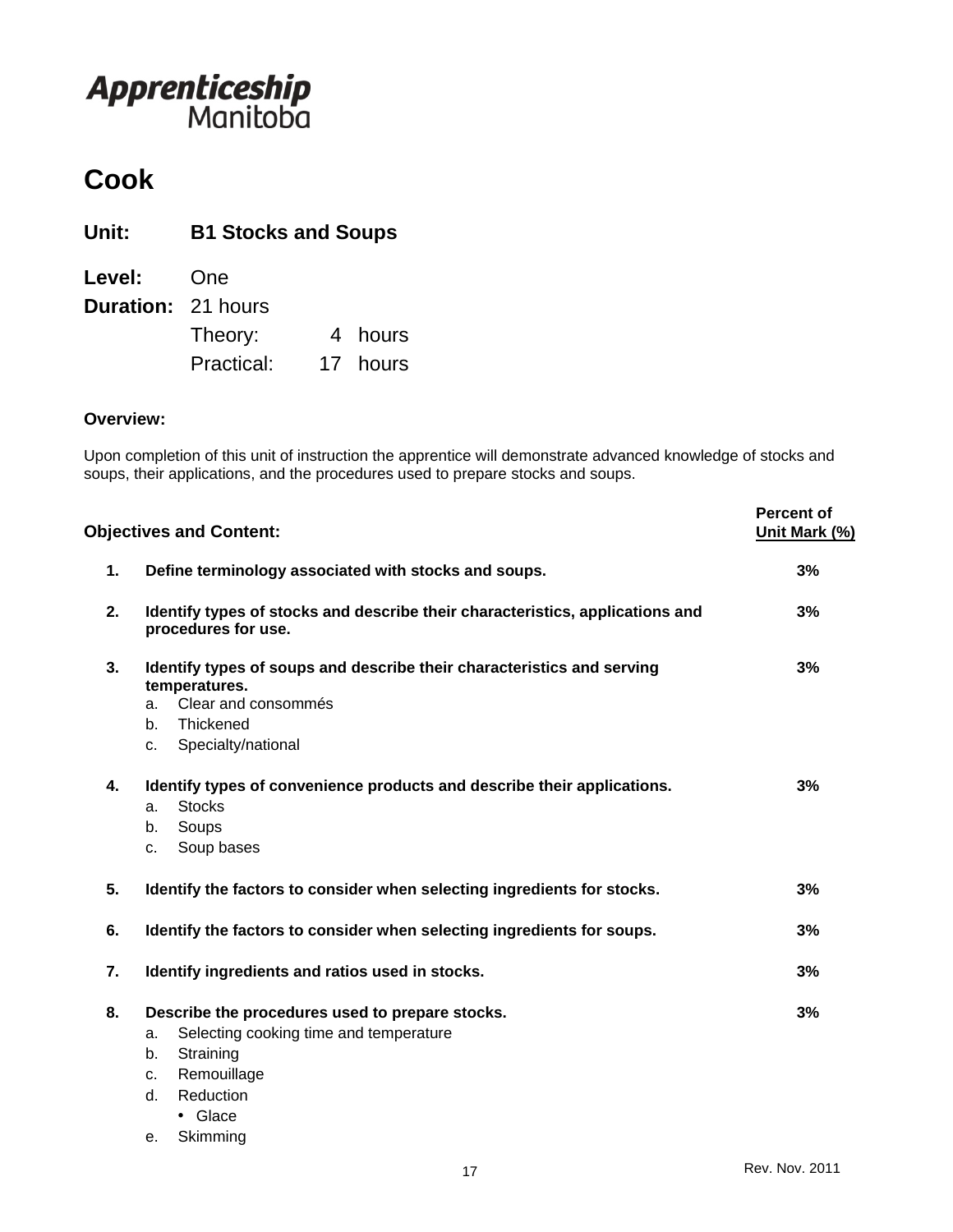| 9.  | Describe the procedures used to prepare soups.                   | 3%  |
|-----|------------------------------------------------------------------|-----|
| 10. | Describe the procedures used to reconstitute soups.              | 3%  |
| 11. | Describe plating and finishing techniques.                       | 3%  |
| 12. | Describe the procedures used to cool and store stocks and soups. | 3%  |
| 13. | Demonstrate the procedures used to prepare stocks and soups.     | 64% |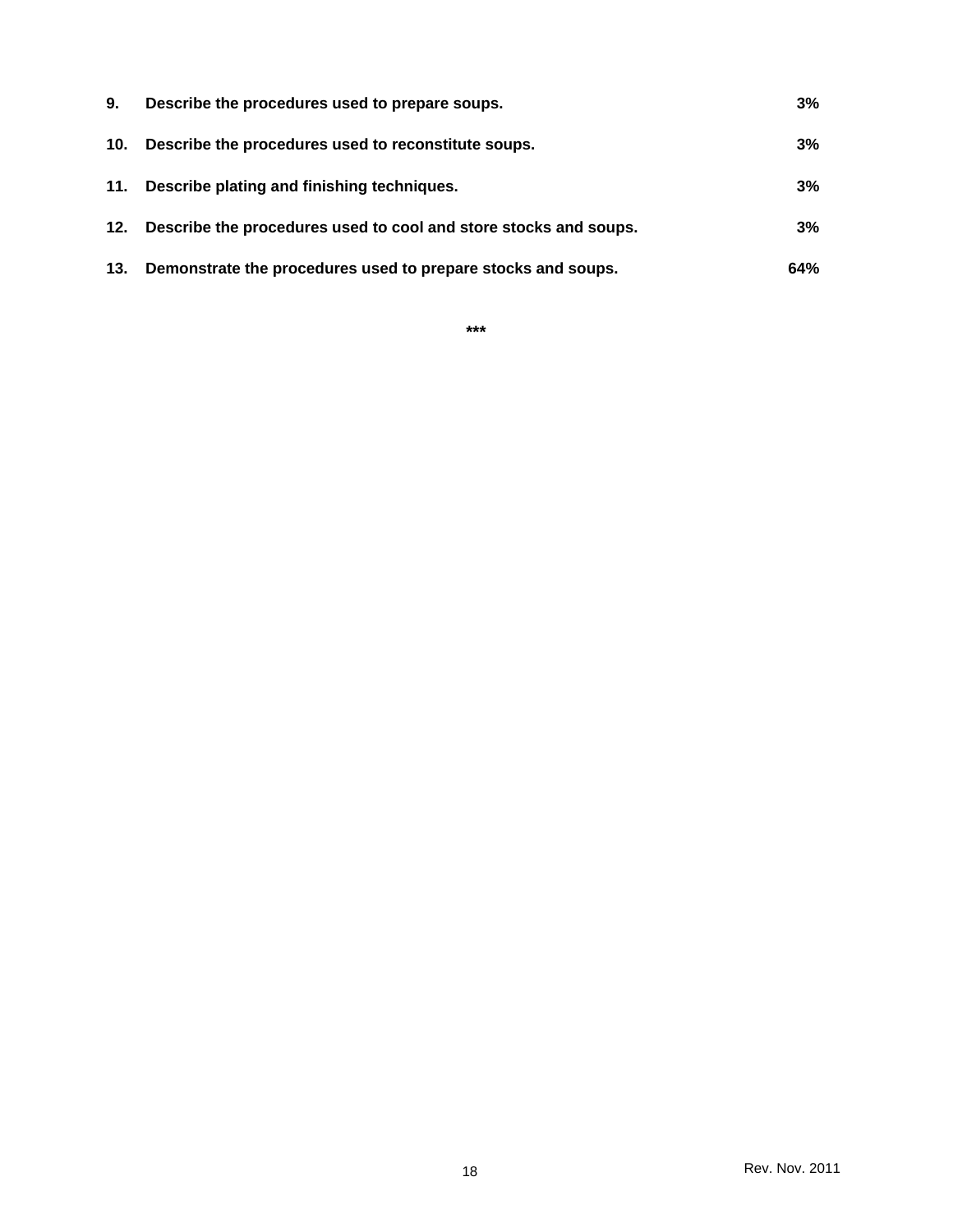### **Cook**

### **Unit: B2 Thickening and Binding Agents**

| Level:                    | One        |          |
|---------------------------|------------|----------|
| <b>Duration: 14 hours</b> |            |          |
|                           | Theory:    | 4 hours  |
|                           | Practical: | 10 hours |

#### **Overview:**

Upon completion of this unit of instruction the apprentice will demonstrate knowledge of thickening and binding agents and their applications, and of the procedures used to prepare thickening and binding agents.

|    | <b>Objectives and Content:</b>                                                                                                                                                                                                                            | <b>Percent of</b><br>Unit Mark (%) |
|----|-----------------------------------------------------------------------------------------------------------------------------------------------------------------------------------------------------------------------------------------------------------|------------------------------------|
| 1. | Define terminology associated with thickening and binding agents.                                                                                                                                                                                         | 8%                                 |
| 2. | Identify types of thickening and binding agents, and describe their applications<br>and procedures for use.<br>Roux<br>a.<br>Other starches<br>b.<br>Liaison<br>C <sub>1</sub><br>Beurre manie<br>d.<br>Vegetable purees<br>е.<br>f.<br><b>Reductions</b> | 8%                                 |
| 3. | Identify the factors to consider when selecting ingredients for thickening and<br>binding agents.                                                                                                                                                         | 8%                                 |
| 4. | Identify ingredients and ratios used to process thickening and binding agents.                                                                                                                                                                            | 8%                                 |
| 5. | Describe the procedures used to prepare thickening and binding agents.                                                                                                                                                                                    | 8%                                 |
| 6. | Demonstrate the procedures used to prepare thickening and binding agents.                                                                                                                                                                                 | 60%                                |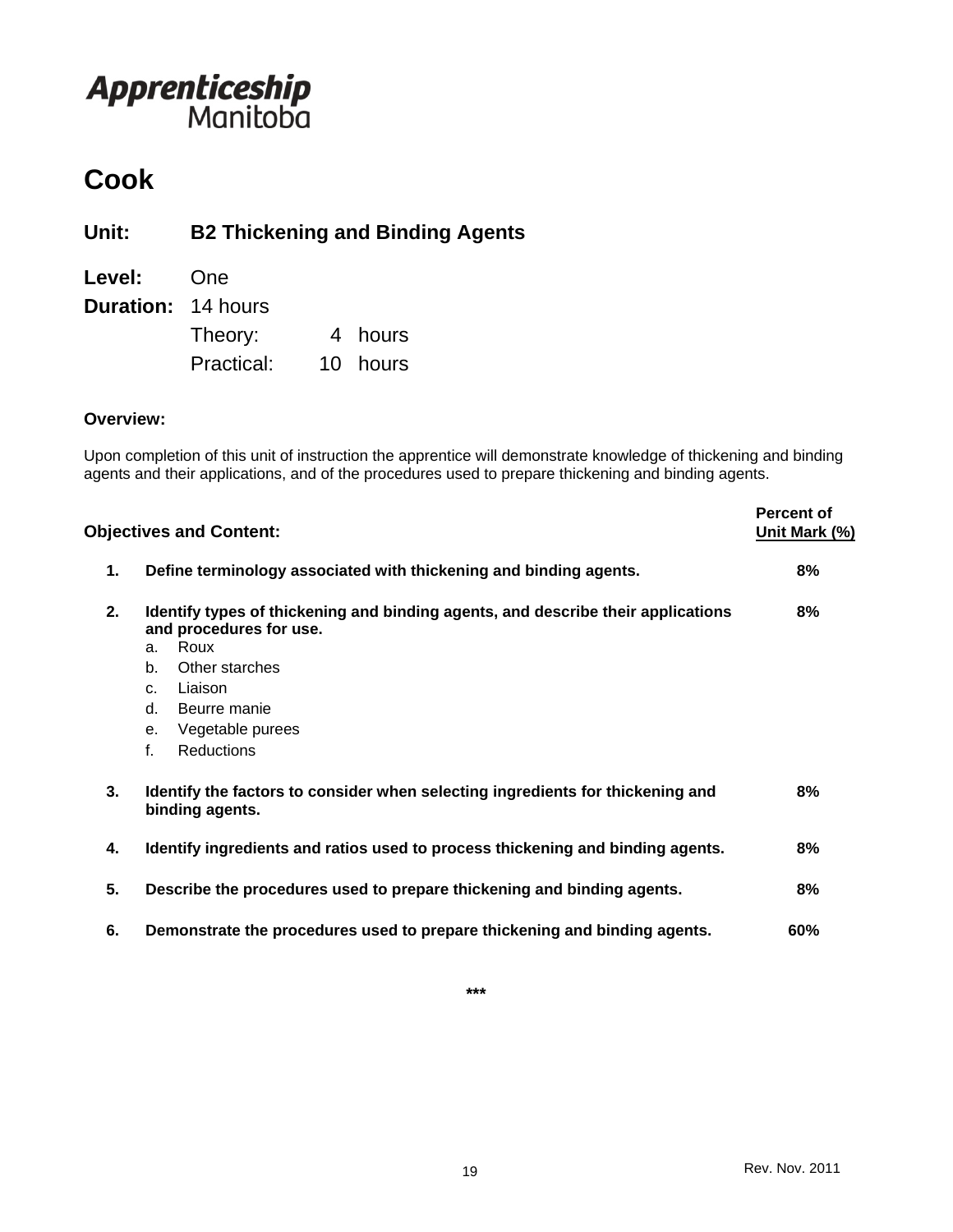## **Cook**

| Unit:                     | <b>B3 Sauces</b> |          |
|---------------------------|------------------|----------|
| <b>Level:</b>             | <b>One</b>       |          |
| <b>Duration: 21 hours</b> |                  |          |
|                           | Theory:          | 6 hours  |
|                           | Practical:       | 15 hours |

#### **Overview:**

Upon completion of this unit of instruction the apprentice will demonstrate knowledge of sauces and their applications and of the procedures used to prepare sauces.

|    | <b>Objectives and Content:</b>                                                                                                                                                                                              | <b>Percent of</b><br>Unit Mark (%) |
|----|-----------------------------------------------------------------------------------------------------------------------------------------------------------------------------------------------------------------------------|------------------------------------|
| 1. | Define terminology associated with sauces.                                                                                                                                                                                  | 4%                                 |
| 2. | Identify the mother sauces and their derivatives and describe their characteristics<br>and applications.<br>Espagnole<br>a.<br>Béchamel<br>b.<br>Veloute<br>C <sub>1</sub><br>Tomato<br>d.<br>Hollandaise<br>e <sub>1</sub> | 6%                                 |
| 3. | Identify types of non-traditional sauces and describe their characteristics and<br>applications.<br>Non-derivative<br>a.<br>International<br>b.<br>Convenience products<br>C <sub>1</sub><br>d.<br>Chutneys and salsas      | 6%                                 |
| 4. | Identify types of hot and cold butter sauces and describe their characteristics and<br>applications.                                                                                                                        | 4%                                 |
| 5. | Identify types of pan gravies, jus lie and fond and describe their characteristics and<br>applications.                                                                                                                     | 4%                                 |
| 6. | Identify the factors to consider when selecting ingredients for sauces.                                                                                                                                                     | 4%                                 |
| 7. | Describe the procedures used to prepare hot and cold sauces.                                                                                                                                                                | 4%                                 |
| 8. | Describe finishing techniques for sauces and their associated procedures.                                                                                                                                                   | 4%                                 |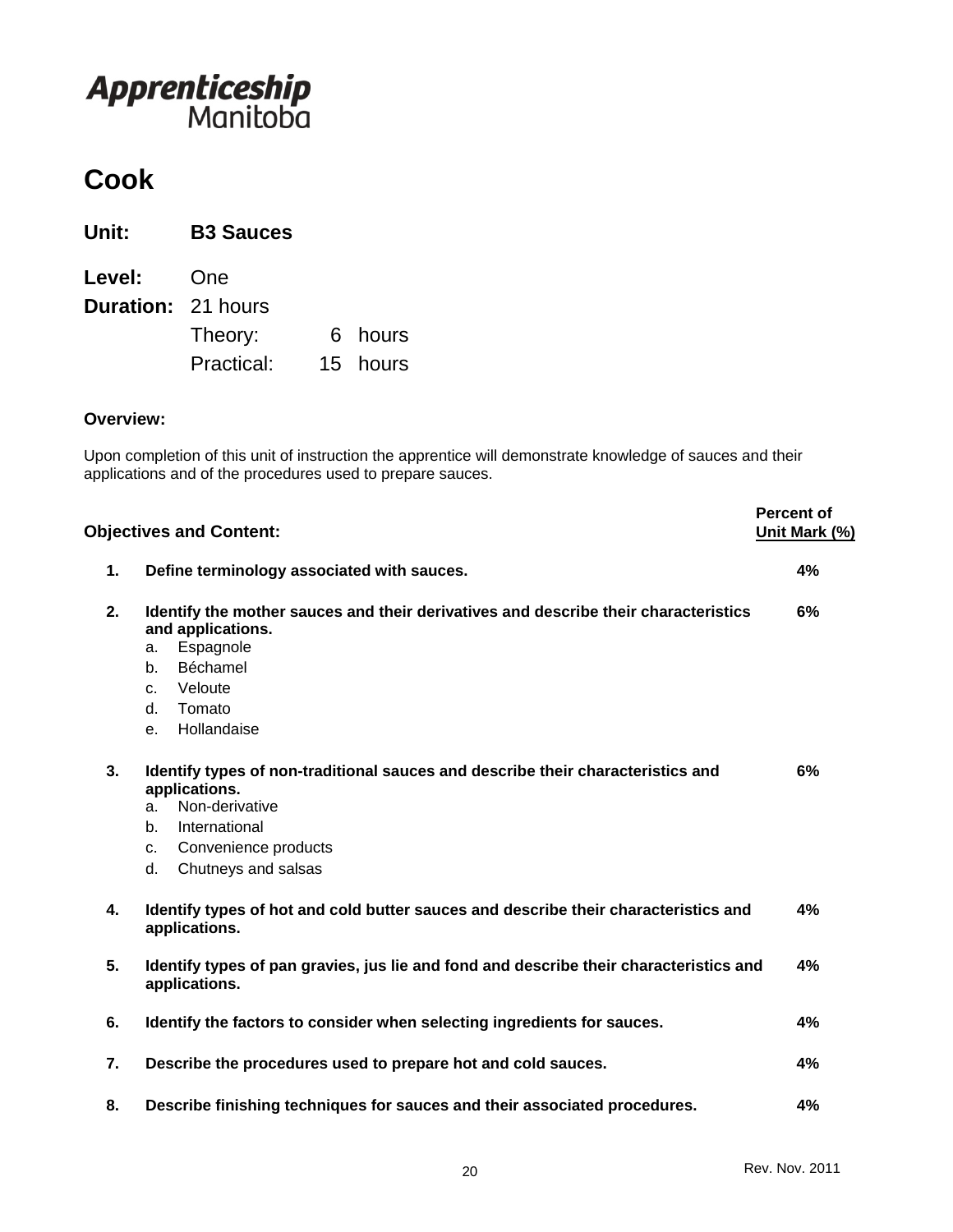| 9. | Describe the procedures used to cool and store sauces. | 4%  |
|----|--------------------------------------------------------|-----|
|    | 10. Demonstrate the procedures used to prepare sauces. | 60% |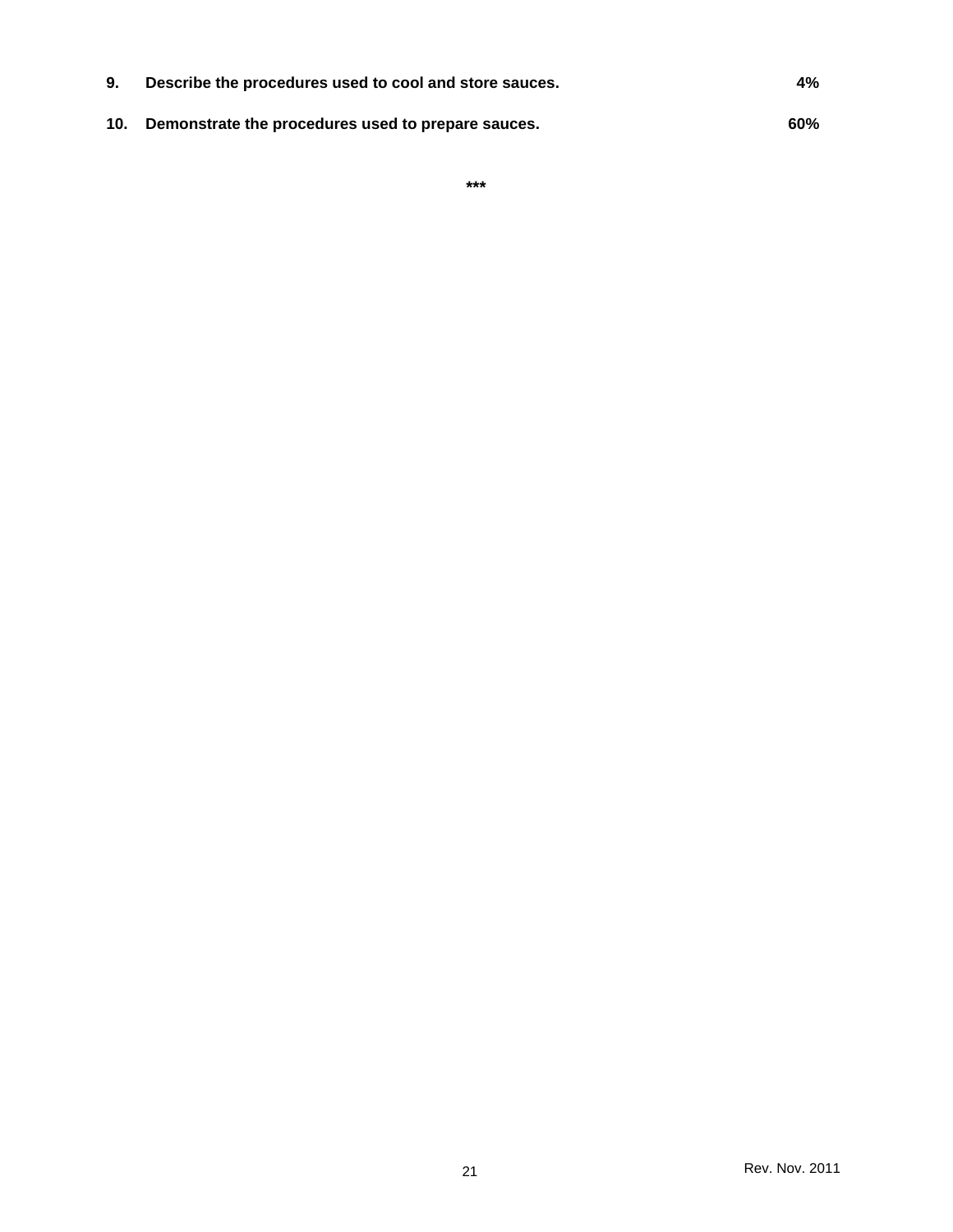## **Cook**

**Unit: C1 Vegetables and Fungi**

| Level:                    | One        |         |
|---------------------------|------------|---------|
| <b>Duration: 14 hours</b> |            |         |
|                           | Theory:    | 5 hours |
|                           | Practical: | 9 hours |

### **Overview:**

Upon completion of this unit of instruction the apprentice will demonstrate knowledge of vegetables and fungi and their applications, and of the procedures used to prepare vegetables and fungi.

|    | <b>Objectives and Content:</b>                                                                                                    | <b>Percent of</b><br>Unit Mark (%) |
|----|-----------------------------------------------------------------------------------------------------------------------------------|------------------------------------|
| 1. | Define terminology associated with vegetables and fungi.                                                                          | 2%                                 |
| 2. | Identify types of vegetables and describe their characteristics and applications.                                                 | 4%                                 |
| 3. | Identify types of fungi and describe their characteristics and applications.                                                      | 4%                                 |
| 4. | Identify classical cuts and describe their characteristics, applications, and<br>associated procedures.                           | 6%                                 |
| 5. | Identify factors that affect flavour, colour, texture and nutrients of vegetables.                                                | 8%                                 |
|    | Cooking process<br>a.                                                                                                             |                                    |
|    | Acids/alkalis<br>b.                                                                                                               |                                    |
|    | Water amounts<br>C <sub>1</sub>                                                                                                   |                                    |
|    | d.<br>Size of cut of vegetables                                                                                                   |                                    |
| 6. | Identify the factors to consider when selecting vegetables and fungi.                                                             | 4%                                 |
|    | Local<br>a.                                                                                                                       |                                    |
|    | Season<br>b.                                                                                                                      |                                    |
|    | Freshness<br>c.                                                                                                                   |                                    |
|    | Storage life<br>d.                                                                                                                |                                    |
|    | Certified organic<br>е.                                                                                                           |                                    |
|    | Applications<br>f.                                                                                                                |                                    |
|    | Processed<br>g.                                                                                                                   |                                    |
| 7. | Identify market forms (pre-prepared and packaged) of vegetables and fungi and<br>describe their characteristics and applications. | 2%                                 |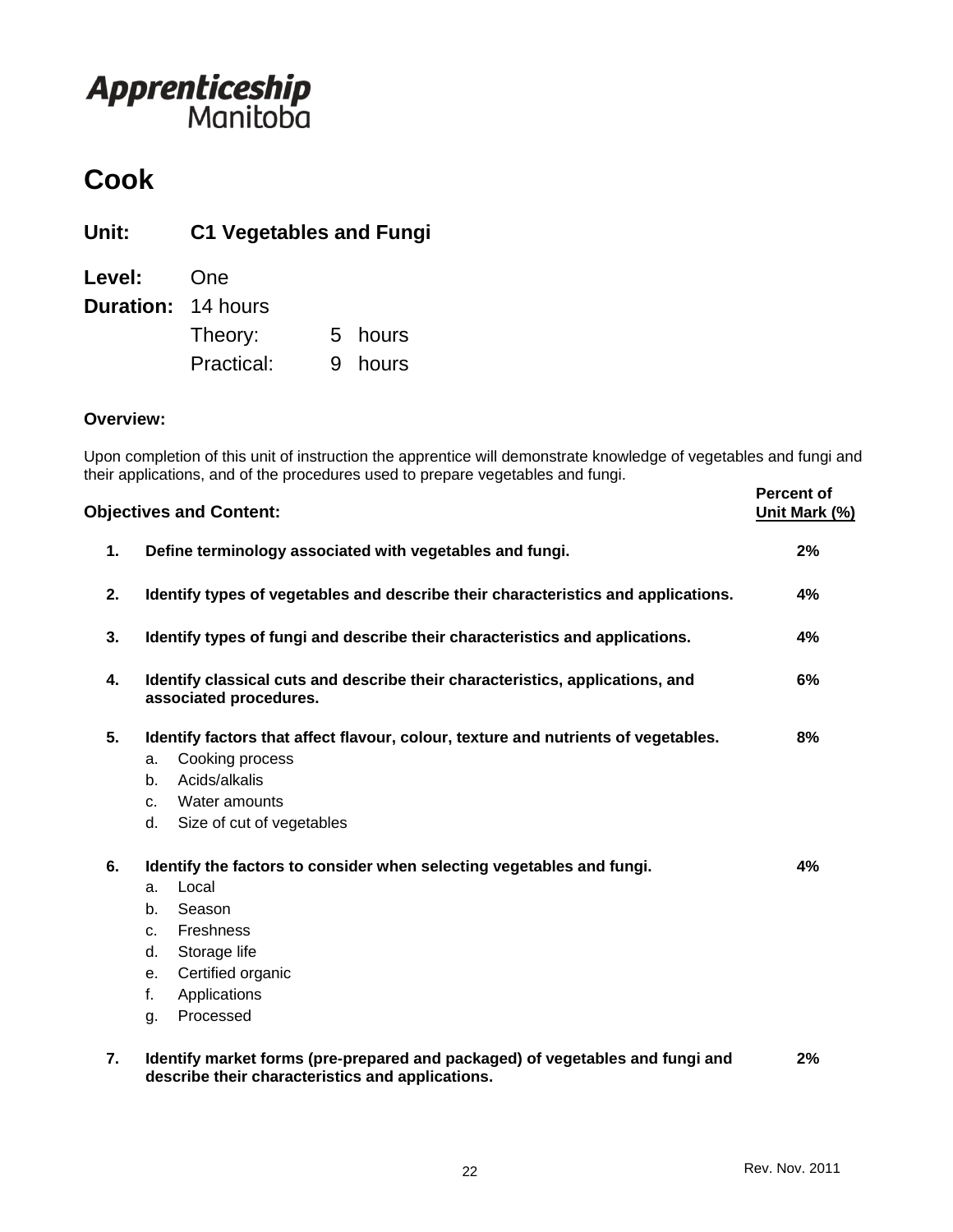| 8.  | Describe the procedures used to prepare vegetables and fungi.          | $4\%$ |
|-----|------------------------------------------------------------------------|-------|
| 9.  | Describe plating and finishing techniques.                             | $4\%$ |
| 10. | Describe the procedures used to handle and store vegetables and fungi. | $4\%$ |
| 11. | Demonstrate the procedures used to prepare vegetables and fungi.       | 58%   |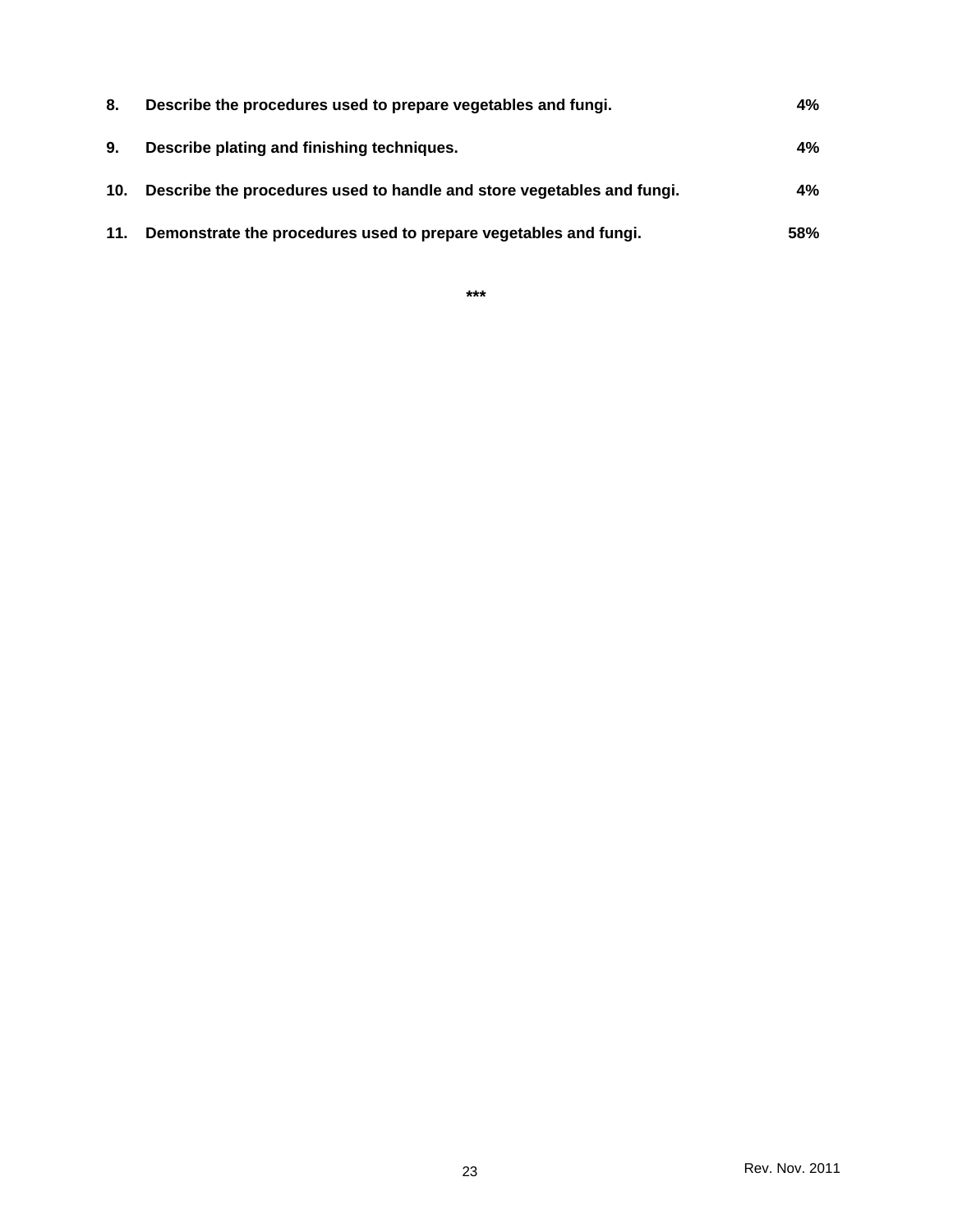## **Cook**

| Unit:                    | <b>C2 Potatoes</b> |         |
|--------------------------|--------------------|---------|
| Level:                   | One                |         |
| <b>Duration: 7 hours</b> |                    |         |
|                          | Theory:            | 2 hours |
|                          | Practical:         | 5 hours |

#### **Overview:**

Upon completion of this unit of instruction the apprentice will demonstrate knowledge of potatoes and their applications, and of the procedures used to prepare potatoes.

|    | <b>Objectives and Content:</b>                                                                         | <b>Percent of</b><br>Unit Mark (%) |
|----|--------------------------------------------------------------------------------------------------------|------------------------------------|
| 1. | Define terminology associated with potatoes.                                                           | 5%                                 |
| 2. | Identify classifications and types of potatoes and describe their characteristics and<br>applications. | 5%                                 |
| 3. | Identify market forms (pre-prepared and packaged) of potatoes.                                         | 3%                                 |
| 4. | Identify the factors to consider when selecting potatoes.<br>Local<br>a.                               | 5%                                 |
|    | Season<br>b.                                                                                           |                                    |
|    | Freshness<br>C.                                                                                        |                                    |
|    | Storage life<br>d.                                                                                     |                                    |
|    | Certified organic<br>е.                                                                                |                                    |
|    | f.<br>Applications                                                                                     |                                    |
|    | Processed<br>g.                                                                                        |                                    |
| 5. | Describe the procedures used to prepare potatoes.                                                      | 10%                                |
| 6. | Describe plating and finishing techniques.                                                             | 5%                                 |
| 7. | Describe the procedures used to handle and store potatoes.                                             | 2%                                 |
| 8. | Demonstrate the procedures used to prepare potatoes.                                                   | 65%                                |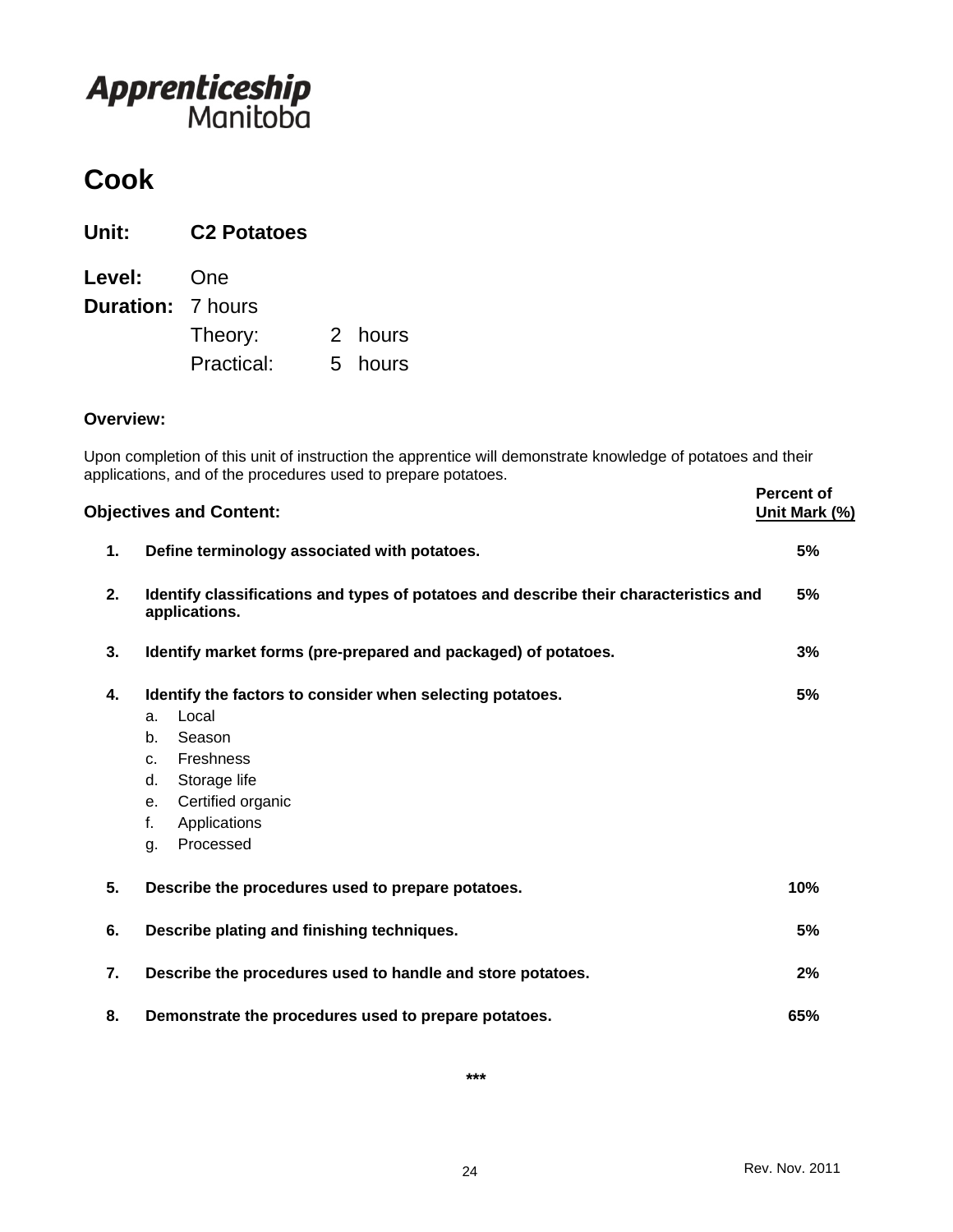## **Cook**

**Unit: D1 Pulses, Grains and Nuts**

| <b>Level:</b>             | One        |         |
|---------------------------|------------|---------|
| <b>Duration: 14 hours</b> |            |         |
|                           | Theory:    | 6 hours |
|                           | Practical: | 8 hours |

### **Overview:**

Upon completion of this unit of instruction the apprentice will demonstrate knowledge of pulses, grains and nuts and their applications, and of the procedures used to prepare pulses, grains and nuts.

|    | <b>Objectives and Content:</b>                                                            | <b>Percent of</b><br>Unit Mark (%) |
|----|-------------------------------------------------------------------------------------------|------------------------------------|
| 1. | Define terminology associated with pulses, grains and nuts.                               | 3%                                 |
| 2. | Identify types of pulses and describe their characteristics and applications.             | 5%                                 |
| 3. | Identify types of rice and grains and describe their characteristics and<br>applications. | 5%                                 |
| 4. | Identify types of nuts and describe their characteristics and applications.               | 5%                                 |
| 5. | Describe the procedures used to prepare pulses, grains and nuts.                          | 3%                                 |
| 6. | Describe the methods used to determine yields of pulses, grains and nuts.                 | 3%                                 |
| 7. | Describe plating and finishing technique.                                                 | 3%                                 |
| 8. | Describe the procedures used to handle and store pulses, grains and nuts.                 | 3%                                 |
| 9. | Demonstrate the procedures used to prepare pulses, grains and nuts.                       | 70%                                |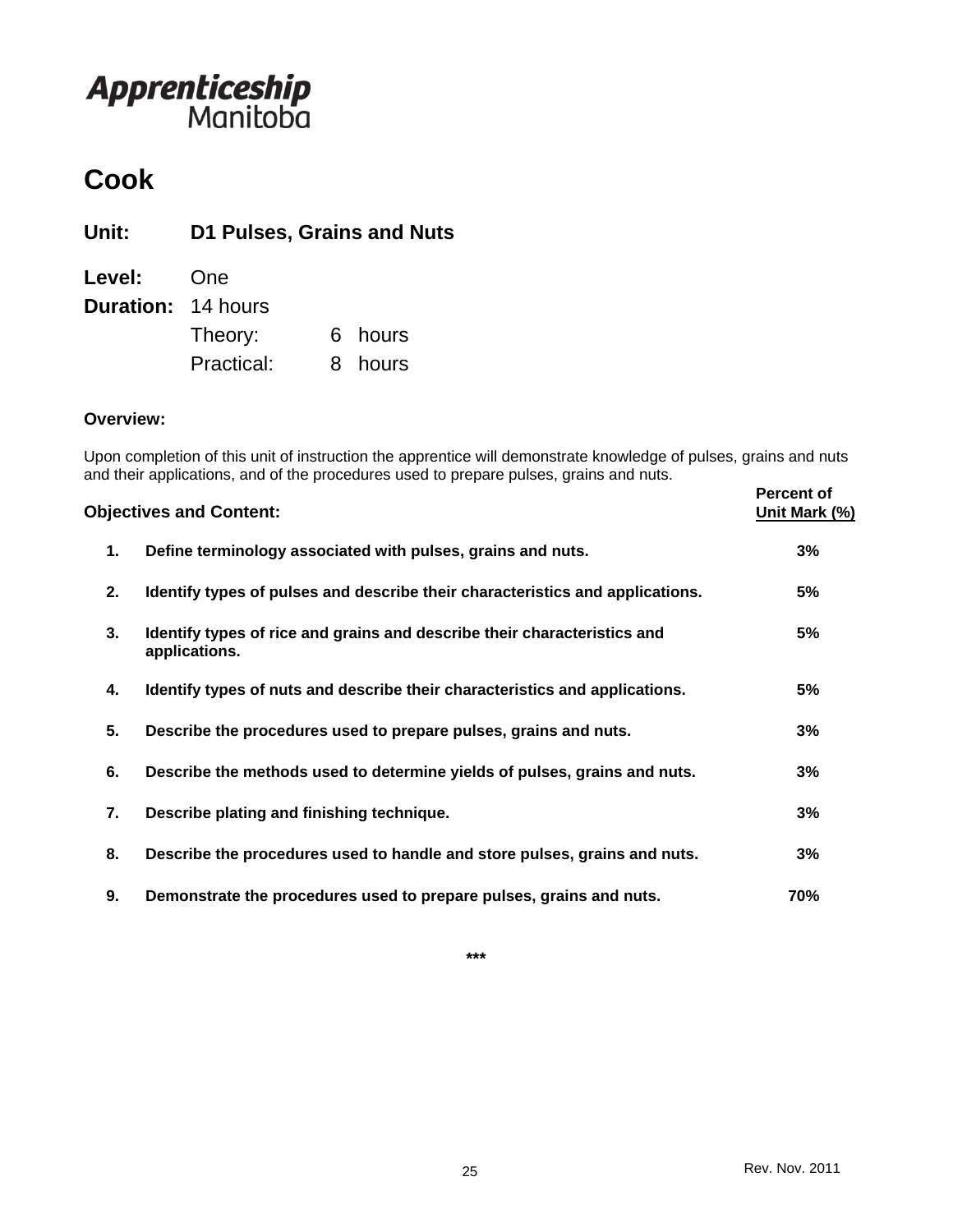## **Cook**

**Unit: D2 Pastas and Dumplings**

| Level:                    | One        |          |
|---------------------------|------------|----------|
| <b>Duration: 14 hours</b> |            |          |
|                           | Theory:    | 3 hours  |
|                           | Practical: | 11 hours |

### **Overview:**

Upon completion of this unit of instruction the apprentice will demonstrate knowledge of pastas and dumplings and their applications, and of the procedures used to prepare pastas and dumplings.

|     | <b>Objectives and Content:</b>                                                                                                                | <b>Percent of</b><br>Unit Mark (%) |
|-----|-----------------------------------------------------------------------------------------------------------------------------------------------|------------------------------------|
| 1.  | Define terminology associated with pasta and dumplings.                                                                                       | 3%                                 |
| 2.  | Identify classifications and types of pasta and describe their characteristics and<br>applications.                                           | 3%                                 |
| 3.  | Identify types of dumplings and describe their characteristics and applications.                                                              | 3%                                 |
| 4.  | Describe procedures used to process fresh pasta.<br>Selecting ingredients<br>a.<br>Selecting equipment<br>b.<br>Filling<br>c.<br>d.<br>Drying | 3%                                 |
| 5.  | Describe the procedures used to prepare pasta.                                                                                                | 3%                                 |
| 6.  | Describe the procedures used to prepare dumplings.                                                                                            | 3%                                 |
| 7.  | Describe the methods used to determine yield and doneness of pasta.                                                                           | 3%                                 |
| 8.  | Describe the methods used to determine doneness of dumplings.                                                                                 | 3%                                 |
| 9.  | Describe the procedures used to assemble pasta dishes.                                                                                        | 5%                                 |
| 10. | Describe plating and finishing techniques.                                                                                                    | 3%                                 |
| 11. | Describe the procedures used to handle and store fresh and cooked pasta and<br>dumplings.                                                     | 3%                                 |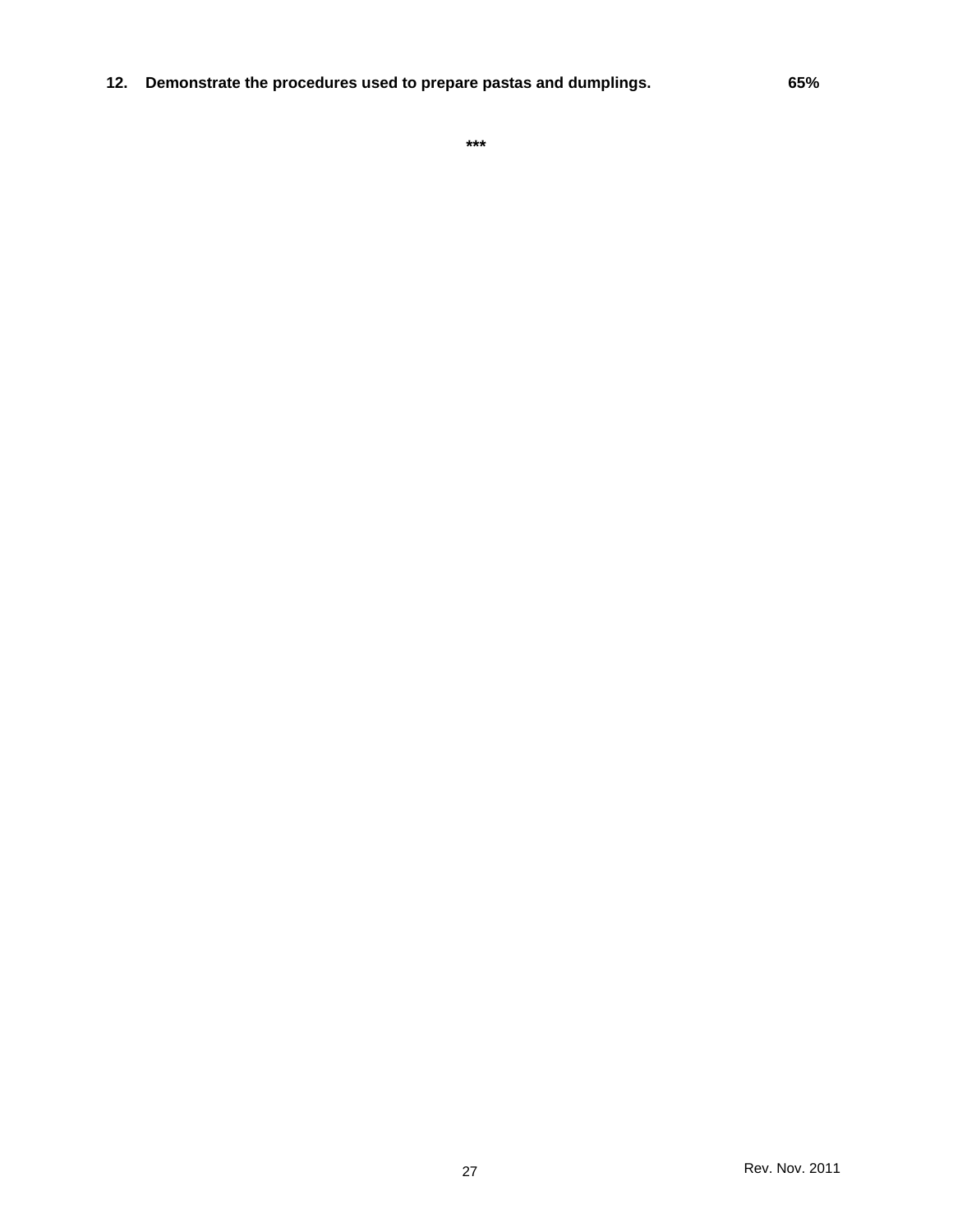## **Cook**

| Unit:                     | E1 Meats I |          |
|---------------------------|------------|----------|
| <b>Level:</b>             | <b>One</b> |          |
| <b>Duration: 28 hours</b> |            |          |
|                           | Theory:    | 10 hours |
|                           | Practical: | 18 hours |

#### **Overview:**

Upon completion of this unit of instruction the apprentice will demonstrate knowledge of meats and their applications and of the procedures used to handle, prepare and store meats.

| <b>Objectives and Content:</b>                                                                                                                                                                                                                                                                     | <b>Percent of</b><br>Unit Mark (%) |
|----------------------------------------------------------------------------------------------------------------------------------------------------------------------------------------------------------------------------------------------------------------------------------------------------|------------------------------------|
| Define terminology associated with meats.                                                                                                                                                                                                                                                          | 3%                                 |
| Describe safety practices and precautions related to serving and handling raw<br>meat.                                                                                                                                                                                                             | 3%                                 |
| Identify Canadian Food Inspection Agency (CFIA) regulations pertaining to the<br>inspection of meats.                                                                                                                                                                                              | 3%                                 |
| Identify types of domestic meats and describe their characteristics and<br>applications.<br><b>Beef</b><br>a.<br>Pork<br>b.<br>Veal<br>$C_{1}$<br>d.<br>Lamb                                                                                                                                       | 6%                                 |
| Identify the factors to consider when defrosting meats.                                                                                                                                                                                                                                            | 3%                                 |
| Identify the factors to consider when cooking meats.<br>Cut of meat<br>a.<br>Muscle structure and marbling<br>b.<br>Degree of doneness<br>c.<br>Flavoring and seasoning<br>d.<br>Equipment<br>е.<br>f.<br>Temperature<br>Time<br>g.<br>Yield<br>h.<br>i.<br>Resting<br>j.<br>Use of excess product | 10%                                |
|                                                                                                                                                                                                                                                                                                    |                                    |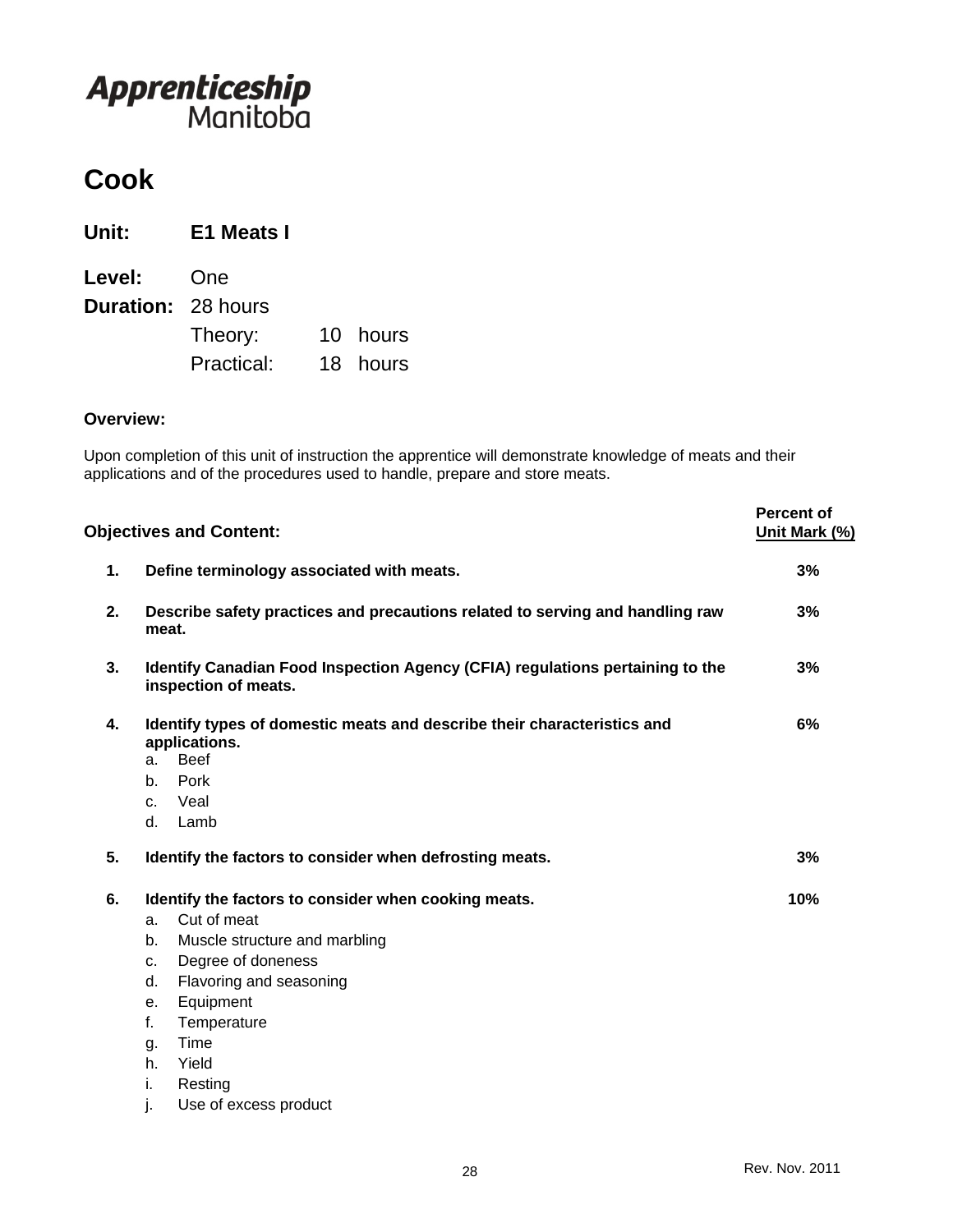| 7.  | Identify methods used to cook meats and describe their associated procedures.<br>Dry heat<br>a.<br>Moist heat<br>b.<br>Combination<br>$\mathsf{C}$ . | 10%        |
|-----|------------------------------------------------------------------------------------------------------------------------------------------------------|------------|
| 8.  | Describe the procedures used to carve meats.                                                                                                         | $3\%$      |
| 9.  | Identify classifications, grades and market forms (pre-prepared and packaged) of<br>meats and describe their characteristics and applications.       | $3\%$      |
| 10. | Describe plating and finishing techniques.                                                                                                           | 3%         |
| 11. | Describe the procedures used to handle and store meats.                                                                                              | 3%         |
| 12. | Demonstrate the procedures used to handle, prepare and store meats.                                                                                  | <b>50%</b> |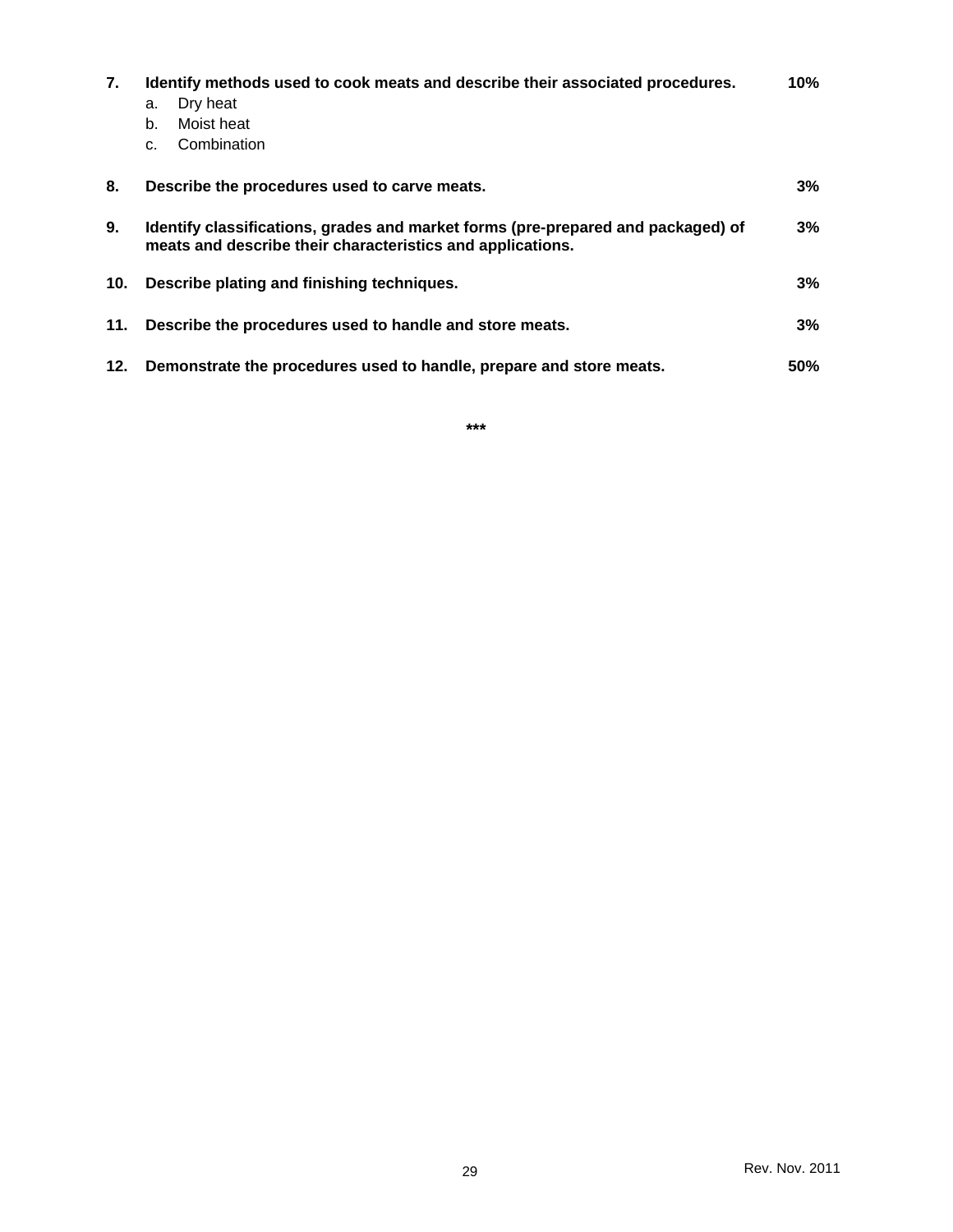## **Cook**

**Unit: E3 Poultry I Level:** One **Duration:** 21 hours Theory: 6 hours Practical: 15 hours

#### **Overview:**

Upon completion of this unit of instruction the apprentice will demonstrate knowledge of poultry and their applications and of the procedures used to handle, prepare and store poultry.

|    | <b>Objectives and Content:</b>                                                                                                                                                                                                                               | <b>Percent of</b><br>Unit Mark (%) |
|----|--------------------------------------------------------------------------------------------------------------------------------------------------------------------------------------------------------------------------------------------------------------|------------------------------------|
| 1. | Define terminology associated with poultry.                                                                                                                                                                                                                  | 3%                                 |
| 2. | Describe safety practices and precautions related to handling raw poultry.                                                                                                                                                                                   | 3%                                 |
| 3. | Identify Canadian Food Inspection Agency (CFIA) regulations pertaining to the<br>inspection of poultry.                                                                                                                                                      | 3%                                 |
| 4. | Identify types of poultry and describe their characteristics and applications.<br>Chicken<br>a.<br>b.<br>Cornish hen<br>Turkey<br>c.<br><b>Duck</b><br>d.                                                                                                    | 3%                                 |
| 5. | Identify classifications, grades and market forms (pre-prepared and packaged) of<br>poultry and describe their characteristics and applications.                                                                                                             | 3%                                 |
| 6. | Identify the factors to consider when defrosting poultry.                                                                                                                                                                                                    | 3%                                 |
| 7. | Identify the factors to consider when cooking poultry.<br>Cut of poultry<br>a.<br>Muscle structure<br>b.<br>Degree of doneness<br>C.<br>Flavouring and seasoning<br>d.<br>Equipment<br>е.<br>f.<br>Temperature<br>Time<br>g.<br>Yield<br>h.<br>i.<br>Resting | 6%                                 |
|    |                                                                                                                                                                                                                                                              |                                    |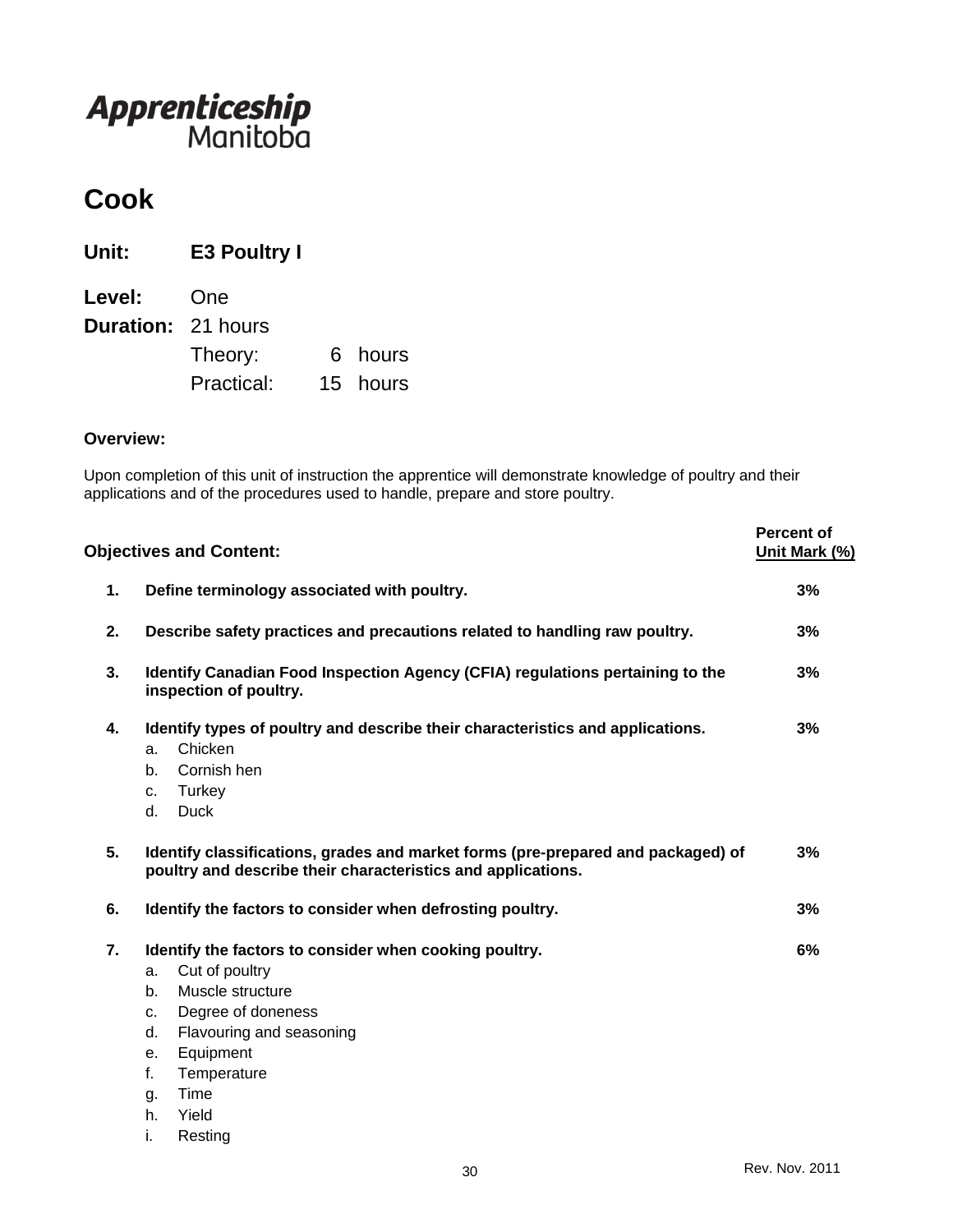j. Use of excess product

| 8.  | Identify methods used to cook poultry and describe their associated procedures. | 6%  |
|-----|---------------------------------------------------------------------------------|-----|
|     | Dry heat<br>a.                                                                  |     |
|     | Moist heat<br>b.                                                                |     |
|     | Combination<br>C.                                                               |     |
| 9.  | Describe the procedures used to carve poultry.                                  | 3%  |
| 10. | Describe plating and finishing techniques.                                      | 3%  |
| 11. | Describe the procedures used to handle and store poultry.                       | 3%  |
| 12. | Demonstrate the procedures used to handle, prepare and store poultry.           | 61% |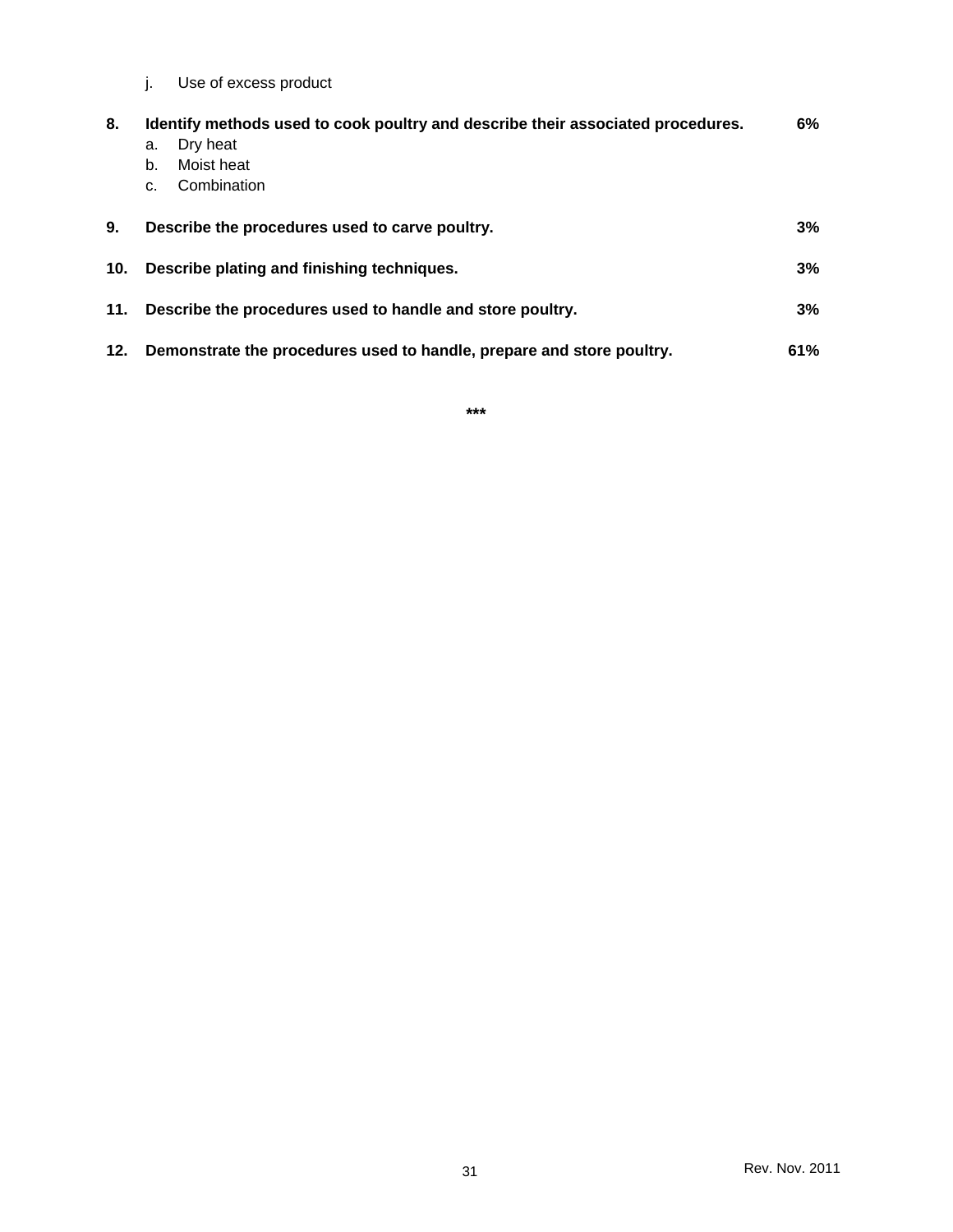## **Cook**

| Unit:                     | F1 Fish I  |    |         |
|---------------------------|------------|----|---------|
| <b>Level:</b>             | One        |    |         |
| <b>Duration: 14 hours</b> |            |    |         |
|                           | Theory:    |    | 3 hours |
|                           | Practical: | 11 | hours   |

#### **Overview:**

Upon completion of this unit of instruction the apprentice will demonstrate knowledge of fish and their applications and of the procedures used to handle, prepare and store fish.

|    | <b>Objectives and Content:</b>                                                                                                                                     | <b>Percent of</b><br>Unit Mark (%) |
|----|--------------------------------------------------------------------------------------------------------------------------------------------------------------------|------------------------------------|
| 1. | Define terminology associated with fish.                                                                                                                           | 3%                                 |
| 2. | Describe safety practices and precautions related to serving and handling raw fish.                                                                                | 3%                                 |
| 3. | Identify Canadian Food Inspection Agency (CFIA) regulations pertaining to the<br>inspection of fish.                                                               | 3%                                 |
| 4. | Identify classifications and types of fish and describe their characteristics and<br>applications.                                                                 | 7%                                 |
| 5. | Identify market forms (pre-prepared and packaged) of fish and describe their<br>characteristics and applications.                                                  | 3%                                 |
| 6. | Describe the procedures used to verify quality of fish and cuts.                                                                                                   | 3%                                 |
| 7. | Describe the procedures used to process fish.<br>Scale<br>a.<br>Fillet<br>b.<br>Debone<br>C.<br>Skin<br>d.<br>Portion<br>e.<br>f.<br><b>Trim</b><br>Marinate<br>g. | 6%                                 |
| 8. | Identify the factors to consider when cooking fish.<br>Desired degree of doneness<br>a.<br>Flavoring and seasoning<br>b.<br>Equipment<br>c.<br>d.<br>Temperature   | 3%                                 |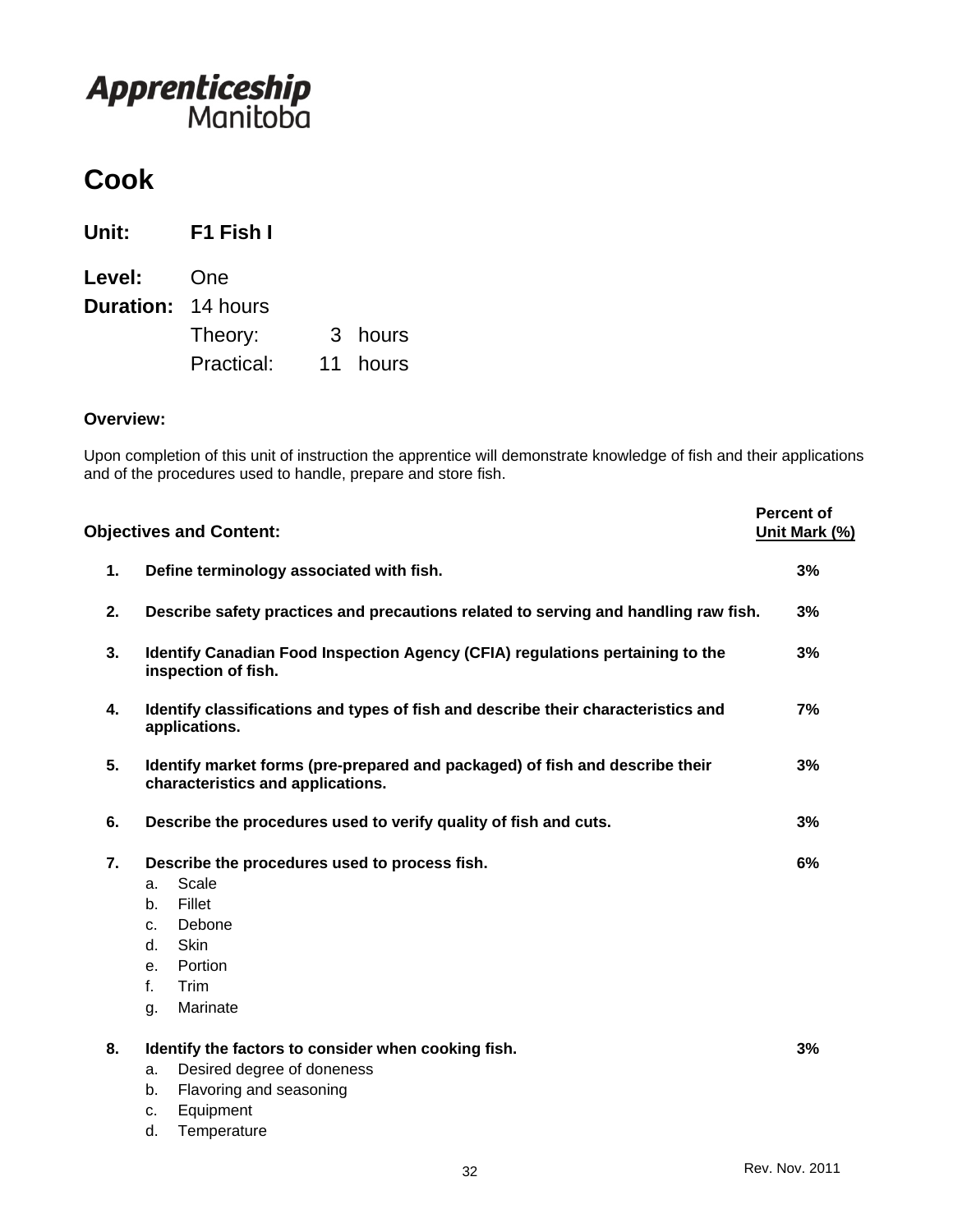- e. Cooking time
- f. Verification of doneness
- g. Resting
- h. Use of excess product

| 9.              |    | Describe methods used to cook fish and their associated procedures.                                                         | 3%  |
|-----------------|----|-----------------------------------------------------------------------------------------------------------------------------|-----|
|                 | a. | Dry heat                                                                                                                    |     |
|                 | b. | Moist heat                                                                                                                  |     |
|                 | C. | Combination                                                                                                                 |     |
|                 |    |                                                                                                                             |     |
| 10 <sub>1</sub> |    | Describe plating and finishing techniques.                                                                                  | 3%  |
|                 |    |                                                                                                                             |     |
| 11.             |    | Describe the procedures used to handle and store fish.                                                                      | 3%  |
|                 |    |                                                                                                                             |     |
| 12.             |    | Demonstrate the procedures to prepare and present fish using a variety of cooking<br>methods, and to handle and store fish. | 60% |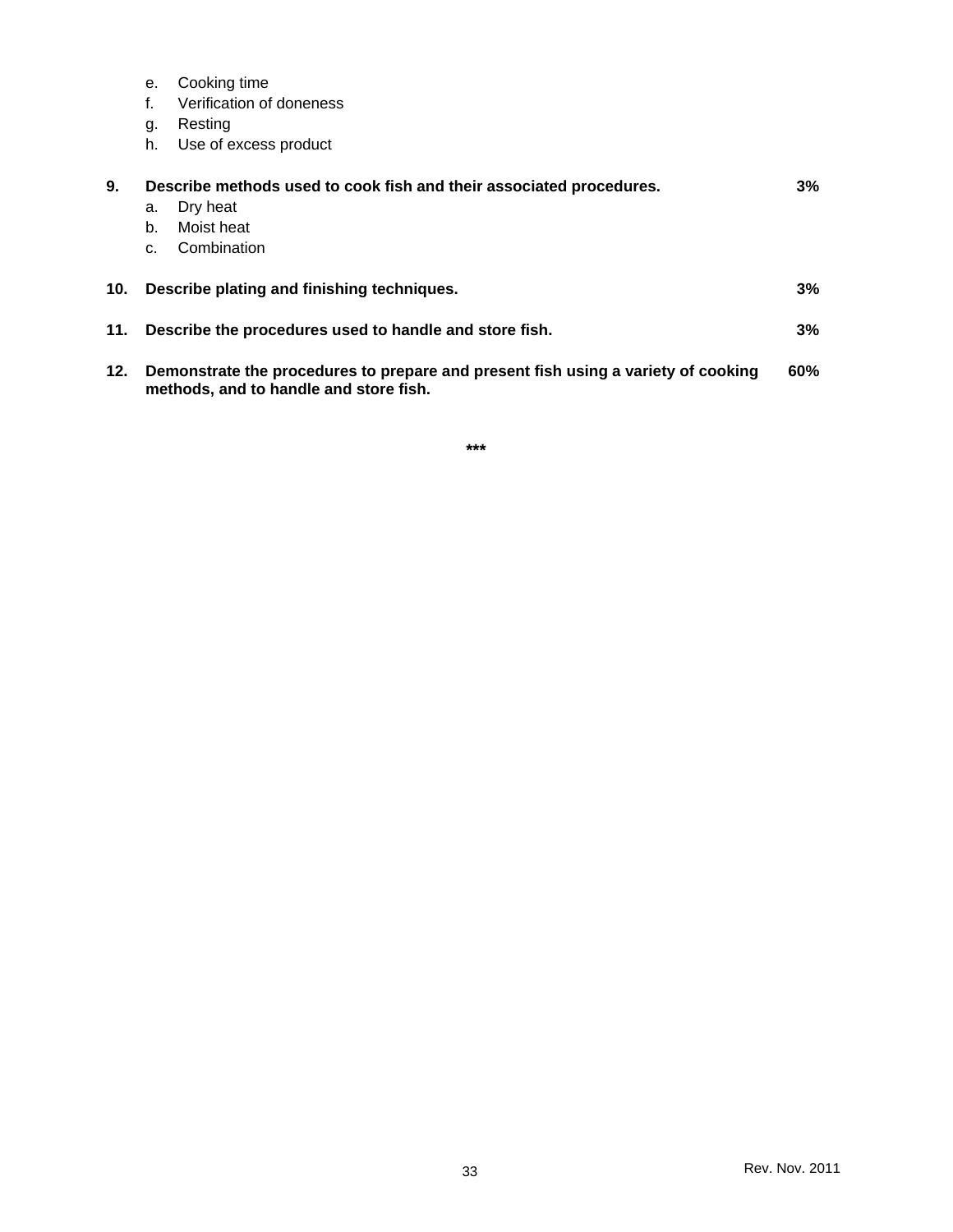## **Cook**

| Unit:                     | <b>F2 Seafood I</b> |    |         |
|---------------------------|---------------------|----|---------|
| <b>Level:</b>             | One                 |    |         |
| <b>Duration: 14 hours</b> |                     |    |         |
|                           | Theory:             |    | 3 hours |
|                           | Practical:          | 11 | hours   |

#### **Overview:**

Upon completion of this unit of instruction the apprentice will demonstrate knowledge of seafood and their applications and of the procedures used to handle, prepare and store seafood.

|    | <b>Objectives and Content:</b>                                                                                                                                                 | <b>Percent of</b><br>Unit Mark (%) |
|----|--------------------------------------------------------------------------------------------------------------------------------------------------------------------------------|------------------------------------|
| 1. | Define terminology associated with seafood.                                                                                                                                    | 3%                                 |
| 2. | Describe safety practices and precautions related to serving and handling raw<br>seafood.                                                                                      | 3%                                 |
| 3. | Identify Canadian Food Inspection Agency (CFIA) regulations pertaining to the<br>inspection of seafood.                                                                        | 3%                                 |
| 4. | Identify classifications and types of seafood and describe their characteristics and<br>applications.                                                                          | 7%                                 |
| 5. | Identify market forms (pre-prepared and packaged) of seafood and describe their<br>characteristics and applications.                                                           | 3%                                 |
| 6. | Identify regional species and describe their characteristics and applications.                                                                                                 | 6%                                 |
| 7. | Describe the procedures used to verify quality of seafood.                                                                                                                     | 3%                                 |
| 8. | Describe the procedures used to hold live seafood.                                                                                                                             | 3%                                 |
| 9. | Describe the procedures used to process seafood.<br>debeard<br>a.<br><b>Skin</b><br>b.<br>Shuck<br>$C_{-}$<br>Shell<br>d.<br>De-vein<br>e <sub>1</sub><br>$f_{\perp}$<br>Clean | 6%                                 |
|    | Trim<br>g.                                                                                                                                                                     |                                    |

h. Portion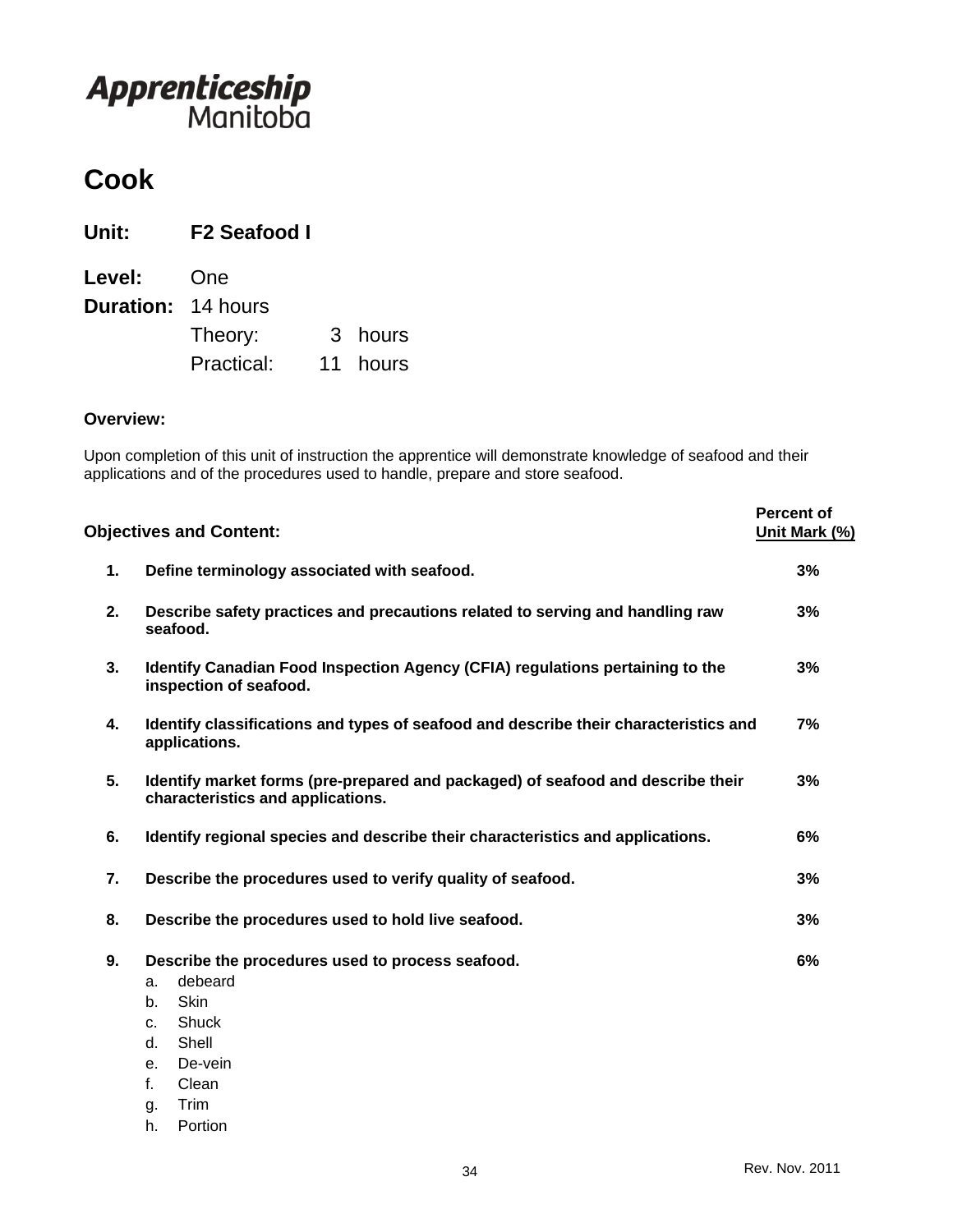- i. Marinate
- j. Use of excess product

| 10. |                | Describe methods used to cook seafood and their associated procedures.                                                            | $3\%$ |
|-----|----------------|-----------------------------------------------------------------------------------------------------------------------------------|-------|
|     | а.             | Dry heat                                                                                                                          |       |
|     | b.             | Moist heat                                                                                                                        |       |
|     | C <sub>1</sub> | Combination                                                                                                                       |       |
|     |                |                                                                                                                                   |       |
| 11. |                | Describe plating and finishing techniques.                                                                                        | $3\%$ |
|     |                |                                                                                                                                   |       |
| 12. |                | Describe the procedures used to handle and store seafood.                                                                         | $3\%$ |
|     |                |                                                                                                                                   |       |
| 13. |                | Demonstrate the procedures to prepare and present seafood using a variety of<br>cooking methods, and to handle and store seafood. | 54%   |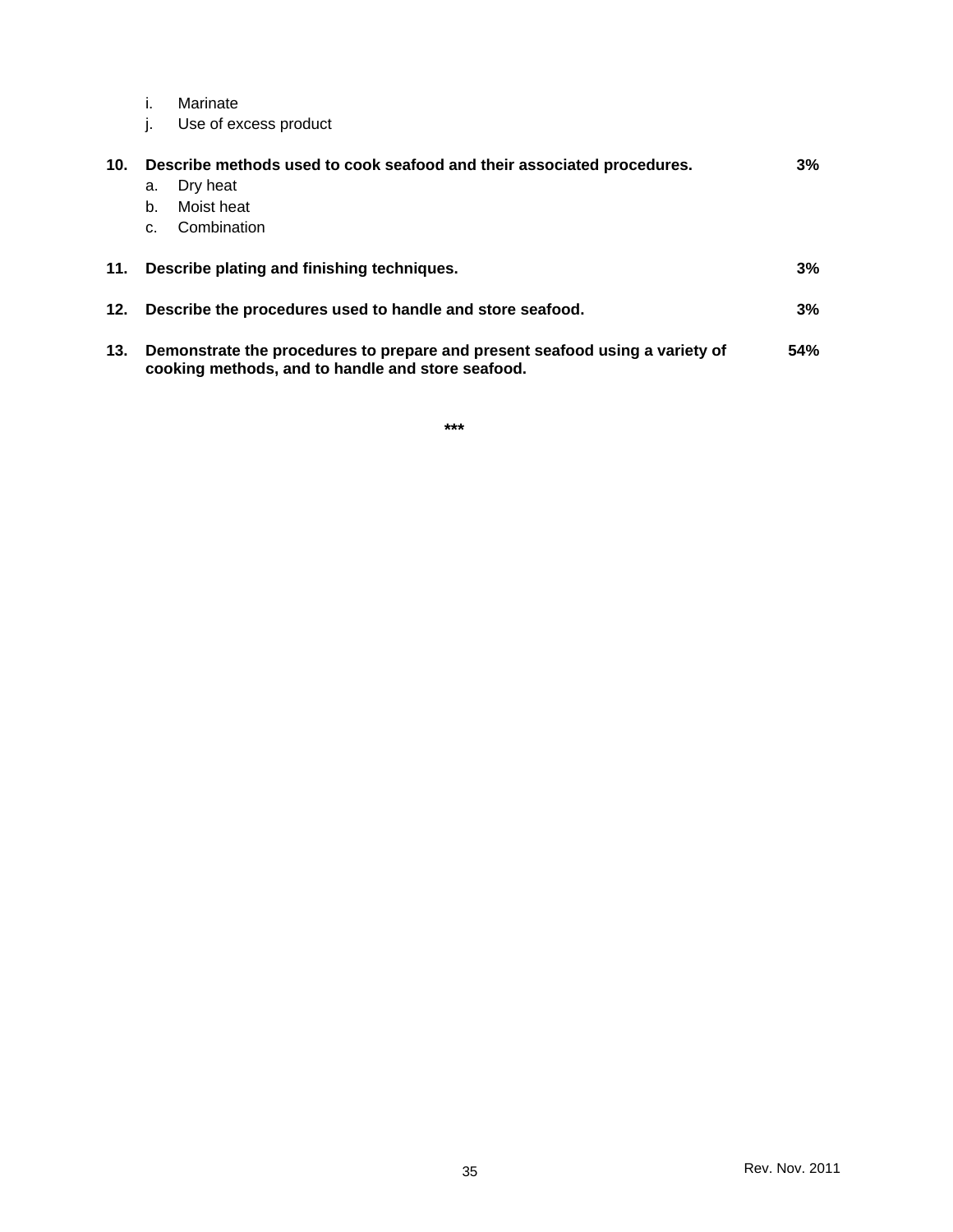## **Cook**

| Unit:                     | <b>G1 Salads</b> |    |         |
|---------------------------|------------------|----|---------|
| <b>Level:</b>             | One              |    |         |
| <b>Duration: 14 hours</b> |                  |    |         |
|                           | Theory:          |    | 3 hours |
|                           | Practical:       | 11 | hours   |

#### **Overview:**

Upon completion of this unit of instruction the apprentice will demonstrate knowledge of salads and salad dressings and their applications, and of the procedures used to prepare salads.

|     | <b>Objectives and Content:</b>                                                                            | <b>Percent of</b><br>Unit Mark (%) |
|-----|-----------------------------------------------------------------------------------------------------------|------------------------------------|
| 1.  | Define terminology associated with salads.                                                                | 5%                                 |
| 2.  | Identify types of hot and cold salads and describe their characteristics.                                 | 5%                                 |
| 3.  | Identify the factors to consider when selecting ingredients for salads.                                   | 5%                                 |
| 4.  | Describe the procedures used to prepare salad ingredients.                                                | 5%                                 |
| 5.  | Identify types of salad dressings and ingredients and describe their characteristics<br>and applications. | 5%                                 |
| 6.  | Describe the procedures used to prepare and select dressings.                                             | 5%                                 |
| 7.  | Describe the procedures used to assemble salads.                                                          | 5%                                 |
| 8.  | Describe plating/buffet and finishing techniques.                                                         | 5%                                 |
| 9.  | Describe the procedures used to handle and store salads and dressings.                                    | 5%                                 |
| 10. | Demonstrate the procedures used to prepare salads and salad dressings.                                    | 55%                                |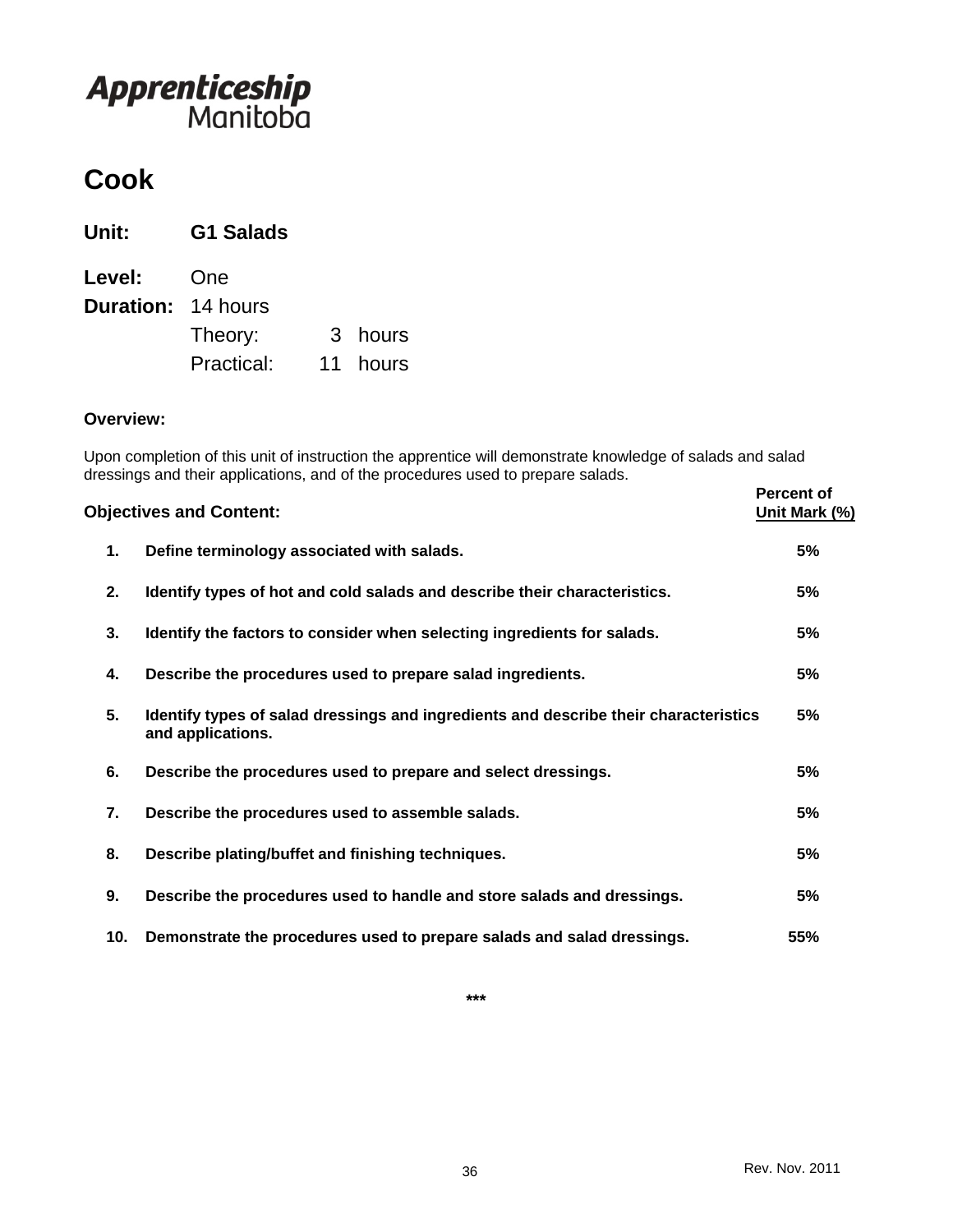## **Cook**

| Unit:                     | <b>G2 Sandwiches</b> |          |
|---------------------------|----------------------|----------|
| <b>Level:</b>             | One                  |          |
| <b>Duration: 14 hours</b> |                      |          |
|                           | Theory:              | 4 hours  |
|                           | Practical:           | 10 hours |

#### **Overview:**

Upon completion of this unit of instruction the apprentice will demonstrate knowledge of sandwiches and their applications, and of the procedures used to prepare sandwiches.

|     | <b>Objectives and Content:</b>                                            | <b>Percent of</b><br>Unit Mark (%) |
|-----|---------------------------------------------------------------------------|------------------------------------|
| 1.  | Define terminology associated with sandwiches.                            | 5%                                 |
| 2.  | Identify types of sandwiches and describe their characteristics.          | 10%                                |
| 3.  | Identify the factors to consider when selecting sandwich ingredients.     | 5%                                 |
| 4.  | Identify and describe components of sandwiches.                           | 5%                                 |
| 5.  | Describe the procedures used to prepare sandwich ingredients.             | 5%                                 |
| 6.  | Describe the procedures used to assemble sandwiches.                      | 5%                                 |
| 7.  | Identify styles of service associated with sandwiches.                    | 5%                                 |
| 8.  | Describe the plating/platter and finishing techniques.                    | 5%                                 |
| 9.  | Describe the procedures used to handle and store sandwiches and fillings. | 5%                                 |
| 10. | Demonstrate the procedures used to prepare sandwiches.                    | 50%                                |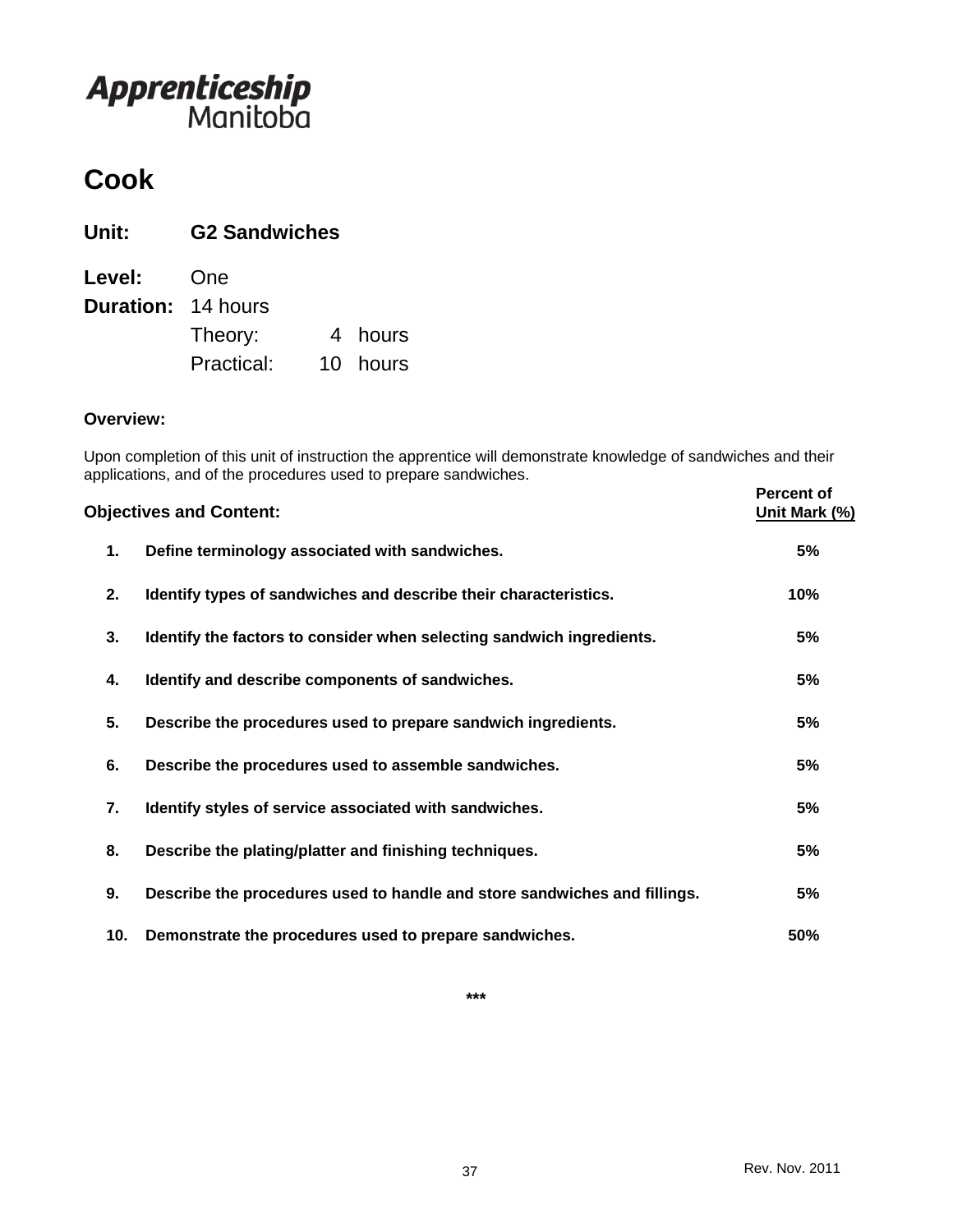## **Cook**

| Unit:                     | <b>G3 Fruit</b> |          |
|---------------------------|-----------------|----------|
| <b>Level:</b>             | One             |          |
| <b>Duration: 14 hours</b> |                 |          |
|                           | Theory:         | 3 hours  |
|                           | Practical:      | 11 hours |

#### **Overview:**

Upon completion of this unit of instruction the apprentice will demonstrate knowledge of fruit and their applications, and of the procedures used to prepare fruit.

|    | <b>Objectives and Content:</b>                                                                                                                                                                                 | <b>Percent of</b><br>Unit Mark (%) |
|----|----------------------------------------------------------------------------------------------------------------------------------------------------------------------------------------------------------------|------------------------------------|
| 1. | Define terminology associated with fruit.                                                                                                                                                                      | 8%                                 |
| 2. | Identify classifications of fruit and describe their characteristics and applications.                                                                                                                         | 8%                                 |
| 3. | Identify the factors to consider when selecting fruit.<br>Local<br>a.<br>Season<br>b.<br>Freshness<br>C <sub>1</sub><br>Storage life<br>d.<br>Certified organic<br>е.<br>f.<br>Applications<br>Processed<br>g. | 8%                                 |
| 4. | Describe the procedures used prepare fruit.                                                                                                                                                                    | 8%                                 |
| 5. | Describe plating and finishing techniques.                                                                                                                                                                     | 8%                                 |
| 6. | Describe the procedures used to handle and store fruit.                                                                                                                                                        | 8%                                 |
| 7. | Demonstrate the procedures used to prepare fruit.                                                                                                                                                              | 52%                                |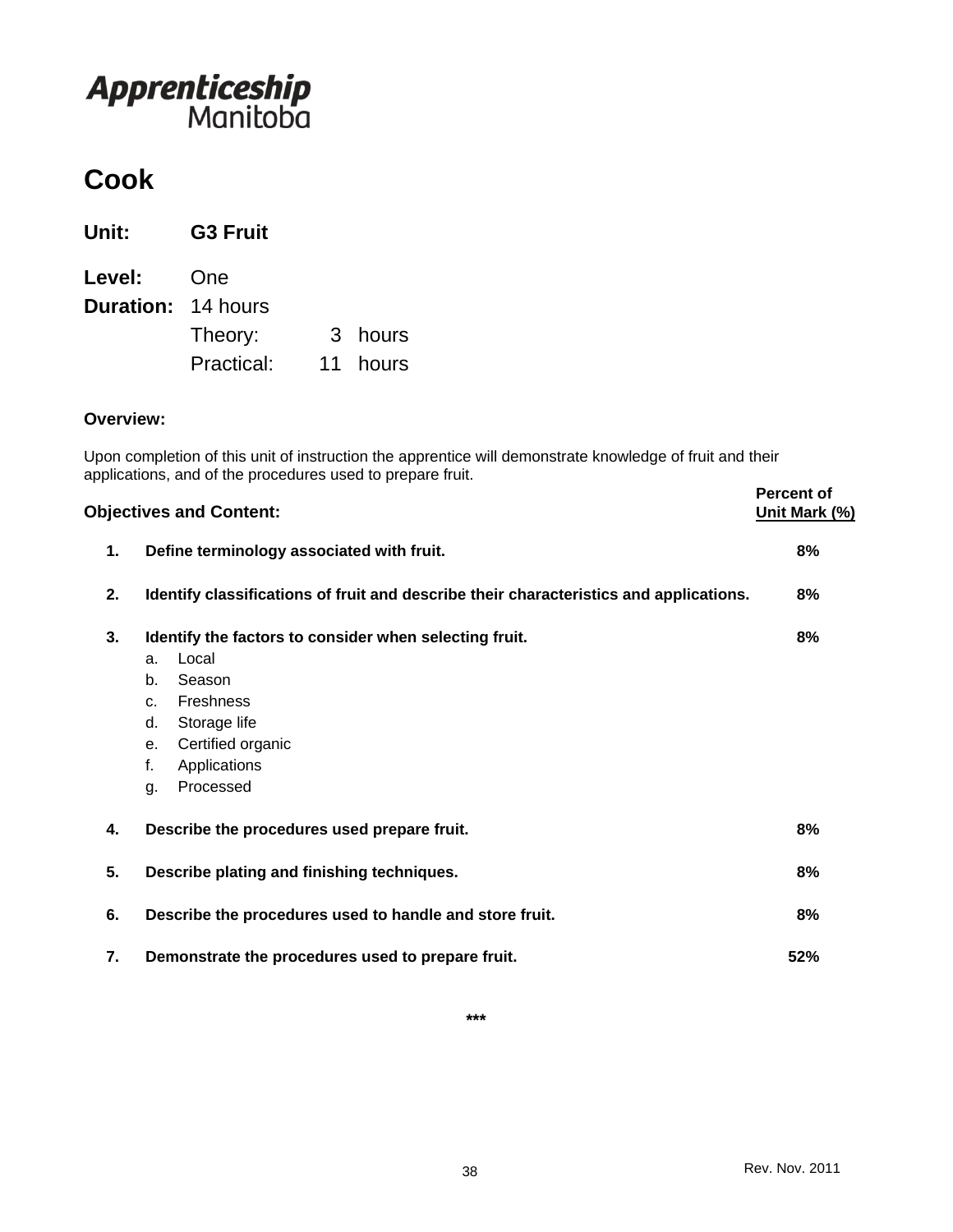## **Cook**

**Unit: H1 Eggs and Dairy Products**

| Level:                    | One        |          |
|---------------------------|------------|----------|
| <b>Duration: 21 hours</b> |            |          |
|                           | Theory:    | 9 hours  |
|                           | Practical: | 12 hours |

#### **Overview:**

Upon completion of this unit of instruction the apprentice will demonstrate knowledge of eggs, dairy products, substitutes and their applications. **Percent of** 

|     | <b>Objectives and Content:</b>                                                                                                                      | Lei <i>r</i> eill oi<br>Unit Mark (%) |
|-----|-----------------------------------------------------------------------------------------------------------------------------------------------------|---------------------------------------|
| 1.  | Define terminology associated with eggs and dairy products.                                                                                         | 3%                                    |
| 2.  | Describe the composition of eggs.                                                                                                                   | 3%                                    |
| 3.  | Identify the grades and sizes of eggs and describe their characteristics and<br>applications.                                                       | 3%                                    |
| 4.  | Identify types of egg substitutes and describe their characteristics and<br>applications.                                                           | 3%                                    |
| 5.  | Identify classifications and types of cheese and cheese products and describe<br>their characteristics and applications.                            | 3%                                    |
| 6.  | Identify classifications and types of milk and milk products and describe their<br>characteristics and applications.                                | 3%                                    |
| 7.  | Identify classification and types of creams and cream products and describe their<br>characteristics and applications.                              | 3%                                    |
| 8.  | Identify classifications and types of butters and butter products and describe their<br>characteristics and applications.                           | 3%                                    |
| 9.  | Identify types of dairy substitutes and describe their characteristics and<br>applications.                                                         | 3%                                    |
| 10. | Identify market forms (pre-prepared and packaged) of eggs, cheese, milk, creams<br>and butters and describe their characteristics and applications. | 3%                                    |
| 11. | Identify the factors to consider when selecting eggs and dairy products.                                                                            | 3%                                    |
|     | Local<br>a.                                                                                                                                         |                                       |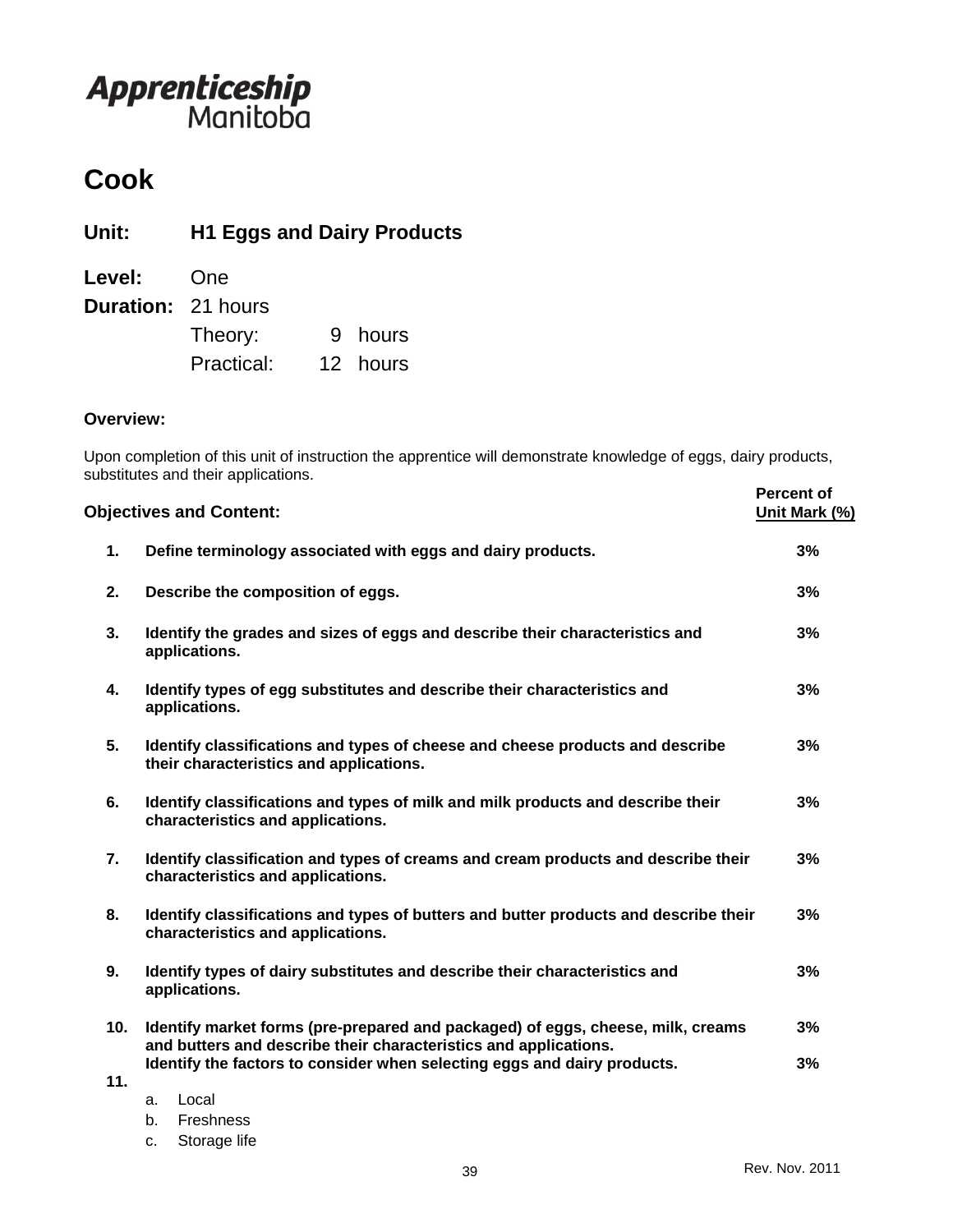- d. Certified organic
- e. Applications
- f. Processed
- **12. Describe the procedures used to handle and store dairy products and eggs. 3%**
- **13. Demonstrate the procedures used in the preparation of eggs, dairy products and their substitutes. 64%**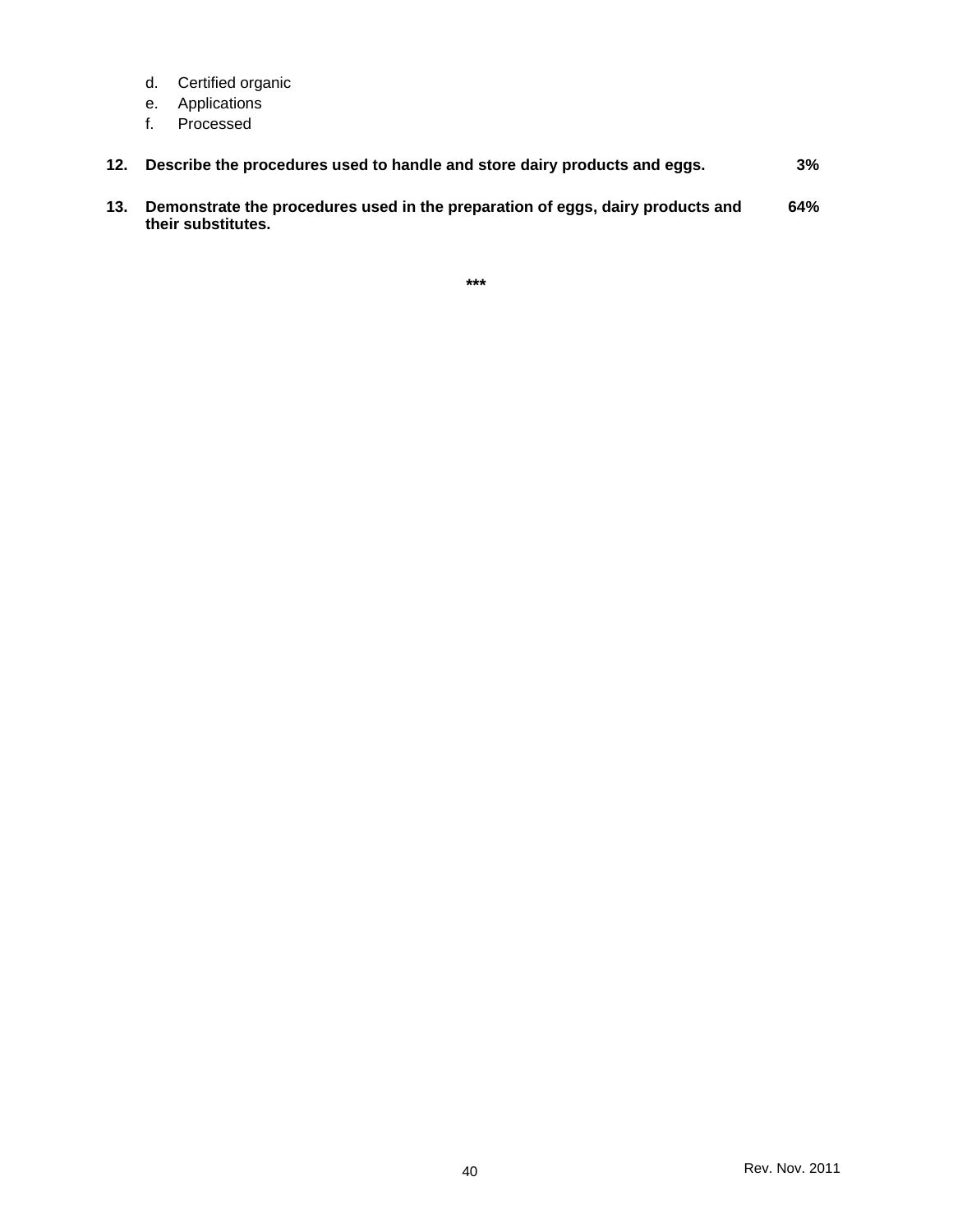## **Cook**

| Unit:                     | <b>H2 Breakfast Cookery</b> |    |         |
|---------------------------|-----------------------------|----|---------|
| <b>Level:</b>             | One                         |    |         |
| <b>Duration: 14 hours</b> |                             |    |         |
|                           | Theory:                     |    | 3 hours |
|                           | Practical:                  | 11 | hours   |

#### **Overview:**

Upon completion of this unit of instruction the apprentice will demonstrate knowledge of breakfast dishes and their applications, and of the procedures used to prepare breakfast dishes.

|     | <b>Objectives and Content:</b>                                                                                                                             | <b>Percent of</b><br>Unit Mark (%) |
|-----|------------------------------------------------------------------------------------------------------------------------------------------------------------|------------------------------------|
| 1.  | Define terminology associated with breakfast cookery.                                                                                                      | 3%                                 |
| 2.  | Identify types of egg-related dishes used in breakfast cookery and describe their<br>characteristics.                                                      | 3%                                 |
| 3.  | Identify types of proteins used in breakfast cookery and describe their<br>characteristics.<br>Meat<br>a.<br>Fish<br>b.<br>Vegetables<br>c.<br>Dairy<br>d. | 3%                                 |
| 4.  | Identify types of breads, quick breads and batters used in breakfast cookery and<br>describe their characteristics.                                        | 3%                                 |
| 5.  | Identify mixing methods used in preparing quick breads.                                                                                                    | 3%                                 |
| 6.  | Identify types of hot and cold cereals used in breakfast cookery and describe their<br>characteristics.                                                    | 3%                                 |
| 7.  | Identify types of fruit and vegetables used in breakfast cookery and describe their<br>applications.                                                       | 3%                                 |
| 8.  | Identify types of hot and cold beverages and describe their applications.                                                                                  | 3%                                 |
| 9.  | Identify market forms (pre-prepared and packaged) of breakfast products and<br>describe their applications.                                                | 3%                                 |
| 10. | Describe the procedures used to prepare breakfast dishes.                                                                                                  | 3%                                 |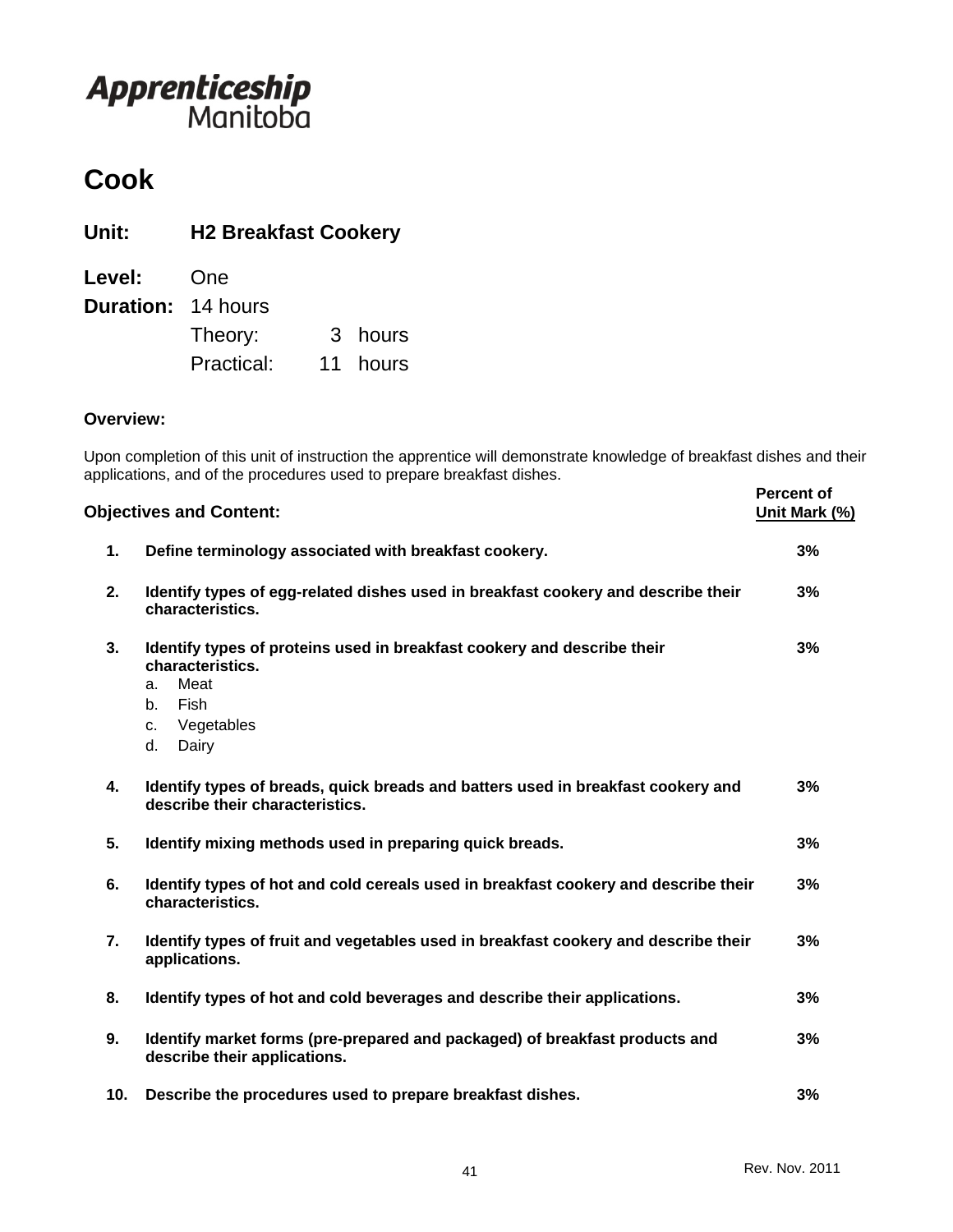| 11. | Describe plating and finishing techniques.                        | 3%    |
|-----|-------------------------------------------------------------------|-------|
|     | 12. Describe buffet and serving techniques.                       | $3\%$ |
| 13. | Describe the procedures used to handle and store breakfast items. | 3%    |
| 14. | Demonstrate the procedures used to prepare breakfast dishes.      | 61%   |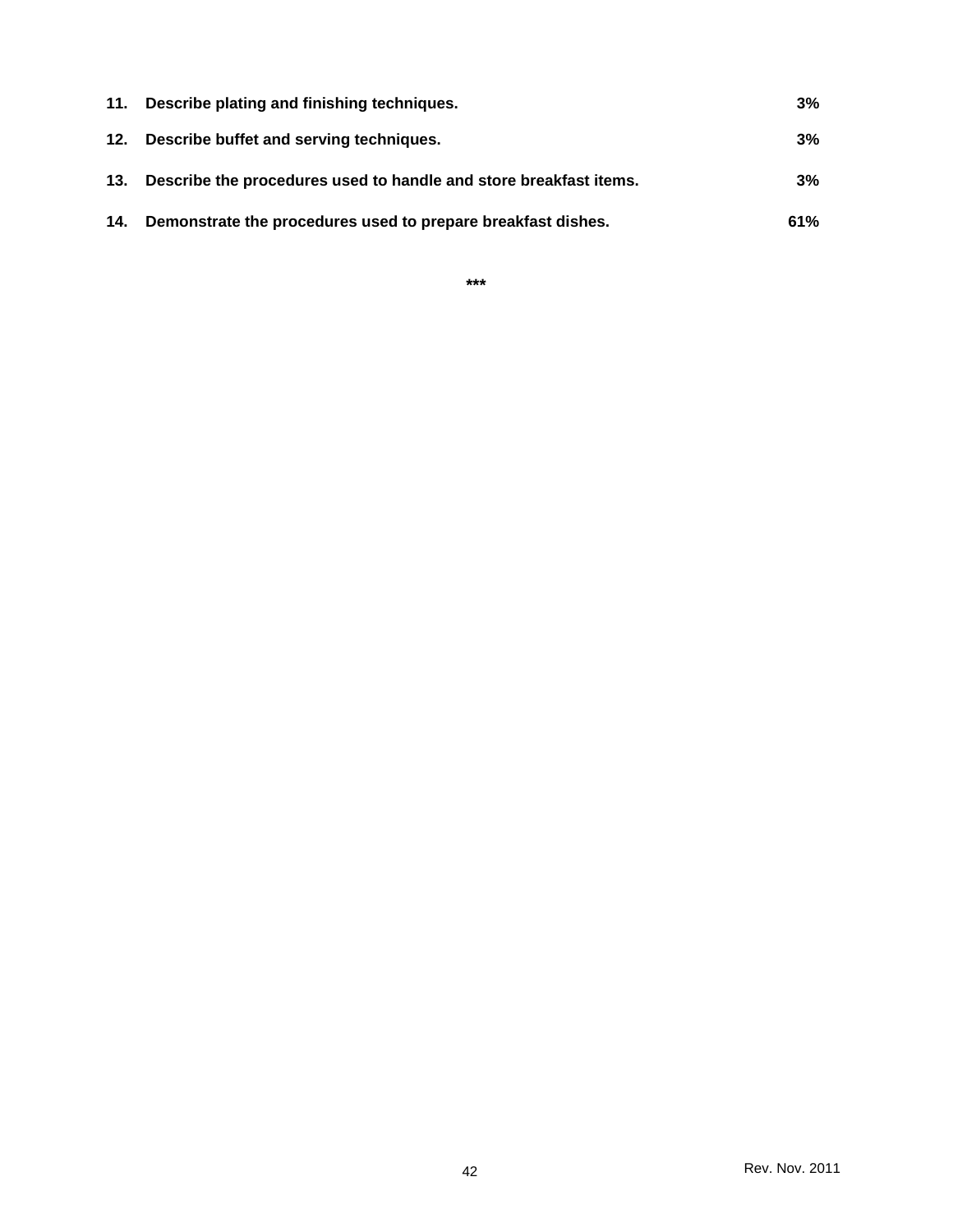## **Cook**

**Unit: I1 Introduction to Baking**

| Level:                   | One        |         |
|--------------------------|------------|---------|
| <b>Duration:</b> 7 hours |            |         |
|                          | Theory:    | 7 hours |
|                          | Practical: | 0 hours |

### **Overview:**

Upon completion of this unit of instruction the apprentice will demonstrate knowledge of bakeshop ingredients and their applications, and of baking formulas and measurements.

|    | <b>Objectives and Content:</b>                                                                                                                                                                                                                | <b>Percent of</b><br>Unit Mark (%) |
|----|-----------------------------------------------------------------------------------------------------------------------------------------------------------------------------------------------------------------------------------------------|------------------------------------|
| 1. | Define terminology associated with baking ingredients.                                                                                                                                                                                        | 5%                                 |
| 2. | Identify bakeshop ingredients and describe their characteristics and applications.<br>Flour<br>a.<br>Fats/shortening<br>b.<br>Sweeteners<br>C <sub>1</sub><br>Liquids<br>d.<br>Leavening agents<br>е.<br>f.<br>Flavourings<br>Chocolate<br>g. | 20%                                |
|    | Dairy products<br>h.<br>Specialty products<br>i.                                                                                                                                                                                              |                                    |
| 3. | Identify the factors to consider when selecting ingredients for bakeshop items.                                                                                                                                                               | 15%                                |
| 4. | Identify market forms (pre-prepared and packaged) of baking products and<br>describe their characteristics and applications.                                                                                                                  | 10%                                |
| 5. | Calculate formulas and bakers percentages.                                                                                                                                                                                                    | 20%                                |
| 6. | Identify bakeshop tools and equipment and describe their applications.                                                                                                                                                                        | 15%                                |
| 7. | Describe the procedures used to handle and store bakeshop ingredients.                                                                                                                                                                        | 15%                                |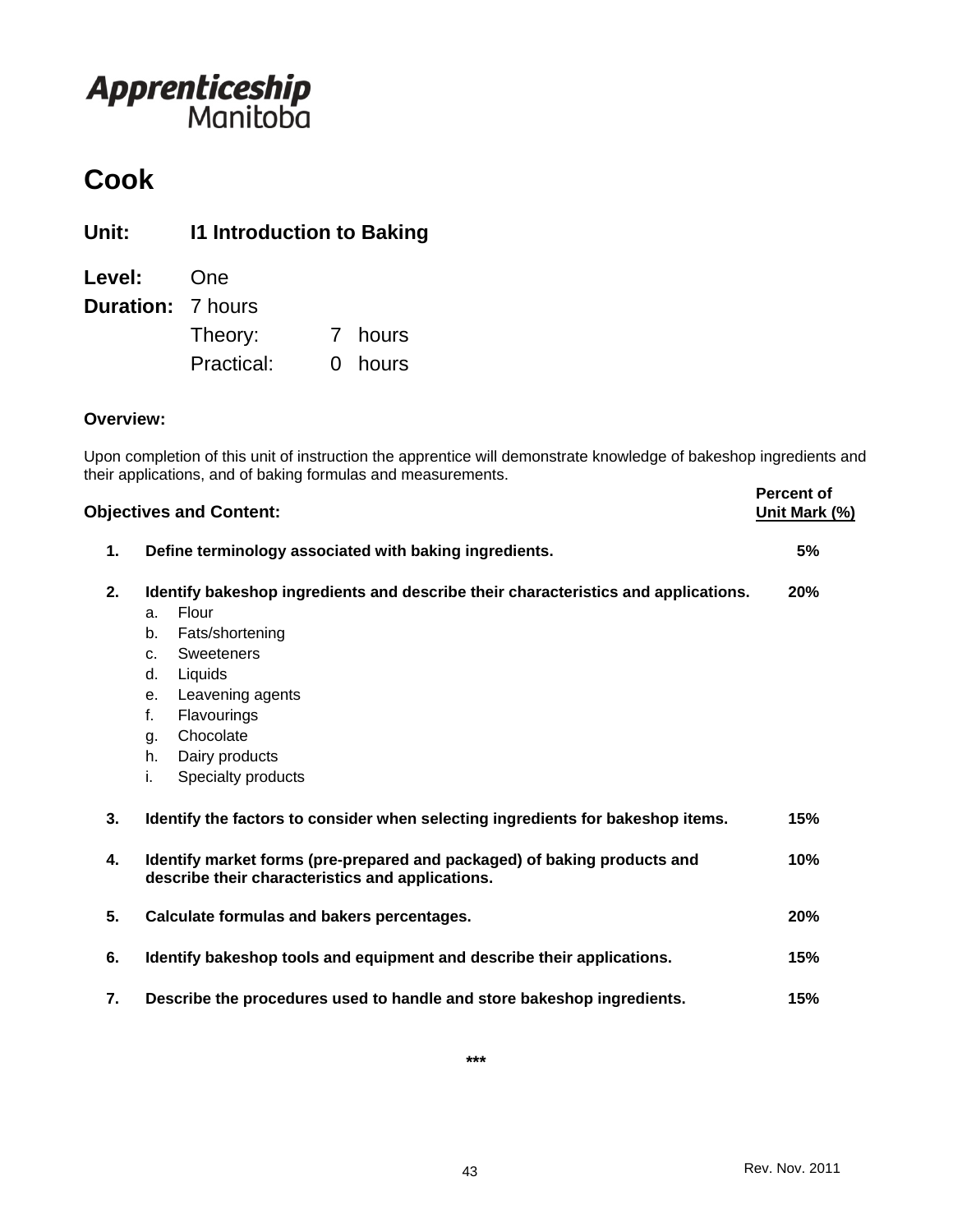## **Cook**

| Unit:                     | <b>13 Bread Products</b> |  |          |
|---------------------------|--------------------------|--|----------|
| Level:                    | One                      |  |          |
| <b>Duration: 26 hours</b> |                          |  |          |
|                           | Theory:                  |  | 4 hours  |
|                           | Practical:               |  | 22 hours |

#### **Overview:**

Upon completion of this unit of instruction the apprentice will demonstrate knowledge of bread products and their applications and of the procedures used to prepare bread products.

|    | <b>Objectives and Content:</b>                                                                                                                                                                                                                                            | <b>Percent of</b><br>Unit Mark (%) |
|----|---------------------------------------------------------------------------------------------------------------------------------------------------------------------------------------------------------------------------------------------------------------------------|------------------------------------|
| 1. | Define terminology associated with bread products.                                                                                                                                                                                                                        | 4%                                 |
| 2. | Identify types of bread products and describe their characteristics and<br>applications.<br>Bread dough<br>a.<br>• Leavened<br>• Unleavened<br>Rolls/buns<br>b.                                                                                                           | 4%                                 |
| 3. | Identify ingredients used in breads and describe their characteristics and<br>applications.<br>Flour<br>a.<br>Fats/shortening<br>b.<br><b>Sweeteners</b><br>C <sub>1</sub><br>d.<br>Liquids<br>Leavening agents<br>е.<br>f.<br>Dairy products<br>Specialty products<br>g. | 8%                                 |
| 4. | Calculate formulas and bakers percentages.                                                                                                                                                                                                                                | 4%                                 |
| 5. | Identify the factors to consider when selecting ingredients for bread products.                                                                                                                                                                                           | 4%                                 |
| 6. | Identify mixing methods used for bread products and describe their associated<br>procedures.                                                                                                                                                                              | 4%                                 |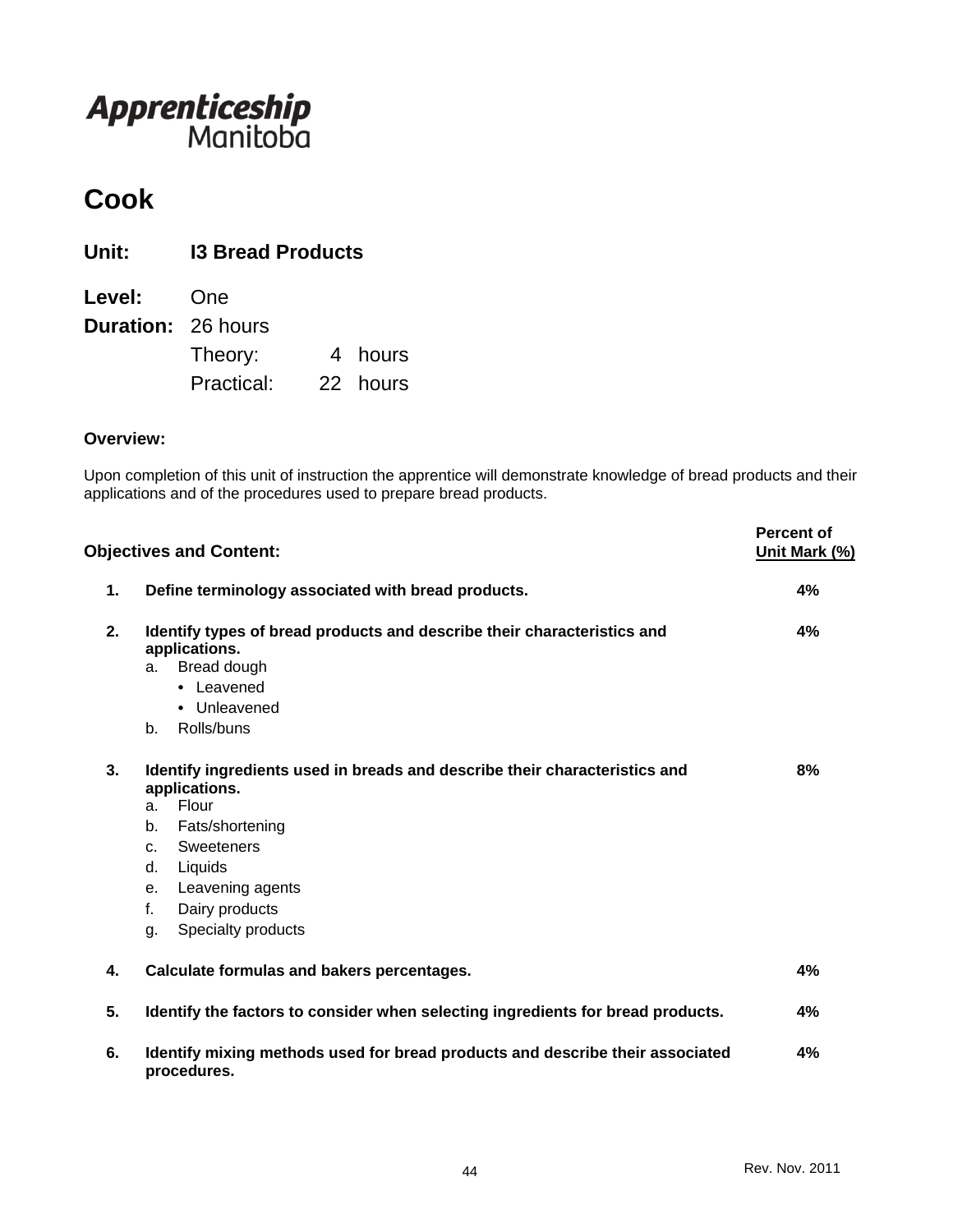| 7.  | Describe the procedures used to prepare bread products.          | $4\%$ |
|-----|------------------------------------------------------------------|-------|
| 8.  | Describe the procedures used to finish bread products.           | $4\%$ |
| 9.  | Describe the procedures used to handle and store bread products. | $4\%$ |
| 10. | Demonstrate the procedures used to prepare bread products.       | 60%   |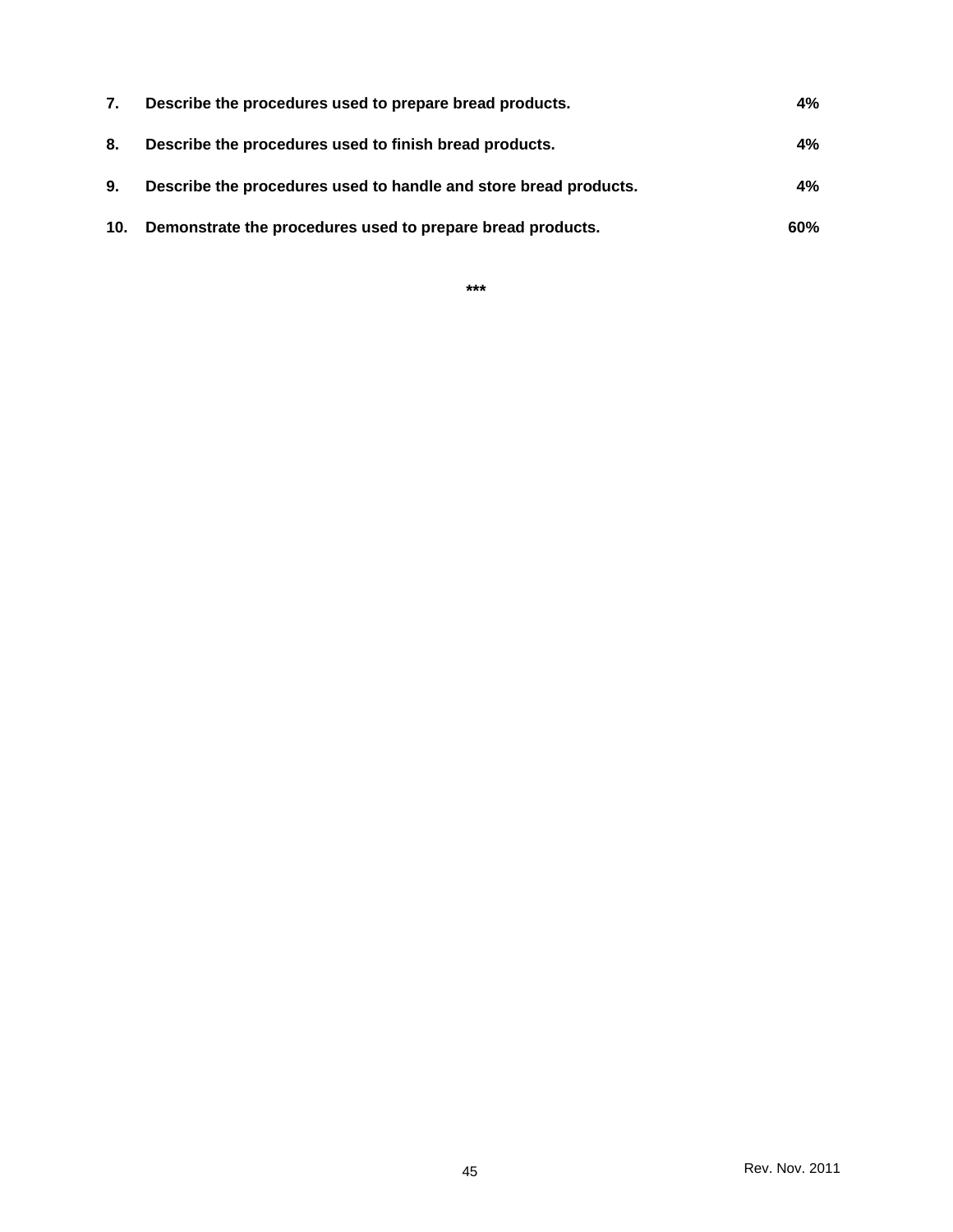## **Cook**

| Unit:                    | <b>14 Cookies</b> |   |         |
|--------------------------|-------------------|---|---------|
| <b>Level:</b>            | One               |   |         |
| <b>Duration: 7 hours</b> |                   |   |         |
|                          | Theory:           |   | 2 hours |
|                          | Practical:        | 5 | hours   |

#### **Overview:**

Upon completion of this unit of instruction the apprentice will demonstrate knowledge of cookies and their applications and of the procedures used to prepare cookies.

|    | <b>Objectives and Content:</b>                                                                              | <b>Percent of</b><br>Unit Mark (%) |
|----|-------------------------------------------------------------------------------------------------------------|------------------------------------|
| 1. | Define terminology associated with cookies.                                                                 | 5%                                 |
| 2. | Identify types of cookies and describe their characteristics and applications.                              | 5%                                 |
| 3. | Identify characteristics of cookies and their causes.                                                       | 5%                                 |
|    | <b>Crispness</b><br>a.                                                                                      |                                    |
|    | <b>Softness</b><br>b.                                                                                       |                                    |
|    | Chewiness<br>$C_{-}$                                                                                        |                                    |
|    | Spread<br>d.                                                                                                |                                    |
| 4. | Identify methods of mixing and make-up used to prepare cookies and describe<br>their associated procedures. | 5%                                 |
|    | Mixing<br>a.                                                                                                |                                    |
|    | • Creaming                                                                                                  |                                    |
|    | • Sponge/foam                                                                                               |                                    |
|    | • One staged                                                                                                |                                    |
|    | Make-up<br>b.                                                                                               |                                    |
|    | • Dropped                                                                                                   |                                    |
|    | $\cdot$ Bar                                                                                                 |                                    |
|    | • Molded                                                                                                    |                                    |
|    | $\cdot$ Ice box                                                                                             |                                    |
|    | • Sheet                                                                                                     |                                    |
|    | • Rolled                                                                                                    |                                    |
|    | • Bagged                                                                                                    |                                    |
| 5. | Identify market forms (pre-prepared and packaged) of cookies and describe their<br>applications.            | 5%                                 |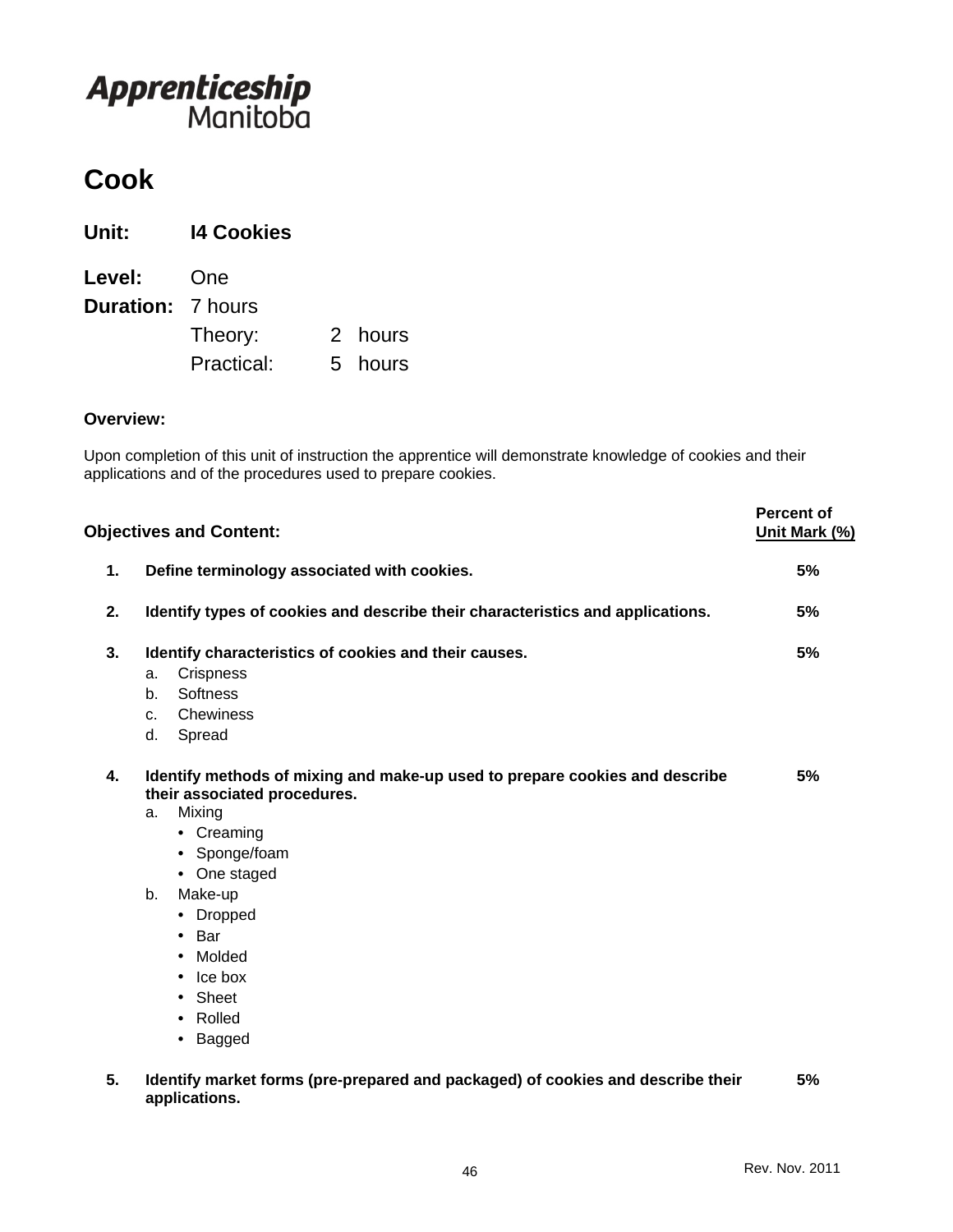| 6. | Describe plating/buffet and finishing techniques.         | 5%  |
|----|-----------------------------------------------------------|-----|
| 7. | Describe the procedures used to handle and store cookies. | 5%  |
| 8. | Demonstrate the procedures used to prepare cookies.       | 65% |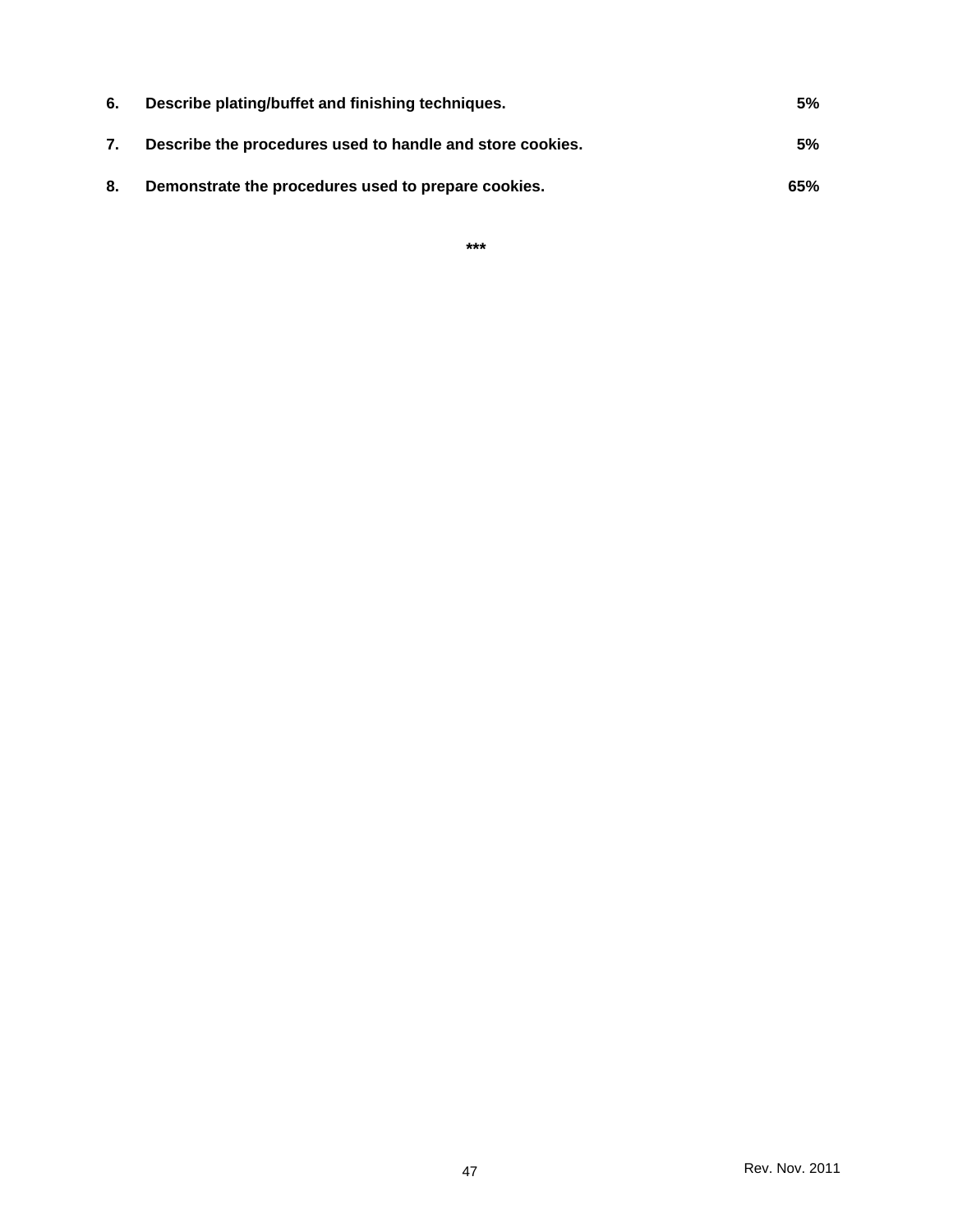### **Cook**

**Unit: I5 Pies, Tarts, Flans and Fillings**

| Level:                    | One        |          |
|---------------------------|------------|----------|
| <b>Duration: 20 hours</b> |            |          |
|                           | Theory:    | 4 hours  |
|                           | Practical: | 16 hours |

#### **Overview:**

Upon completion of this unit of instruction the apprentice will demonstrate knowledge of pies, tarts, flans and fillings and their applications and of the procedures used to prepare pies, tarts, flans and fillings.

|    | <b>Objectives and Content:</b>                                                                                                                                                                                                                                                                                                                | <b>Percent of</b><br>Unit Mark (%) |
|----|-----------------------------------------------------------------------------------------------------------------------------------------------------------------------------------------------------------------------------------------------------------------------------------------------------------------------------------------------|------------------------------------|
| 1. | Define terminology associated with pies, tarts, flans and fillings.                                                                                                                                                                                                                                                                           | 4%                                 |
| 2. | Identify types of dough used for pies, tarts, and flans and describe their<br>characteristics and applications.                                                                                                                                                                                                                               | 4%                                 |
| 3. | Identify types of fillings and describe their characteristics and applications.<br><b>Baked</b><br>a.<br>Non-baked<br>$h_{\cdot}$                                                                                                                                                                                                             | 4%                                 |
| 4. | Identify ingredients used in pies, tarts, flans and fillings and describe their<br>characteristics and applications.<br>Flour<br>a.<br>Fats/shortening<br>b.<br><b>Sweeteners</b><br>C.<br>Liquids<br>d.<br>Leavening agents<br>e.<br>Dairy products<br>f.<br>Flavourings and seasonings<br>g.<br>Chocolate<br>h.<br>i.<br>Specialty products | 4%                                 |
| 5. | Calculate formulas and bakers percentages.                                                                                                                                                                                                                                                                                                    | 4%                                 |
| 6. | Identify the factors to consider when selecting ingredients for pies, tarts, flans and<br>fillings.                                                                                                                                                                                                                                           | 4%                                 |
| 7. | Identify market forms (pre-prepared and packaged) of pies, tarts, flans and fillings<br>and describe their characteristics and applications.                                                                                                                                                                                                  | 4%                                 |